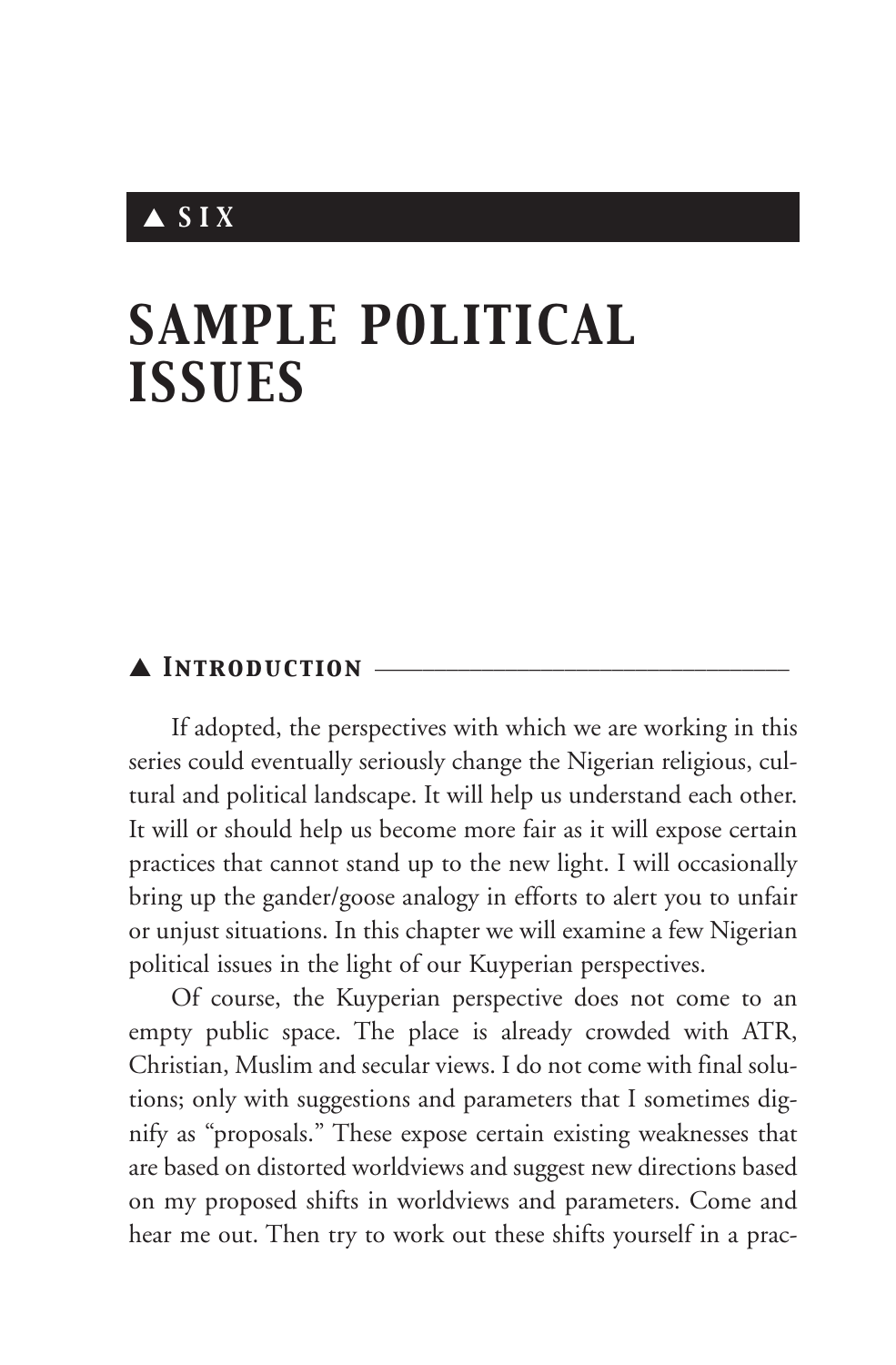tical way. It will work best in a group context where it can all be discussed, challenged and, perhaps, resolved.

Both Christianity and Islam have a number of firm principles, some of them overlapping, that should shape their political life. These include justice, equality, rule of law, pluralism, tolerance, human rights and human responsibilities. Mohamad Rachid adds *shura* [consultation] and *bay'a* [pledge of allegiance, voting] to the list. Some of these will be treated in this and succeeding chapters. However, neither religion prescribes exact political structures for the embodiment of these principles. They are free to flesh out these principles in different ways, depending on the context in which they are applied. With Nigerian Christians having their spiritual and theological wings clipped by their secular heritage, their Muslim neighbours, pushed by their greater consciousness of the wholistic nature of religion, tend to be more aware of these principles and more insistent on fleshing them out. Christians have some catching up to do now that they, too, are becoming more aware of Christian wholism. But, even for Muslims, remember the paradoxical statement of Rachid about how theory and practice in this realm "have separated a long time ago," even though "the two influence each other profoundly."1 Apparently, a principially difficult separation becomes very easy in practice.2

## ▲ *The Role of Government* \_\_\_\_\_\_\_\_\_\_\_\_\_\_\_\_\_\_\_\_\_

I fear I am going into areas that are over my head. So, let me restrict myself to some principial perspectives, leaving the details to experts. Though sometimes Muslims come across with great certainty about the nature of Islamic government, there is a general agreement that there is no pre-fabricated fixed form to be applied in every country and circumstance. As Asghar Engineer puts it, "The political universe of Islam has never been a fixed entity. It has been continuously changing depending on locale and time. Also, it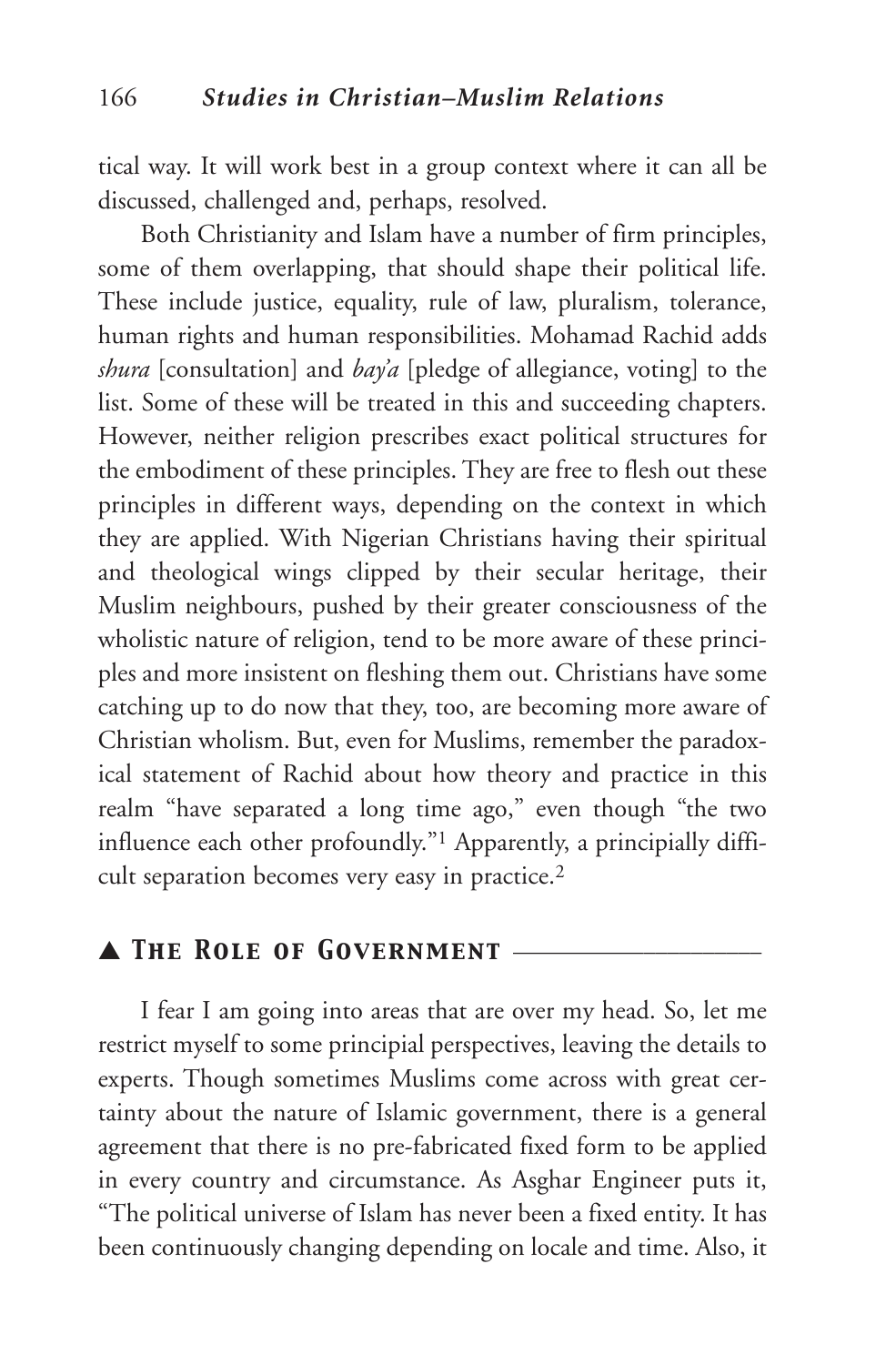is difficult to trace any fixed notion of an Islamic state either in the Qur'an, in *hadith* literature or in any political theory propounded by any Muslim theologian."3 Muhammad Asad affirmed that "Islam offers us a definite, clear-cut outline of a political law of its own," but the specific form must be left "to the *ijtihad* of the time<sup>"4</sup>

As is to be expected from a world religion, Muslims hold a variety of opinions about the purpose of government. An anonymous author of an article in *The Pen* begins by referring to "a state which owes its justification to the call of Islam and aims at establishing the law of Islam as the law of the land." But then he goes on to prescribe a wide range of functions and obligations of government that virtually makes the latter responsible for all of life. It must provide citizens with all "economic facilities as are necessary for…human happiness and dignity." Free education for all, women and men, Muslims and others, is also on the job list. In general, the government's responsibility for citizens is similar to that of parental responsibilities for children!—the actual language used. It must also ensure that no one's standard of living "falls below an equitable level." The state must "enable its citizens to live up to the demands of Islam." Then there is the responsibility to ensure equity within the community, so that every one "shall have enough to eat and to wear, shall be succored in case of illness, and have a decent home." Well, there is more, but this gives you the picture—an all-pervasive parental government.5

For most Muslim writers, justice and morality are two major foci. Engineer describes "justice in social, economic, legal and political sense" as a "kingpin" of an Islamic society. In fact, he calls justice "the most fundamental Islamic value." The name of Allah is from *'Aadil,'* meaning "Just."6 Turning to Nigerians, contributors to the compilation edited by Syed Rashid also place the emphasis on justice. Abubakar Gwandu affirmed that the "dispensation of justice occupied a high priority" under the regime of Shehu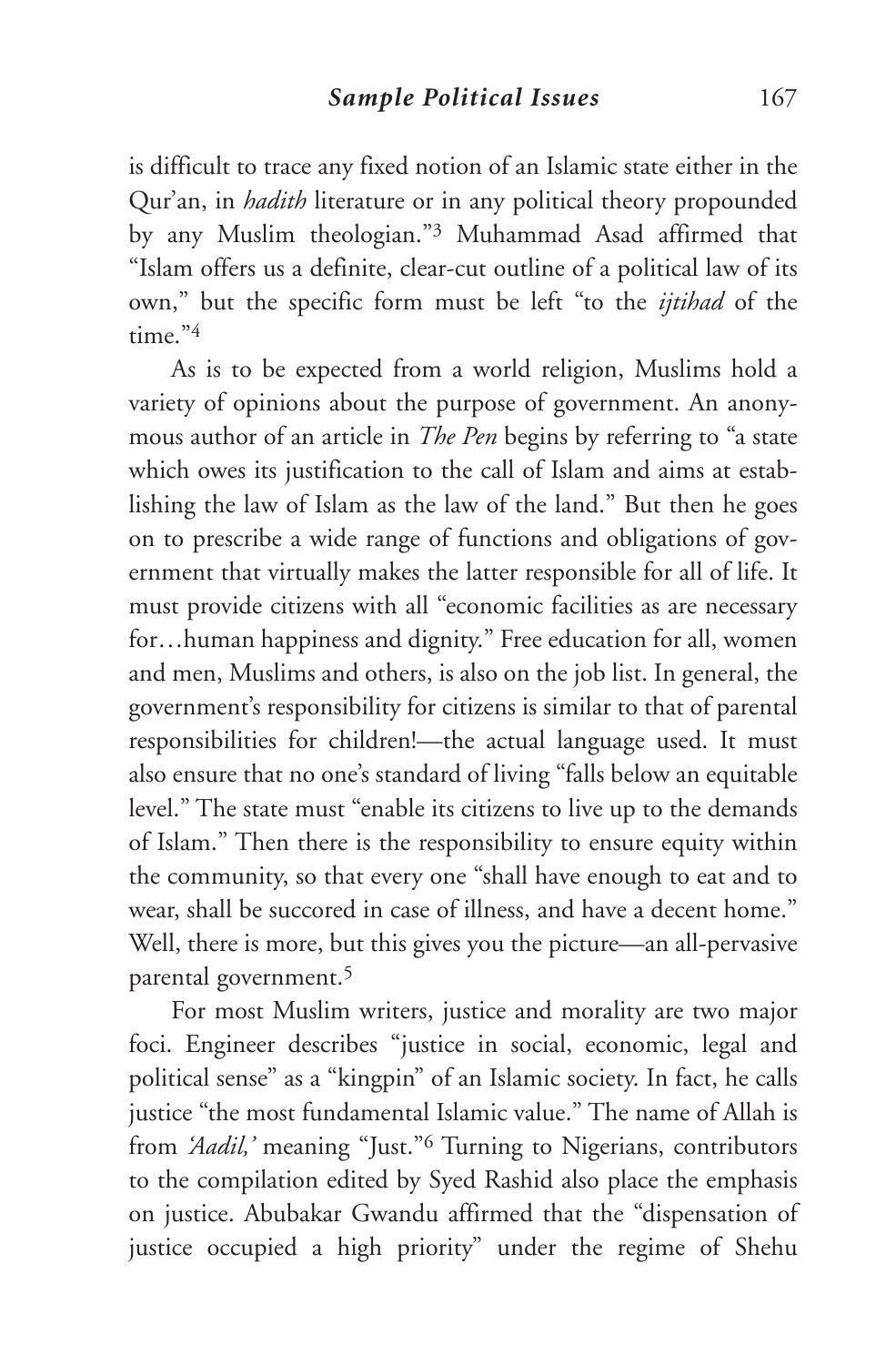Danfodio, the famous 19th century revivalist. "The administration of justice is always regarded as one of the most important functions of any Muslim government," he asserted. Such administration "is one of the greatest acts of worship."7 In the same book, Omar Bello posited that "the first [duty of government] is "the establishment and preservation of faith." However, "the fulfillment of this purpose means the realisation of justice."8

Again the parallel with Kuyperian thought. During the 1960s Canadian Kuyperians established what is now called Citizens for Public Justice (CPJ), a Christian crusade for justice. Its heroic services throughout the nation but especially to the FG of Canada won the founding director, Gerald Vandezande, the Order of Canada award. The title of one of his books is telling: *Justice—Not Just Us.* Add to that the subtitle, *Faith Perspectives and National Priorities*, and you have the gist of CPJ's focus. Staff member Chandra Pasma wrote recently, "God calls us to practice justice, compassion, love and stewardship. We must do this in every aspect of our lives…. " "For government, public justice requires promoting just relations between people within God's creation, correcting injustice and nurturing conditions that enhance the common good."9

The Christian Reformed Church (CRC) in North America is the largest of a cluster of small North American Reformed churches considerably influenced by Kuyperian thought. I refer you to Appendix 83 for a brief discussion of its stance with respect to government and justice.

Although some consider justice, morality and religion as separate subjects, in Islam they easily fuse into each other. While a few paragraphs earlier we read of the emphasis on justice, Abul Mawdudi summarized the main purpose of an Islamic government as to "bid what is proper and forbid what is improper" (Qur'an 22:41):

*the aim and purpose of the state is the establishment, maintenance and development of those virtues which the Creator*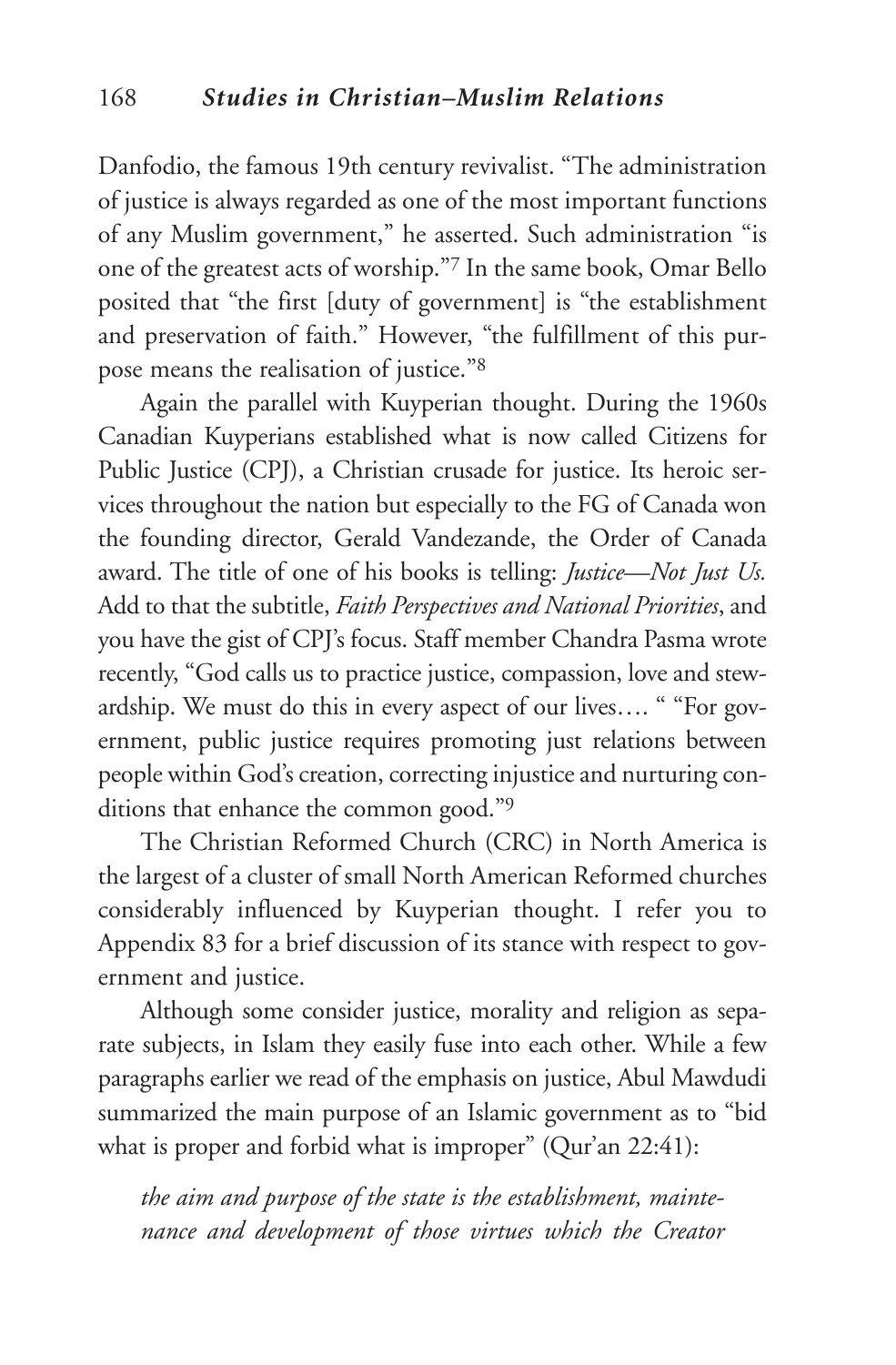*wishes human life to be enriched by and the prevention and eradication of those evils in human life which He finds abhorrent. Islam places a high ideal before the state for the achievement of which it must use all the means at its disposal. This ideal is that the qualities of purity, beauty, goodness, virtue, success and prosperity which God wants to flourish in the life of His people should be engendered and developed and that all kinds of exploitation, injustice and disorder which, in the sight of God, are ruinous for the world and detrimental to the life of His creatures, should be suppressed and prevented. Islam gives us a clear outline of its moral system by stating positively the desired virtues and the undesired evils. Keeping this outline in view, the Islamic state can plan its welfare programme in every age and in any environment. The constant demand made by Islam is that the principles of morality must be observed at all costs and in all walks of life.*<sup>10</sup>

Already twenty years ago the Nigerian Tawfiq Ladan, writing about the devastation caused by alcohol, asked, "What government…would ever tolerate the massive human and material destruction which alcohol causes…?" He answered, "Every endeavour in aid of the cause of justice, the removal of oppression, the realization of the basic human needs constitutes what is morally right, to be promoted by the state." The other side of the coin applies as well. Whatever "hinders the flow of justice or causes injury to the social or moral fabric of society …constitutes an evil to be eliminated by the state." "The preservation of the nation's social morality is a constitutional issue."<sup>11</sup>

According to Pierre Trudeau, a former Prime Minister of Canada, the government has no business in the nation's bedrooms. In contrast to this, Islam is not afraid to acknowledge that the result of our bedroom freelancing leads to social disruption, disease, break down of families and hordes of single mothers. The weight of all of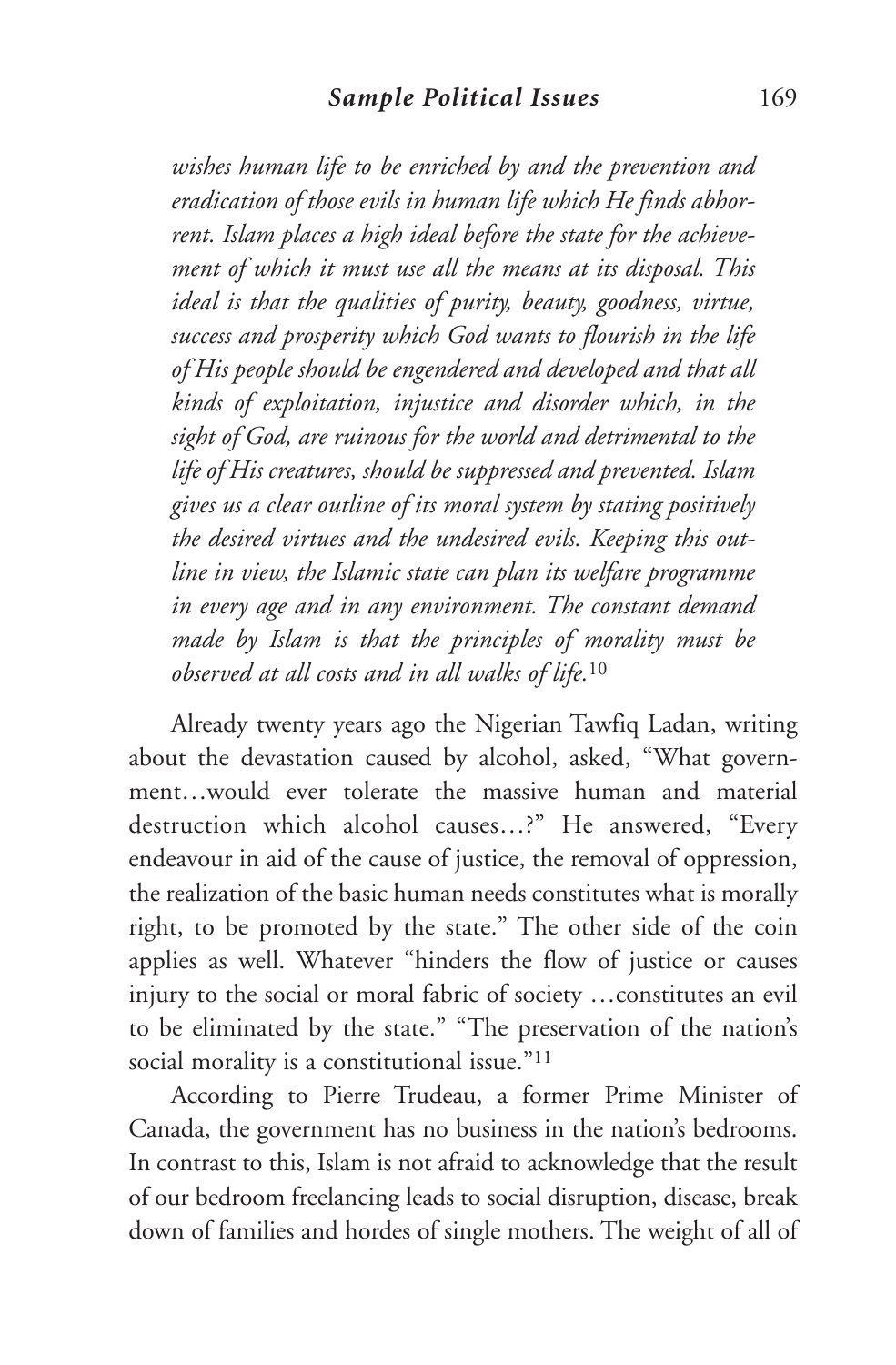this has to be borne by the people's purse, whether private or public. Therefore the Islamic government steps in to stem the spread of the virus of rampant immorality and social disruption. Hence the readiness of sharia governments in Nigeria to punish what secular governments consider private and are afraid to touch and many secular people consider normal and acceptable behaviour. If you judge a tree by its fruits, as Jesus suggests we do, the Islamic perspective cannot simply be dismissed without further ado.

*But this perspective does lead to intrusive government.* Since governments historically cannot be trusted to keep their intrusions at a benign level, Nigerian Christians and Muslims must together decide which kind of government they want. The Kuyperian emphasis on sphere sovereignty creates less of an intrusive government than does classical Islam. That Kuyperian perspective is concerned with justice and liberty. However, since the time it was hammered out, the issues of sexual freelancing and addictions and their subsequent social disorientation have become more rampant and, in my judgement, now call for renewed consideration. Probably Nigeria should experiment with a cross-pollinated system that includes elements of both intrusion and sphere sovereignty. Total *laissez-faire* morality leads to social chaos as we see in the West. At the same time, experience has shown that prohibition has not been successful either. Criminalization creates a whole new culture of policing, prisons and violence as we see in both the West and Northern sharia states.12 Are we damned either way?

*Perhaps this all indicates the need for religions to step up spiritual discipline instead of depending too much on legal discipline, but yet somehow creating a legal dam to stem the tide of rampant immorality. The problem is that the former is not done very effectively or faithfully either. This calls for more wisdom than I possess by myself! I present you with the issues from different perspectives*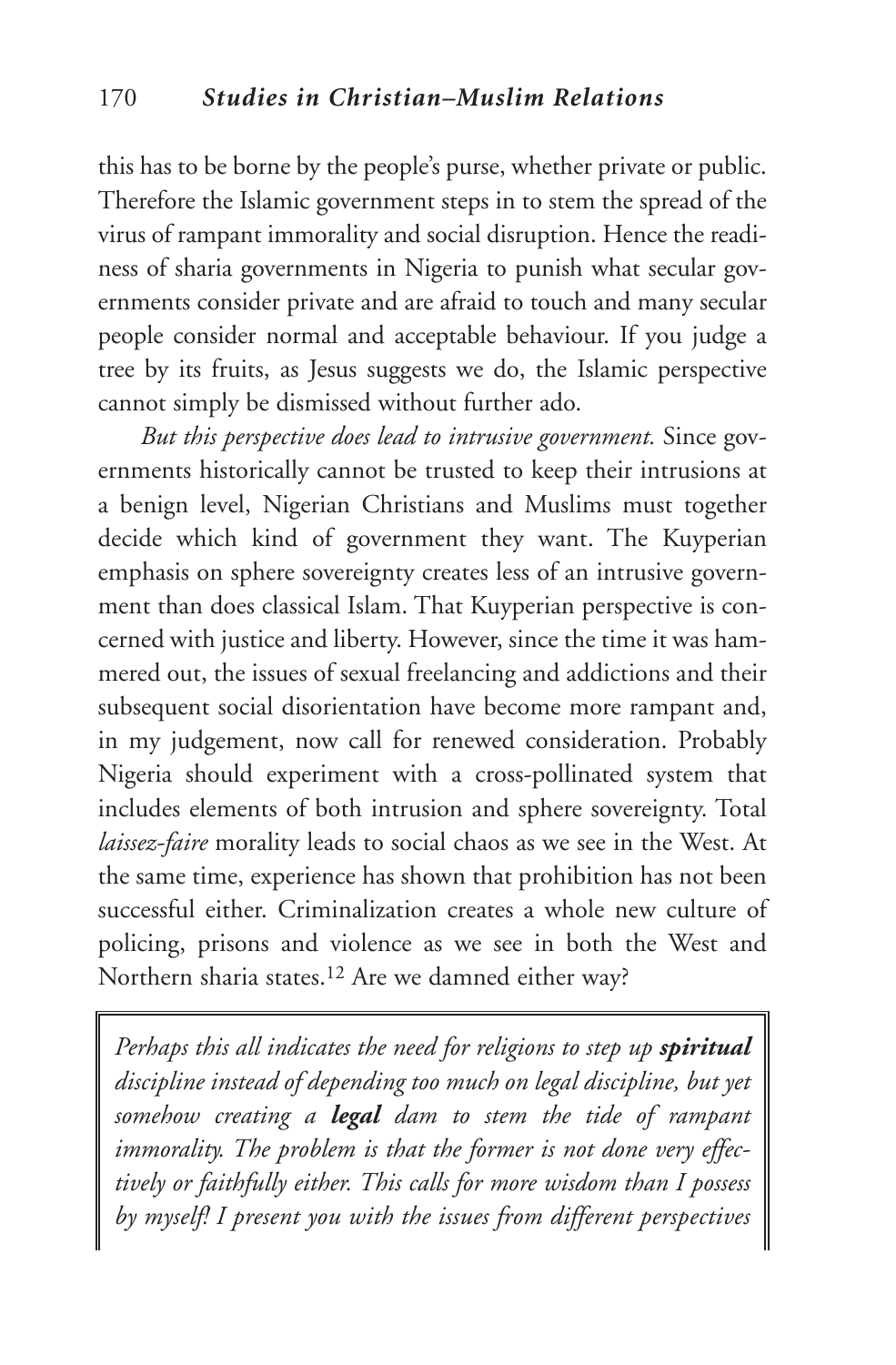*and with some choices, but am not prepared to indicate my own choice at this point. When experts and people of goodwill line up on different sides, then you know you have to move carefully and be sure you have established a well-founded framework of reference from which to proceed.*

## ▲ *The Democracy Factor* \_\_\_\_\_\_\_\_\_\_\_\_\_\_\_\_\_\_\_\_\_\_\_\_

There is no country on earth where the rhetoric of democracy is fully matched by reality, but some are closer to the ideal than others. The Muslim theory as Mawdudi explained it speaks powerfully to my Calvinist heart. Allow me a summary of some of his core democratic ideals. He insisted on the "absolute equality" of all before the law. This is true for born Muslims, converted Muslims and even for Christians. The lives and properties of the last "are as sacred as the lives and properties of Muslims. Discrimination based on class was one of the greatest crimes…" Turning to the concept of *khalafa*, he asserts, "Governments are representatives *(khalifa)* of the Creator of the universe…." "…no individual or dynasty or class can be *khalifa*: the authority of *khalifa* is bestowed on the whole of any community…. Such a society carries the responsibility of the *khalifa* as a whole and each one of its individuals shares in it." This, states Mawdudi, "is the point where democracy begins…. Every individual… enjoys the rights and powers of the caliphate…and in this respect all individuals are equal. No one may deprive anyone else of his rights and powers." "Whoever gains their confidence will undertake the duties…of the caliphate…; and when he loses this confidence, he will have to step down. In this respect the political system of Islam is as perfect a form of democracy as there can be." Mawdudi summarized the principles for the legislative assembly or *shura* as follows. Both executive head of government and assembly members should be freely elected by the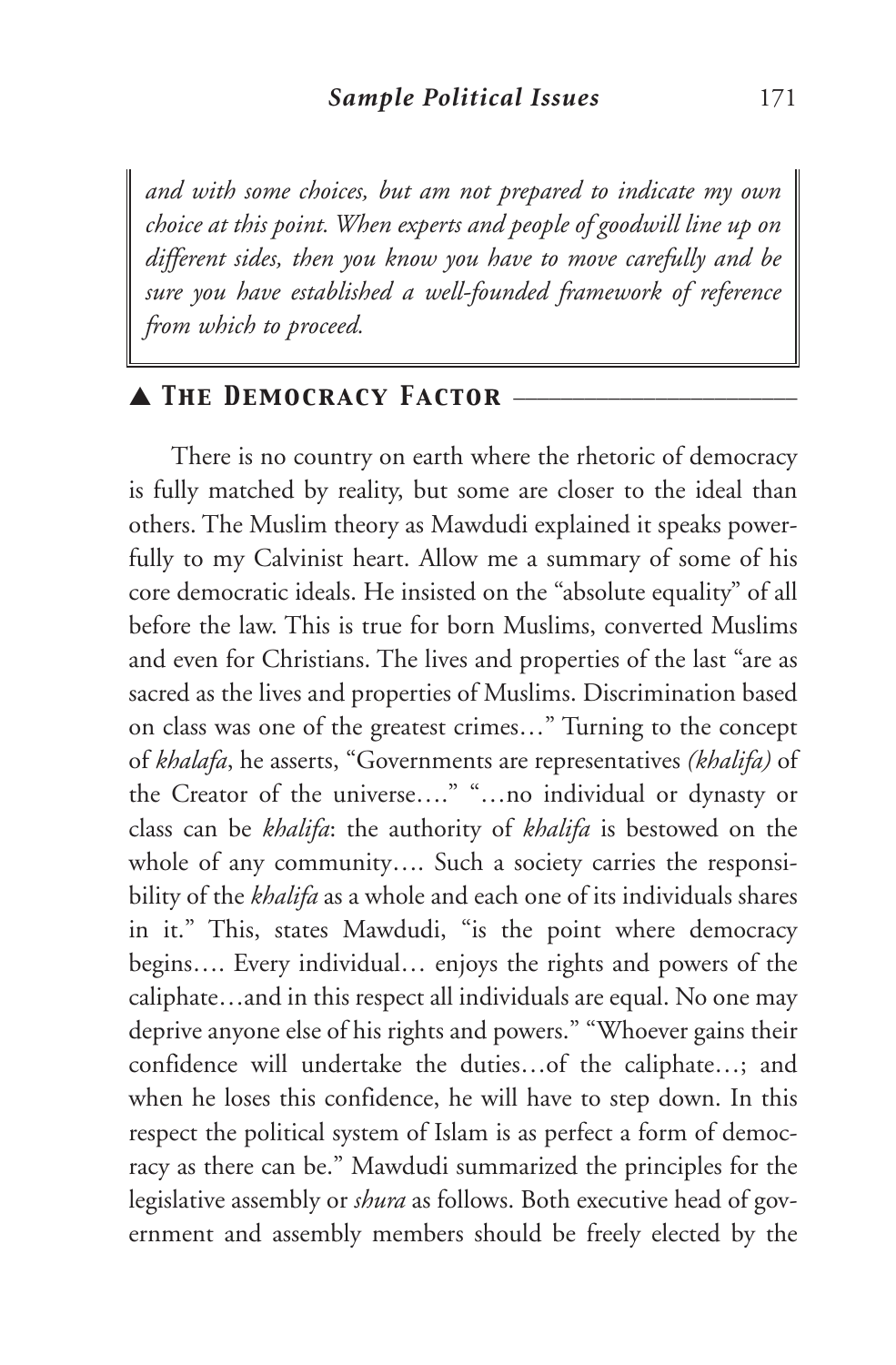people. People and representatives all have the right to free speech, including the right to criticize. Government must be open, transparent and accountable.13 That's all pretty hard to say "No" to!

Probably some readers of the Mawdudi paragraphs above are wondering what planet he is from. There is not a single Muslim country, let alone Islamic one, that seems to even come close to those ideals. He was fully aware of this. The very last sentence of his booklet puts it clearly: It is painful that "throughout the world, rulers who claim to be Muslims have made disobedience to their God and the Prophet the basis and foundation of their government $^{\prime\prime}$ <sup>14</sup>

For comments on the practice I turn to Rachid, to whom I am grateful for his permission to use his clear portrayal of the actual situation:

*In general, Islamic countries have the appearance of democratic or constitutional systems. What is lacking is the essence of democracy and freedom. There are constitutions, parliaments, elections, parties, courts, and media. But all of these are under the control of the ruler. Some rulers have recently allowed a measured and limited opening in the system. Most rulers, however, especially in the Arab world, remain beyond criticism and accountability. They are usually praised for their ultimate wisdom in running the affairs of the country and for always making the right decisions. Those rulers (kings, presidents, emirs, sheikhs, and leaders) are depicted as infallible. Their regimes are authoritarian, oppressive, and intolerant, in stark contradiction to the ideal Islamic principles.*

That there have been notable achievements no one should deny, but certainly over the past few centuries, political failure has been more prominent. I refer you to Appendix 84 for Rachid's explanations. These include the external factor of colonialism: Colonialists did little to advance democracy, as Nigerian writers have pointed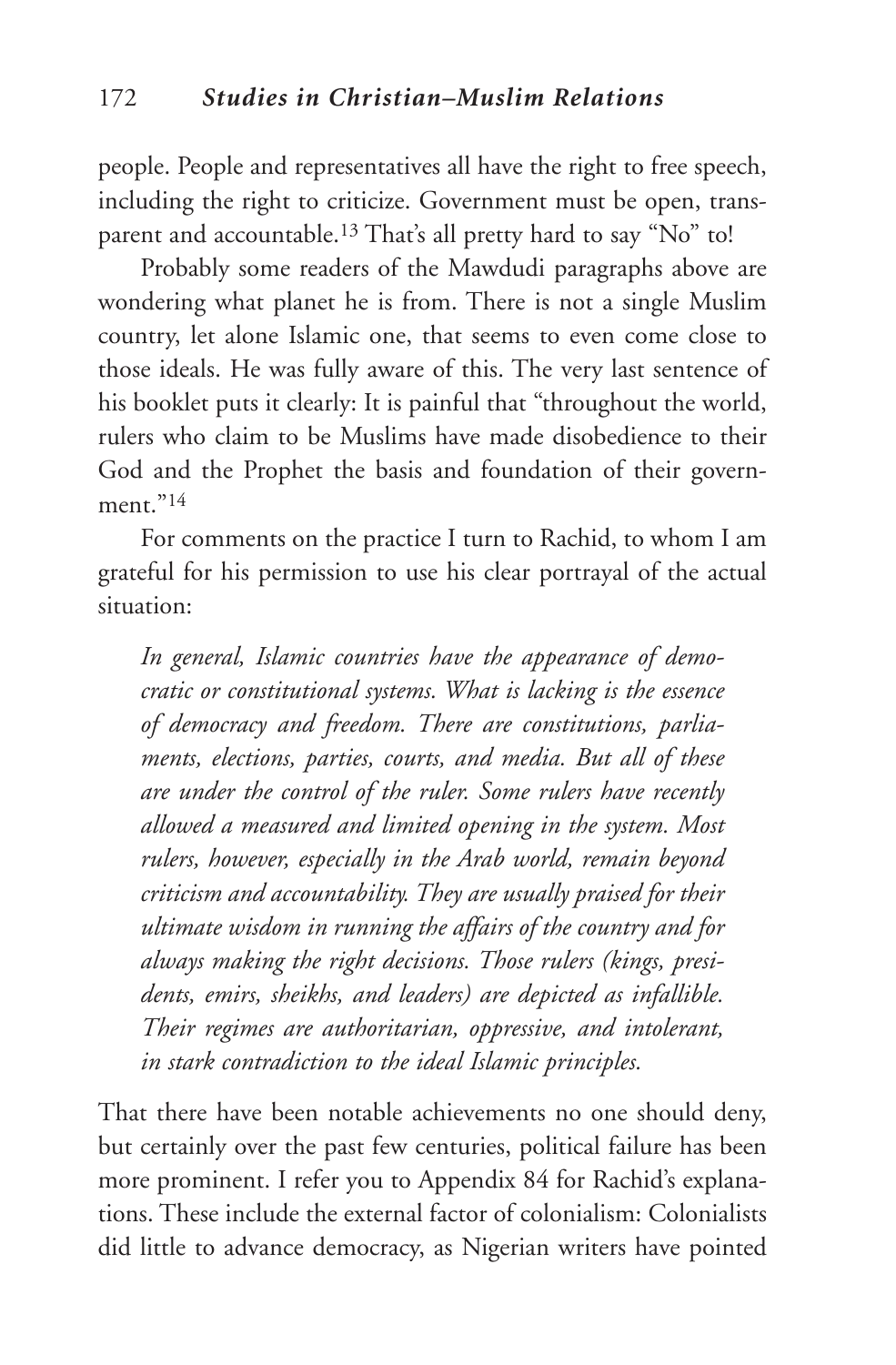out frequently. There is also the internal factor of Muslims themselves who "tolerated tyrants and despots even when Islam recommends standing up to them." And then there is this matter of worldview, of Islam giving "priority to the community over the individual. This has caused people to forego their rights and privileges for the benefits of society at large."15 There is a lot to be said for some of these Islamic political principles, but Muslim people have been no more successful than have Christian people in faithfully carrying out their religiously-mandated political principles. Human nature is the same everywhere. The Bible describes it as deeply corrupt, excluding no one, not even Muslims.16 Rachid ascribes this to all people being "fallible," but it goes deeper than that. We are not merely able to fall [fall-ible], but we *have* fallen, all of us, and deeply so.

Coming back to Nigeria, in the early 1980s Mahdi Adamu of the University of Sokoto explained that the majority of Muslims at the time were not aware of their pitiful un-Islamic situation.17 It was the duty, he asserted, of the educated to teach the people about their plight. He predicted, "Once all the Muslims have understood the position, they will use the democratic process to bring about the change—an event we all pray for."18 Almost two decades later, Governor Sani was the democratic answer to that prayer.19

Muslims have expressed amazement at the charge that the new sharia agenda is undemocratic. Was it not part of Governor Sani's campaign? Did the people not respond positively to the campaign? Were proper political and government protocol not observed? And did the people not celebrate en masse upon its declaration?—two million strong! <sup>20</sup> The entire flow of events leading up to its establishment was far more democratic than anything the colonialists ever did. Philip Ostien of Unijos has led a team that has done more field research on the subject than anyone else. He claims that these sharia developments are highly democratic in nature. He calls these developments examples of "Nigeria's new-found federalism at work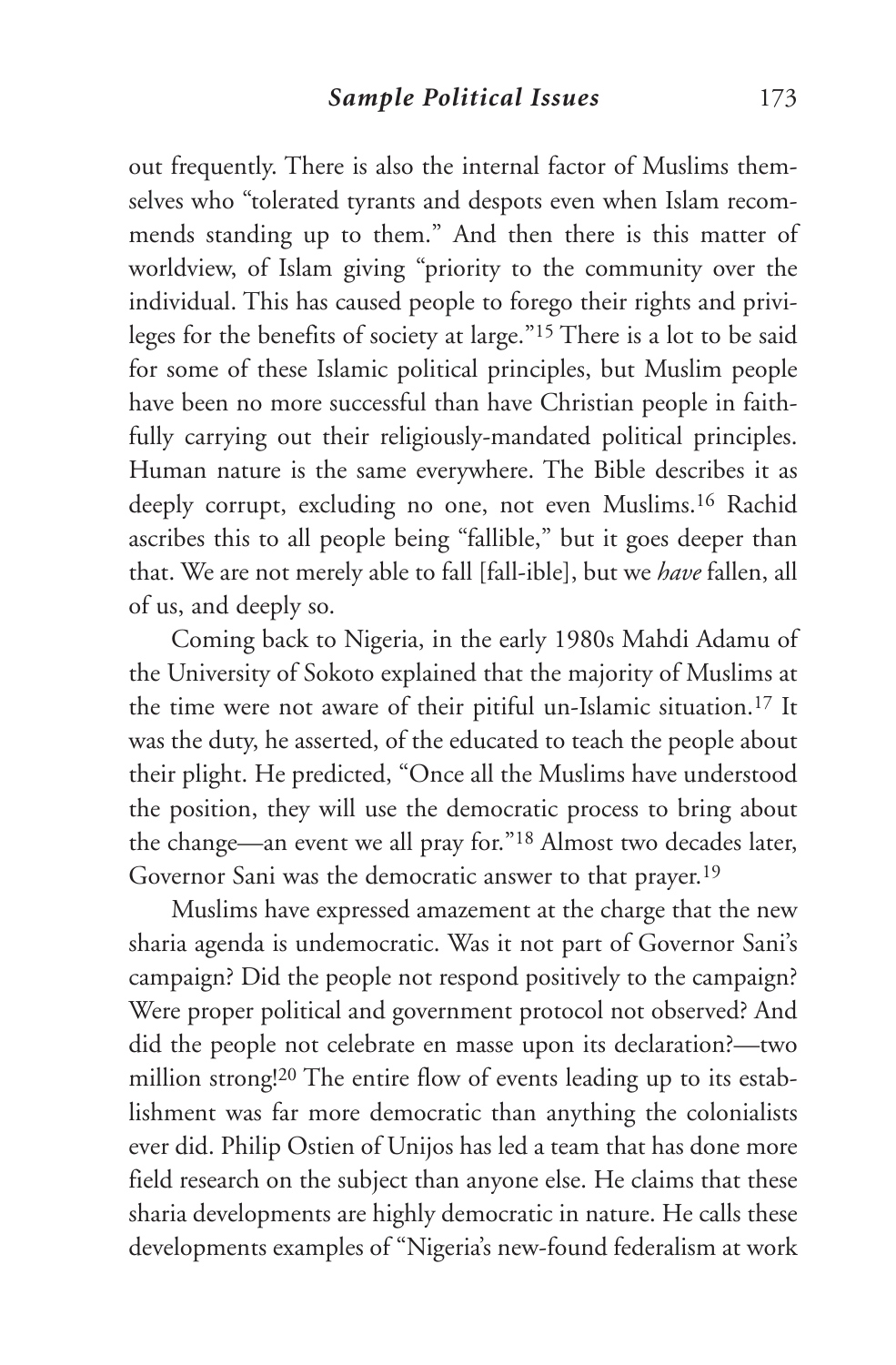even among the states that are predominantly Muslim; a good example of the different states as 'laboratories of democracy', each seeking the local political accommodations that suit it best. Nigeria needs to see more of this, not less."

*The steps taken are a victory for democracy as well as for federalism. They have not been imposed by dictators acting unilaterally from above as a means of currying favour with Muslim radicals…. They have been enacted by democratically elected executive and legislative officials responding to the unquestionable desires of the vast majority of their constituents at a relatively local level. This again is unique in the modern political development of Islam.*

In Sub-Saharan Africa and in Muslim states, rule by law is an exception. Ostien points to Nigeria's sharia developments as a plus for the formation of rule by law rather than by arbitrary rulers. "In the Islamic view, governments exist only to ensure that the sharia is properly administered and enforced. Governments are subordinate to the sharia and must execute its commands and prohibitions. In other words, what Islam envisages is a scheme of divine nomocracy, in which the law is the medium of social control—truly, a government of laws, not of men."21 Secular scholars do not easily recognize that there is this positive aspect, for they want government under the rule of men, not of God. It is to Ostien's credit that, despite his secular orientation, he recognizes the democratic elements in these religious developments.

The recent Gallop Poll of the Muslim World, said to be "the most comprehensive study ever done of this group," shows that many Muslims the world over "cite the equal importance of democracy and Islam to the quality of life and progress of the Muslim world. They see no contradiction between democratic values and religious principles." "Most want neither theocracy nor secular democracy but a third model in which religious principles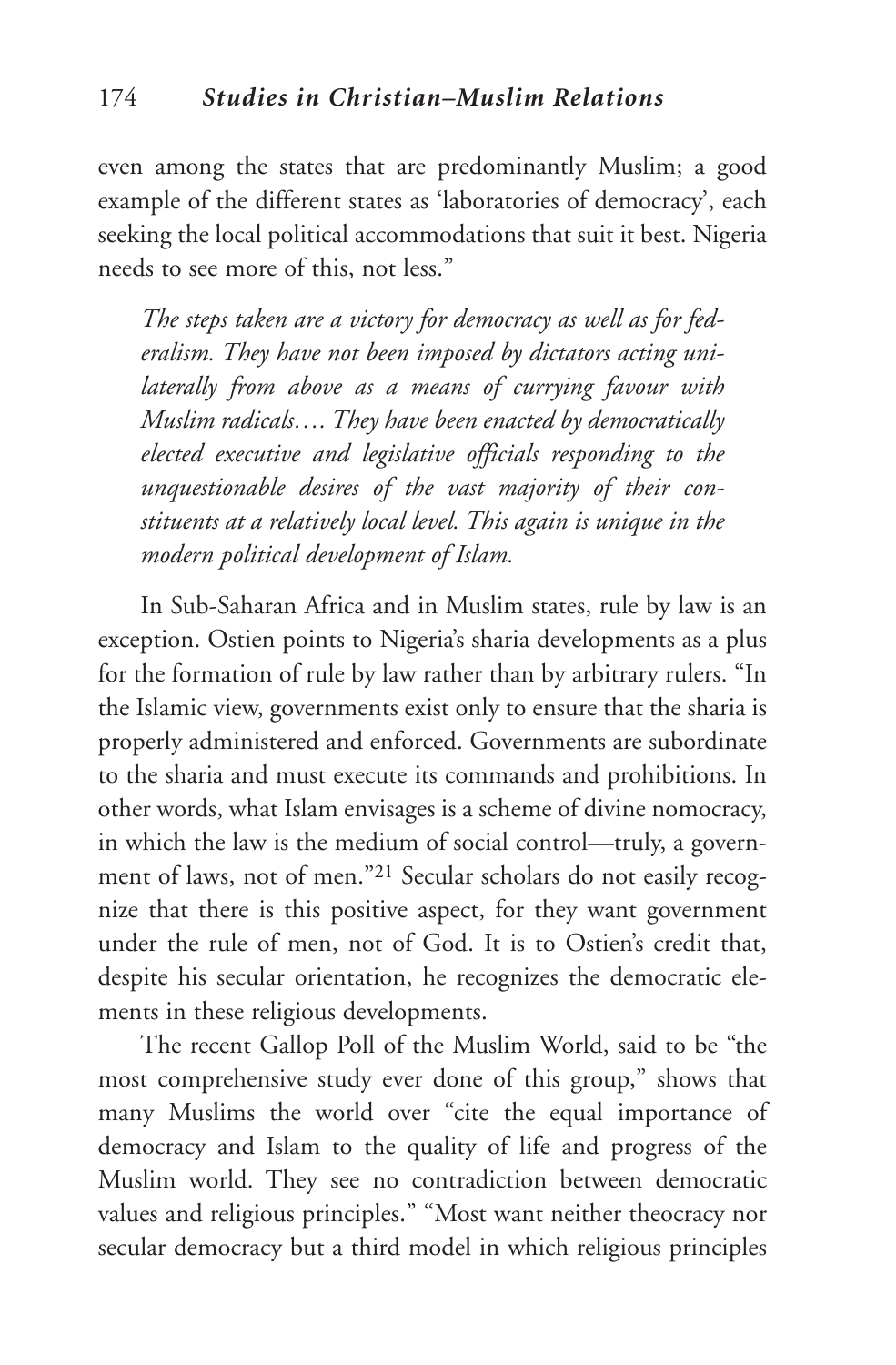and democratic values co-exist. They want their own democratic model that draws on Islamic law as a source." And most want to keep the clergy out of politics and women's issues.22 Freedom House, at the time the employer of Paul Marshall, also engages in surveys on the subject and found that "the majority of the world's…Muslims live under democratically elected governments."23 Those findings should not surprise anyone. R. James Woolsey, a former director of the American Central Intelligence Agency (CIA), wrote earlier that "Islam is not inconsistent with democracy. The majority of the world's Muslims are living in democracies." He also suggested that US policy should be to "encourage democracy, freedom and the rule of law in the Muslim world." They should do so by making "common cause with the… millions of decent and reasonable Muslims…who want peace and prosperity…and are not interested in either supporting terror or living under repressive laws." This could include some form of sharia, but definitely not "extreme sharia," that "Islamist instrument of totalitarianism."24

*So, Nigerian Christians should perhaps become more open to Muslim arguments for democracy. The larger ummah seem to have it within them. Christians should recognize the potential positive democratic gains in the new sharia towards which Ostien has drawn our attention. They should search for ways of living with a modified sharia that is somehow incorporated into a reformed legal system broad enough to include aspects of both. In this attempt, Christians should beware of the input of secularism, for it does not understand wholistic religion and always wants to shunt it aside.*

Perhaps the suggestions above should be tried first in the current sharia states and then, if the state model turns out successful, at national level. Of course, this suggestion assumes that some other issues are ironed out as well on both sides, for it is part of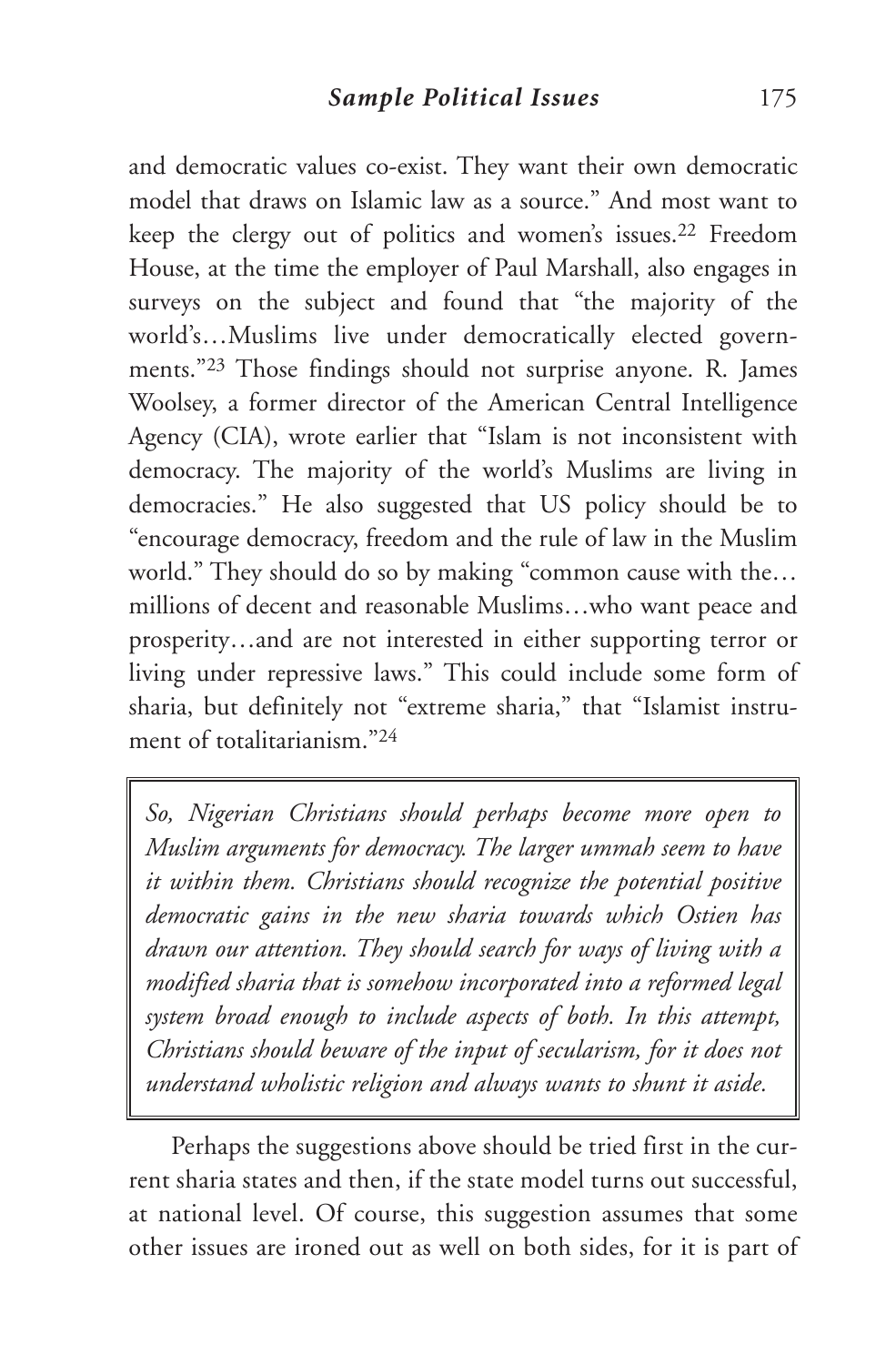a larger package. Again, this is a call on Nigerians to pull all the stops on their imagination to release the juices of their creative best.

According to Ostien, sharia is an important step towards democracy in Nigeria. Rule by law is replacing arbitrary personal rule that is so common in Muslim societies, a great step forward in the direction of democracy. That, at least, is the core value of the new direction, even if its adherence left much to be desired right from the beginning. However, it is a real question whether the new sharia is being observed any more faithfully than is/was Common Law. Evidence in Volumes 6 and 7 is negative. There *are* the genuine gains of democracy, increased application of federalism and of legal principles more reflective of the culture, but, given the continued corruption and continued harassment and persecution of Christians, I see no evidence of increased rule by and adherence to law.

I want to congratulate the Northern Muslim *ummah* for having rediscovered and, however haltingly, re-instated this central kernel of true Islam. Rule by law, whoever introduced it first into the world, is a great gift that Muslims have long been denied and that is frequently trodden upon in Nigeria as a whole. It is an essential element of democracy that even Christians should applaud.

*I now challenge the Nigerian Muslim ummah to work hard at taking the serious wrinkles out of the system. That will be absolutely necessary if it is not to fizzle out either by the dynamic of its very faulty implementation or by force on the part of its enemies—and victims! Yes, it has its victims. Volume 7 is full of their stories. That, my Muslim friends, is your challenge. You have taken the first step. Now take the next democratic step befitting Nigeria's "multi-situation" by treating your Christian minorities as truly equal partners. To fizzle or to sizzle—the choice is yours.*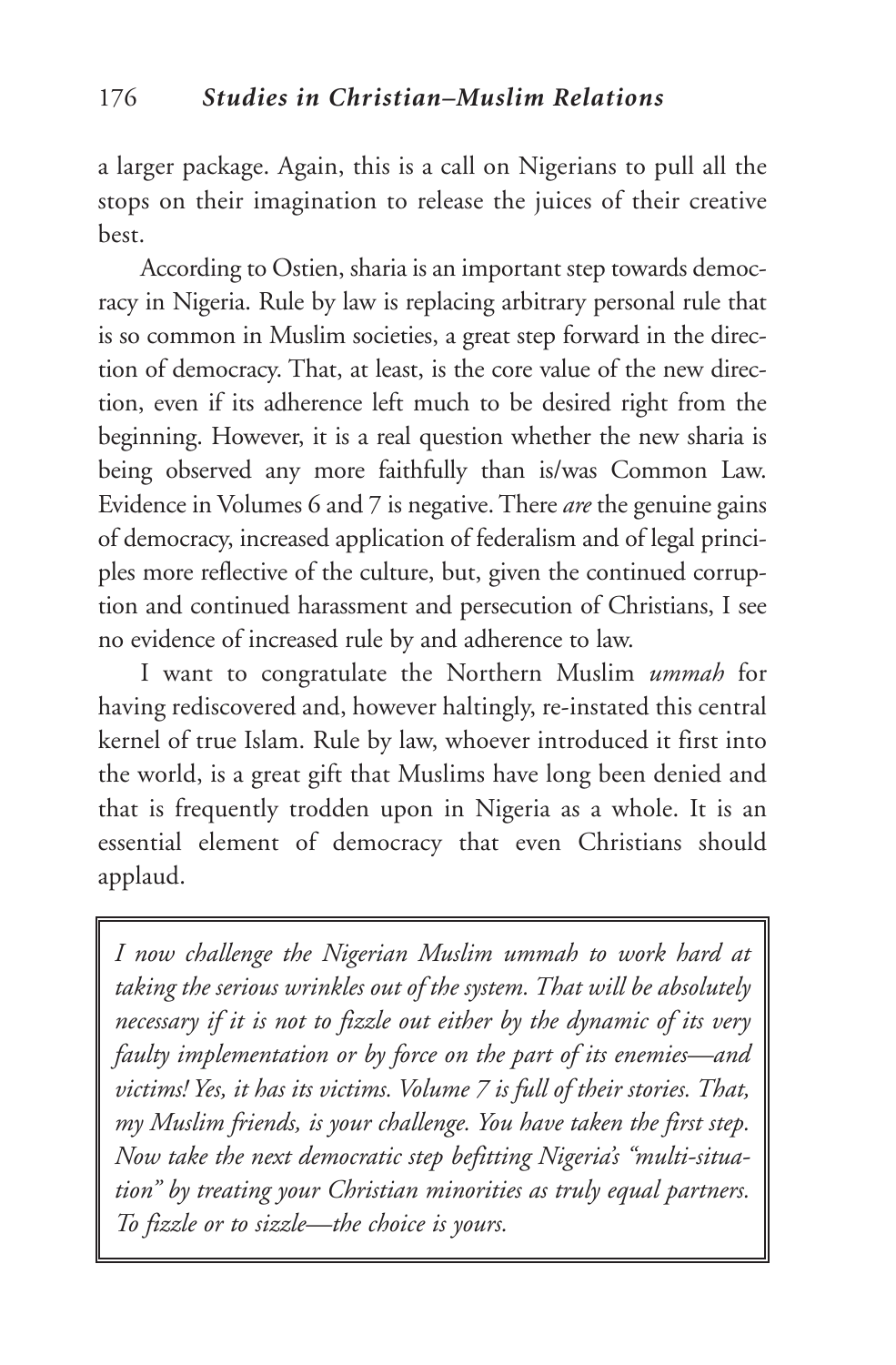Nigerian Christians, on the other hand, have failed to recognize any positive aspects in these recent sharia developments. They have been so blinded by anger and prejudice that they did not analyze issues carefully and mostly just flailed their arms in unthinking holy horror. *Developing a new modus vivendi requires appreciation and understanding of the positive aspects of the sharia agenda.* These positive aspects could turn up among the building blocks for the new Nigeria that must come out of open negotiations. That holds true all across the board, not merely in the political sector. Along with Ostien, I want to see Northern Muslims given a chance to develop their democracy—but, and this is a big "but"— *a democracy for all citizens, regardless of religion, that excludes persecution of Christians and gives them equal opportunity to participate in the affairs of state.* Any definition of democracy with any hint of exclusion is not acceptable in today's Nigeria. *The new arrangements will have to erase all Christian fears of dhimmi status, whether official or unofficial.* Yes, there is a price to pay for peace. It demands compromise and sacrifice, sometimes sacrifice of long-standing semi-Muslim traditions.

In an earlier draft of this chapter I demanded an open public rejection by Muslims of the *dhimmi* arrangement. During the review process it occurred to me that such a demand might be asking for too much and would bring shame on Muslims.

*Instead, as a face-saving measure, I hope Nigerian Christians will be satisfied with arrangements that clearly prevent the development of dhimmi status without demanding an open rejection. Facesaving is an important tool for peace building, especially when you are dealing with a proud people. And after all, Nigerian Muslims will be held accountable to the global ummah for their compromises. We should not make it more difficult for them than necessary, for that would be counterproductive.*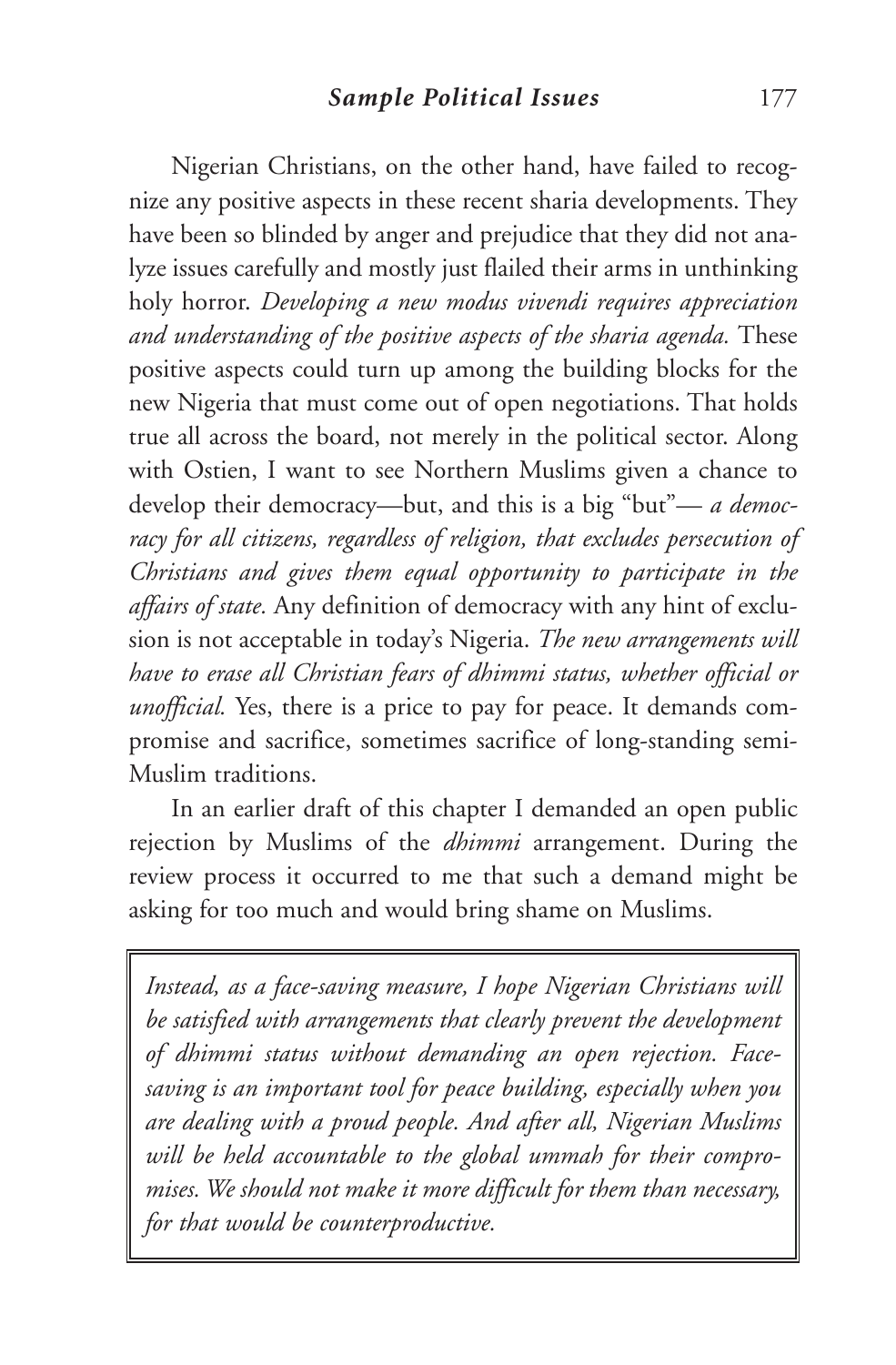#### 178 *Studies in Christian–Muslim Relations*

The above really means that Muslims have to make up their minds about Project Nigeria. Do they accept this colonial construction as one nation? Have they come to terms with it? There have been very few voices that want to end the "experiment." They have welcomed Christian business people and professionals from the Middle Belt and the South into their midst, but want to exclude their religion and deny them many rights. That is an impossibility that will continue to create chaos. *They accept them in a dualistic way, separating their persons and occupations from their religion and rights, a dualism that core Islam normally does not tolerate.*

Democracy has its own inherent weakness or Achilles' heel. During a Canadian television programme, Shabir Ally, a Canadabased Muslim scholar and imam, was asked whether Muslims are planning to take over the world or the country. He replied that Islam does not believe in imposing itself on others. It gains converts by persuasion. Once the Muslim community is strong enough, it will by democratic means gain the upper hand. That includes the government. The interviewer called him a moderate and he accepted the description.<sup>25</sup> You may draw your own conclusion what that could mean in Nigeria! *It may not be Islamic to impose the religion, but it does seem to be "Muslimic" in the sense that Muslims commonly practice it.* What would Ally say about our Nigerian Sheikh Abubukar Gumi and his ideological descendants? Here is a recipient of the King Faisal Laureate Award, the Muslim equivalent to the Nobel Prize, advocating every means of imposing Islam on Nigeria and causing division, all activity supposedly condemned by Islam.26 How did he earn that distinction? By being an unfaithful adherent to Islam or by just being a Muslim?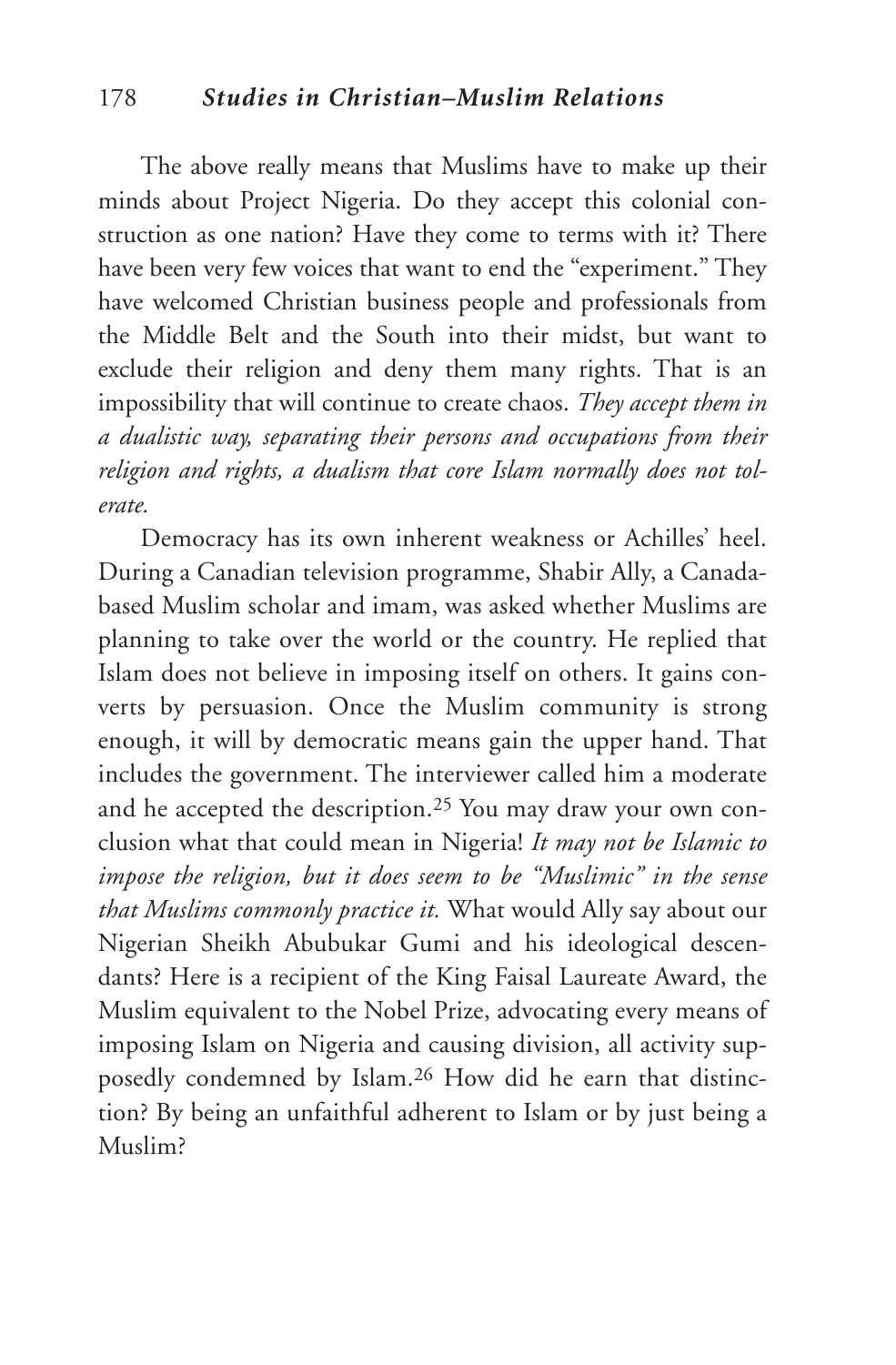*Should Nigeria design a limited form of democracy that would close a serious democratic loophole by eliminating this Achilles' heel in order to prevent the development of such scenarios? With their numbers, Christians have the potential for a similar "democratic coup." It might require a covenant between the two to prevent a "democratic coup" on the part of either.*

Perhaps it does. But even then, can you assume such a covenant will be adhered to? Western democracies have little resistance to the abuse to which some groups subject them simply because such abuse was far from the minds of the architects of democratic systems. Resistance to such undermining tactics are not built in. Western democracy is the product of the Western mind. People from other cultures come with different mindsets that they then apply "democratically" and "legally" to such systems and in the process undermine them. Political correctness often prevents resistance to such processes. Just watch Canada!

Would such a covenant make sense in Nigeria when you have the likes of the late Sheikh Abubukar Gumi c. s. with their tactics to take over the country? He openly incited the people against the FG, while the latter let him get away with it.27 Ibrahim Sulaiman suggests that Muslims start new relations from scratch with Christians. I affirm this with my own suggestion *that it must then really be from scratch, where both sides spell out their basic parameters and negotiate them before proceeding without any hidden agenda. But Sulaiman warns that any arrangement "is essentially tentative in the sense that as long as Islam is yet to attain a clear-cut supremacy over every other way of life, no process of any kind can assume the stamp of finality."* <sup>28</sup> *So, clearly it becomes necessary for Christians to have it out with Muslims: Will you agree to a covenant and will you adhere to it? What guarantee can you offer?* But,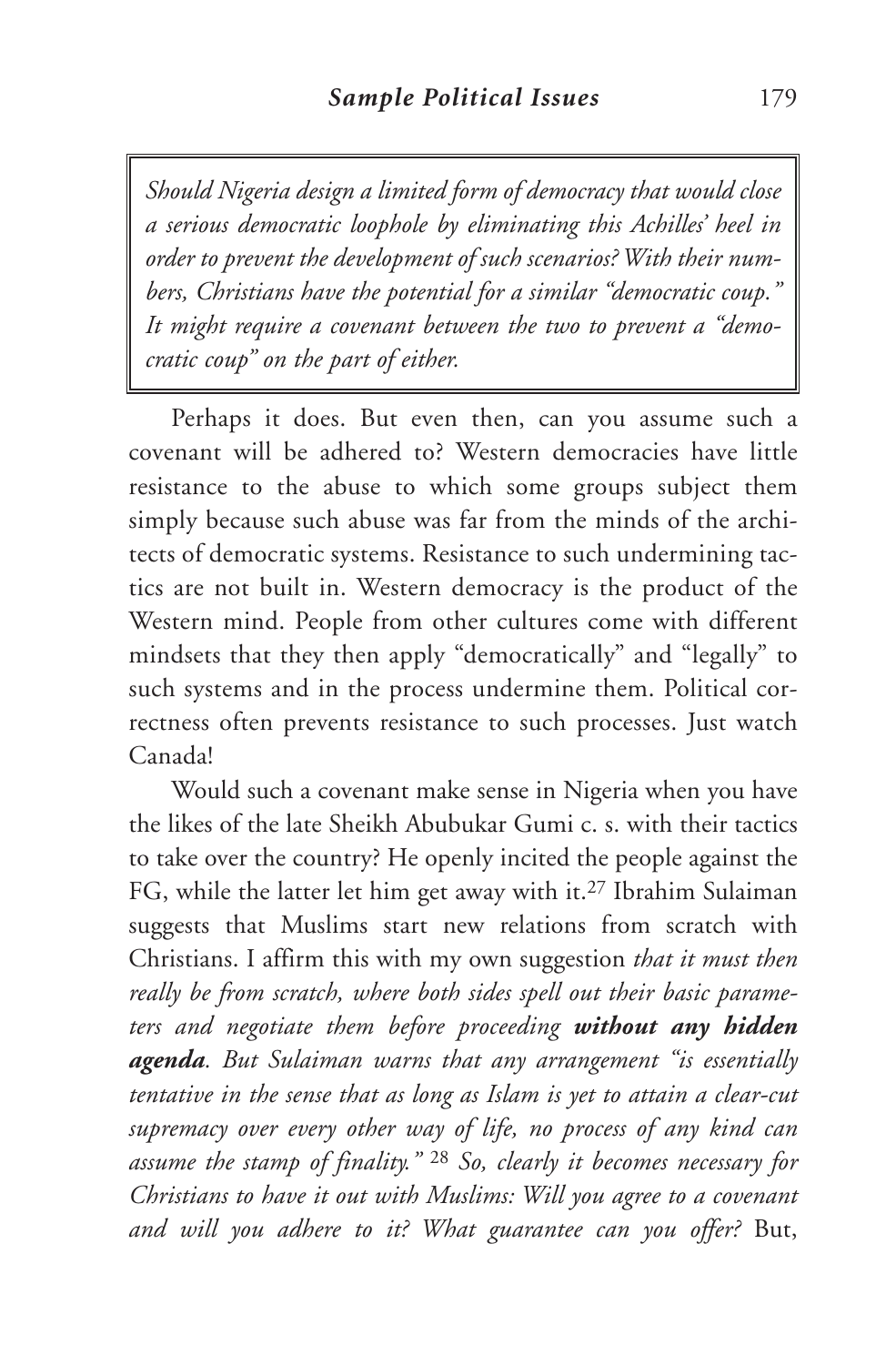according to Sulaiman's warning, such a guarantee would only be temporary.

*I advise Christians to work out such a covenant with their eyes wide open and a clear understanding by both sides that the moment Muslims prepare to break it, all agreements are over and all hell will break loose. Muslims will only have themselves to blame for the ensuing chaos.*

But Christians must realize that Muslims have their reasons for doubting the sincerity of Christians. Christian blindness to their own imposition of secularism upon Muslims does not give Muslims a lot of confidence in them either. They, too, need to be assured of Christian adherence to any pact or covenant.

There is one more democratic issue to be considered. With the exception of a narrowly restricted sharia in the North, all Nigerians are subject to Common Law. In other words, Muslims have long been subject to a law that is both foreign and repugnant to them. But now, a number of states have democratically declared sharia as their new legal framework. In the case of some governors, it was a major part of their election platform. When they instituted it, huge crowds of grass root Muslims attended the occasion with a tremendous show of support. It was all very democratic. This brings up a couple of legitimate Muslim questions.

The first is why the democratic nations of the West immediately denounced this move so vigorously without giving it a chance to succeed?29 Why did they not jump in with encouragement and support to steer it into the right channels? Their reactions gave credence to Muslim accusations that the West is out to destroy Islam. Here was an attempt to institute rule by law through democratic means, a development the West fosters everywhere— and they sought to squash it! To the credit of the USA, it pursued a restrained policy "to encourage a peaceful resolution to the sharia issue" and to urge "that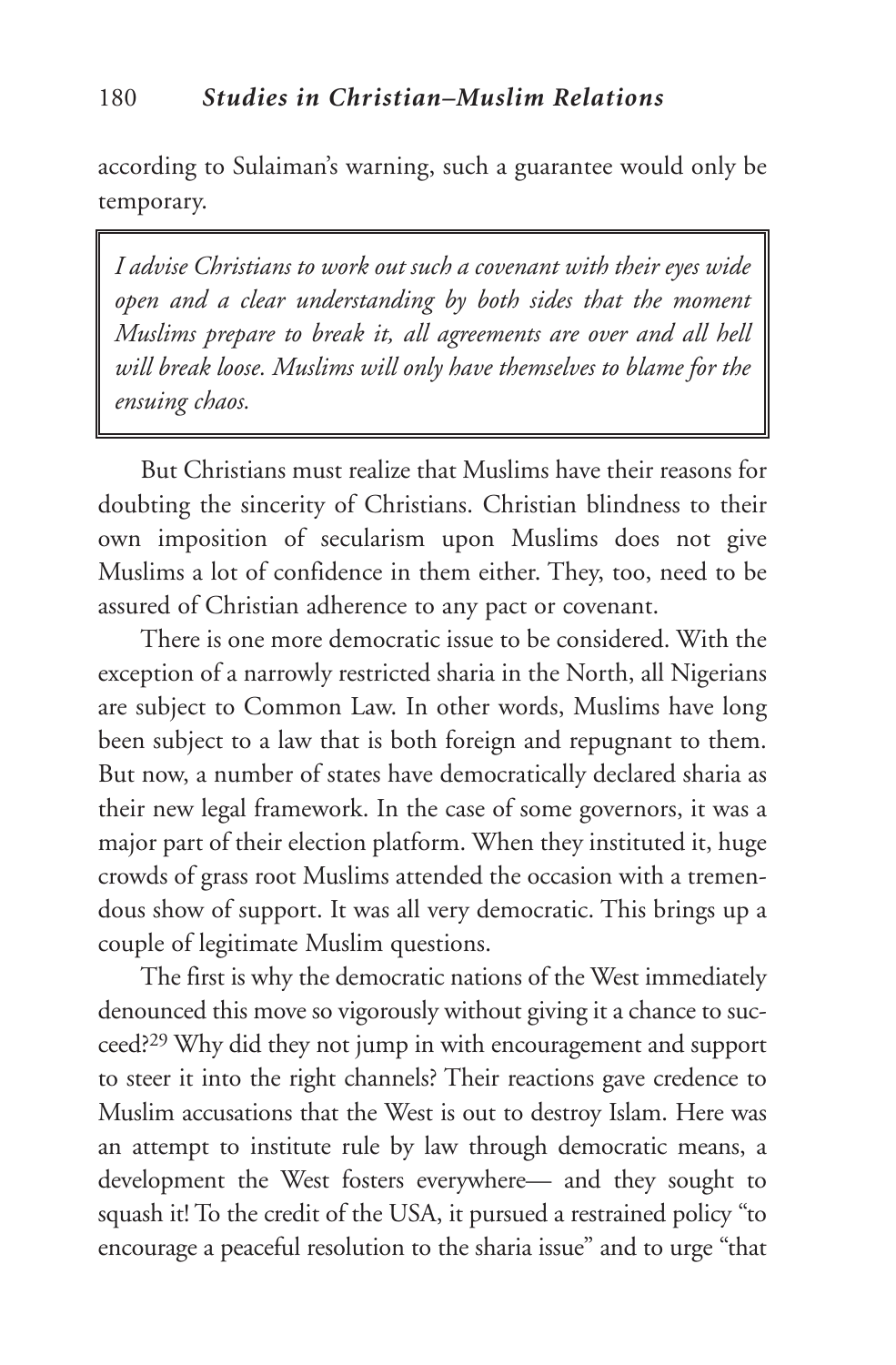human rights and religious freedom be respected in any resolution," a policy they implemented behind the scenes through regular diplomatic channels.30 In general, though, one cannot blame Muslims for their puzzlement and angry reactions.

The second question is directed to Nigerian Christians. You have considered it proper for Muslims to be governed by a legal system and constitution they consider alien and repugnant. On what principial basis do you now disapprove of a majority decision of some states to go sharia? If Muslims formerly were *forced* to submit to Common Law but now, through democratic means, have gone sharia, why is it improper for all residents in the sharia states to be subject to sharia law? Why should Christians be exempt from Muslim law, when Muslims have all along been mostly under Common Law? *Why may a Christian-based Common Law be imposed on all, but not a Muslim-based sharia?* I know, one reason is that, until you read my discussions in earlier volumes and earlier chapters in this volume, you thought of Common Law as neutral and objective, not religious. We have dealt with those mistakes. It is not neutral and objective and it is deeply religious at base. We have now or will soon do away with the dualistic mistake and historical misunderstanding of your previous position. So, now where does this lead us? To questions like this: *Why should sharia law be applicable only to some and not to all residents? If Common Law can be applied to and even forced on all, why not sharia?*

I know, of course, that you not only have (wrong) principial reasons for rejecting sharia, but also *legitimate fears*. You have experienced a great deal of harassment, injustice and persecution in the name of sharia and you want to stem that tide. Fair enough. Good reason. But if we now begin to dialogue seriously with each other and the sharia has been cleansed and other agreements discussed throughout this book have been reached, then would you still object to having Christians subjected to sharia law in sharia states? If not, would you continue to expect all Muslims to be subject to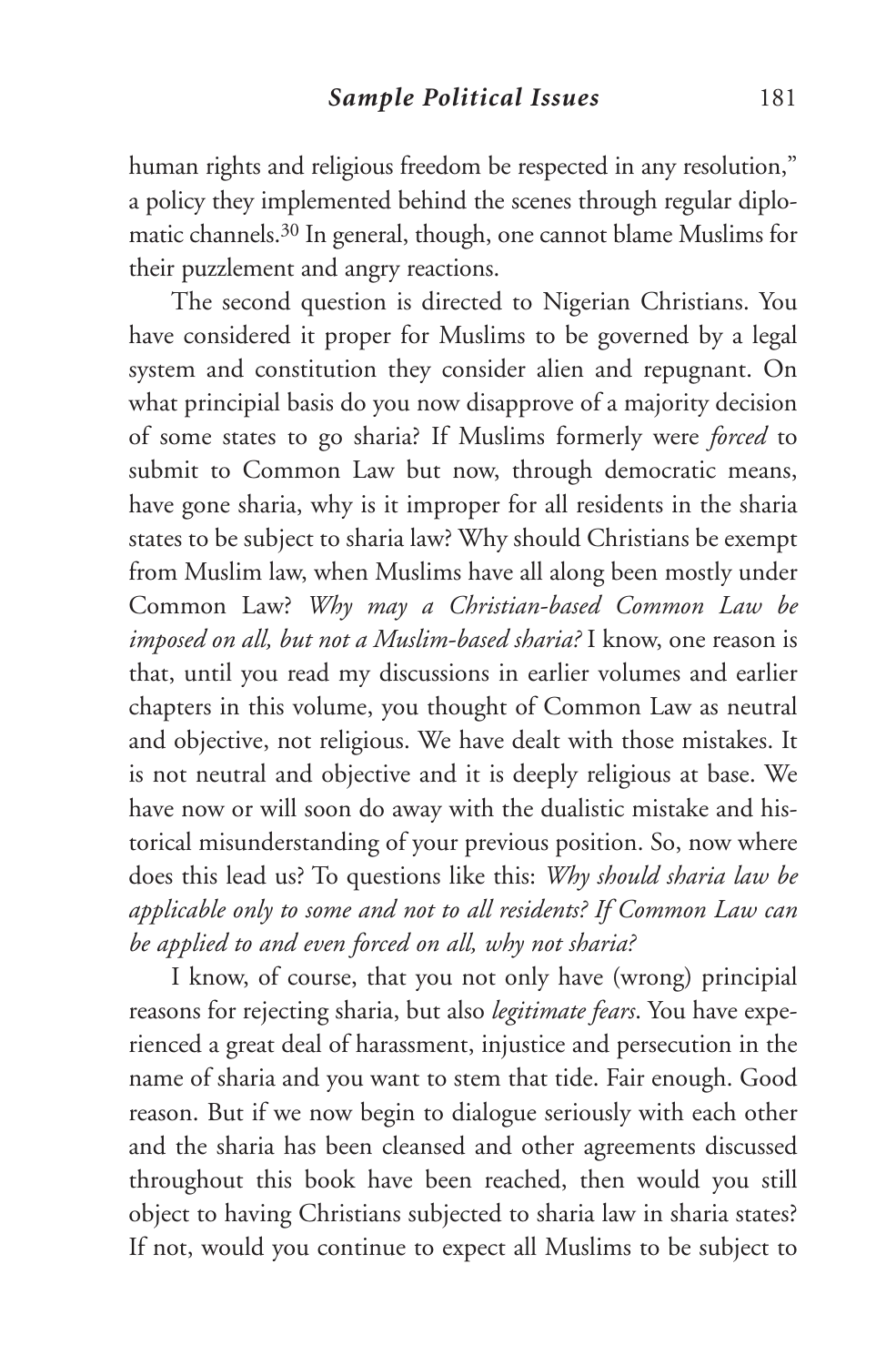your Christian-based Common Law? If so, why? On what basis? Why "no" to the first question and "yes" to the last? *This is where the effect of earlier discussed parameter shifts should drive us into new directions.*<sup>31</sup> This is a question of goose and gander. What is good for the one is good for the other. What is bad for the one is bad for the other.

*In all of this it is good to remember that, though militants push for a severe form of literal sharia, most sharia advocates are not militant terrorists and can, I suspect, live with a more liberal form, provided it is negotiated in a positive climate of trust, goodwill and respect.*

## ▲ *Pluralism and the Majority Factor* \_\_\_\_\_\_\_

For a multi-cultural and multi-religious Nigeria there really is no alternative to pluralism. Though adherents of both religions are frequently heard advocating pluralism,32 both also engage in the game of numbers and majorities. Griswold was repeatedly told, "Democracy is a numbers game. That's why whoever has more believers is on top."33 Hence there is the fierce competition of numbers going on that causes every census to derail. Abdul-Razaq Ibrahim Fagge argues that with Muslims having a 50% majority, Christians 40% and Traditionalists 10%, "one may expect the Islamic legal system to prevail."34 Vice Admiral Nyako declared that "a cardinal pillar of democracy is the acceptance of the majority decision of a legislative body endorsed by the Chief Executive as law."35 Indeed, that is so—if we want to continue with the adversarial system we operate. Of course, Christians also claim a majority. Who actually knows?

But even in the adversarial atmosphere of the West, the views of the majority cannot simply be imposed on the minority[-ies]. The latter have rights that are protected by the constitution. They cannot be overridden in roughshod manner by a minor majority.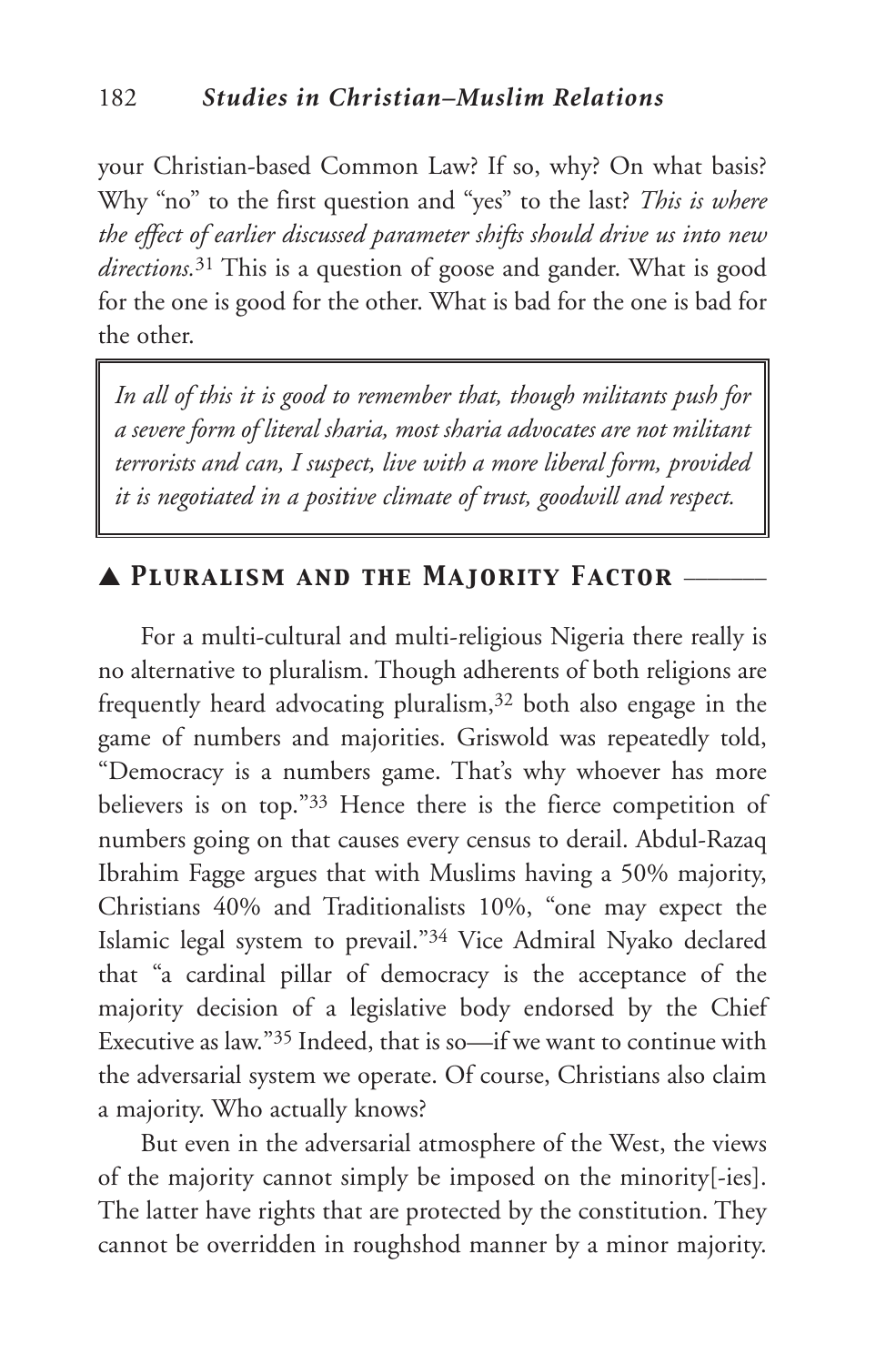Certainly a majority of ten percent cannot topple an existing legal system and replace it with a different one. Such major changes need the consent of almost all stakeholders if it is to succeed. Why do we have our current controversies? Partially because the colonialists overrode Muslims in roughshod manner, which now, almost a century later, is producing this backlash. But Muslims now overriding the "other side" will not produce justice for all. Muslims have experienced a bitter pill. It cannot be corrected by passing it on to the next people in line! Two wrongs do not make a right. One injustice cannot be corrected by another injustice. Besides, we have heard it repeatedly in this series: It is un-Islamic to impose a religion on a people. It is unbelievable that some Muslims and Christians want to use the modern adversarial majority party system in Nigeria to impose an alien legal system on an unwilling people.

Of course, in their reaction to the sharia issue, Christians should remember and acknowledge the colonial undermining of sharia. That *was* an unjust imposition. As Mohammed Tabi'u put it, the revived sharia in Nigeria "is the case of a colonized people trying to reclaim their values in the post-colonial period."36 This actually sounds exactly like the goal of MB ethnic groups placed in the hands of Muslim emirs during the colonial era and that is discussed under the heading further down in this chapter, "Internal Colonialism<sup>"</sup>

*As in so many Christian-Muslim issues, they face similar issues but look for different, if not opposite, solutions. Since both religions have suffered from unwanted colonial impositions, we should understand each other's problems sympathetically and work together to undo and prevent any imposition on each other from now on. Remember: What is bad for the goose is also bad for the gander. Or as Jesus put it, "Do unto others…."*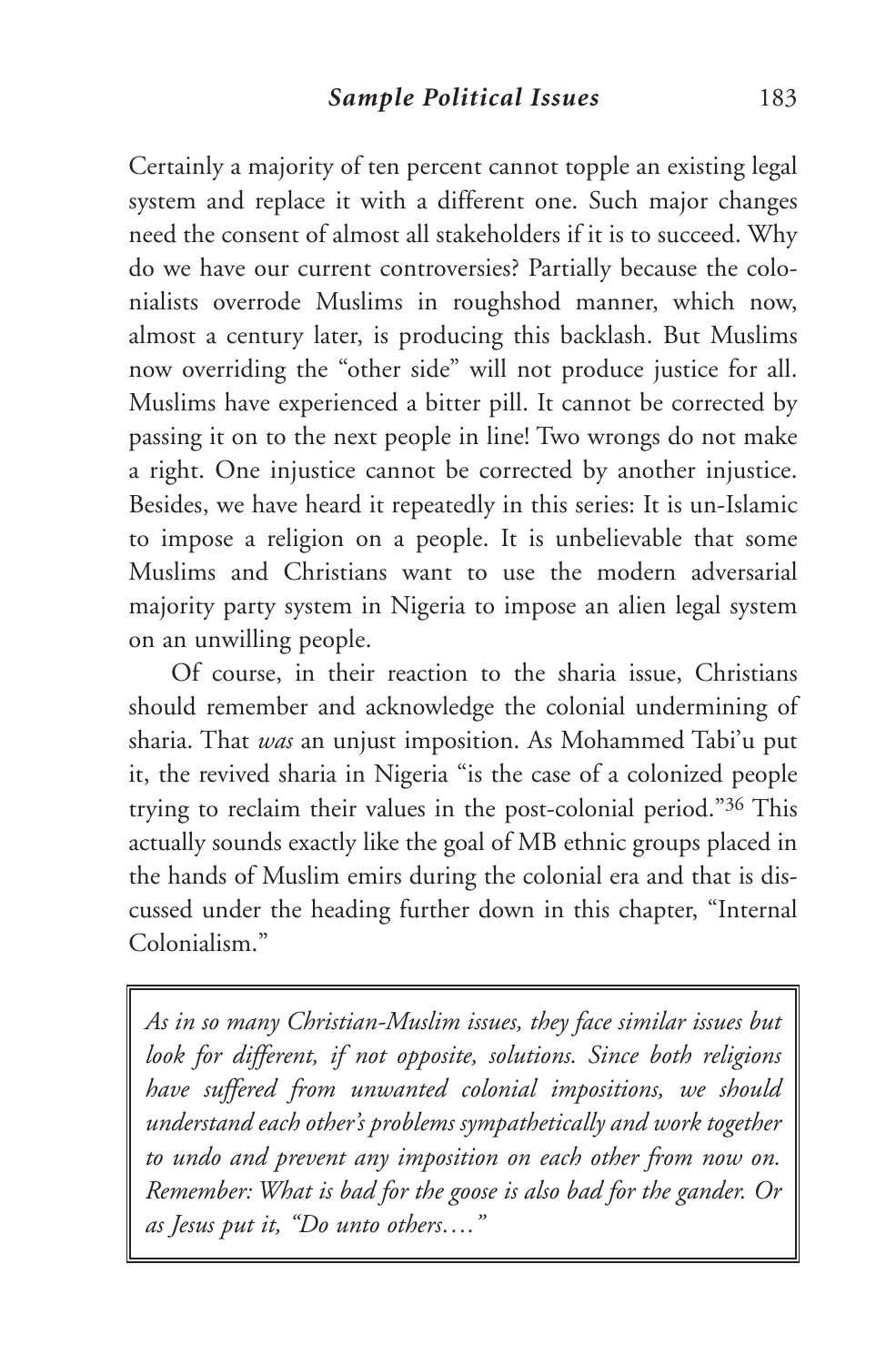## 184 *Studies in Christian–Muslim Relations*

True, if we take the current historical situation of all religions in Nigeria being governed by secular Common Law as legitimate, then Fagge's proposal above is legitimate, for one injustice is as (il)legitimate as another! If Common Law may legitimately be imposed on an unwilling people, then why not sharia law? If one religion-based system may be imposed, why not the other? However, as two wrongs do not make a right, so two injustices do not create justice. If we want to cut through the majority-minority game in order to arrive at the best possible mutually satisfactory arrangement, then even minorities need to have their rights acknowledged and safeguarded, especially major minorities. If this has not been the case in the past, we cannot undo the damage. As Gordon Spykman wrote in the context of human rights, "We cannot undo the past, but we can repent of what has happened and is still going on."37 *We must simply agree to start over with fresh arrangements and leave the injustices and grievances of the past behind.* Nigeria has the unique chance of showing the world how it is done! What an opportunity! But we can't do it unless we forget our grievances, be honest and work at it together. We can redeem the reputation of Mother Africa! Yes, we can!! *Christians and Muslims are forgiving people.*

*At the federal level, the proportions of the two groups being about equal, I ask you to consider the type of pluralism just described: strict equality among the parties at the table characterized by tolerance and mutual goodwill without any special privilege. This means that we quit playing census and majority games. From here on it is a game of equal partnership while signs of any superiority complex are out of plac*e.

Though in the past, I did not favour leaving the religion question out of the census, I now feel that for the time being the question *should* be kept out. Let us leave the majority game behind for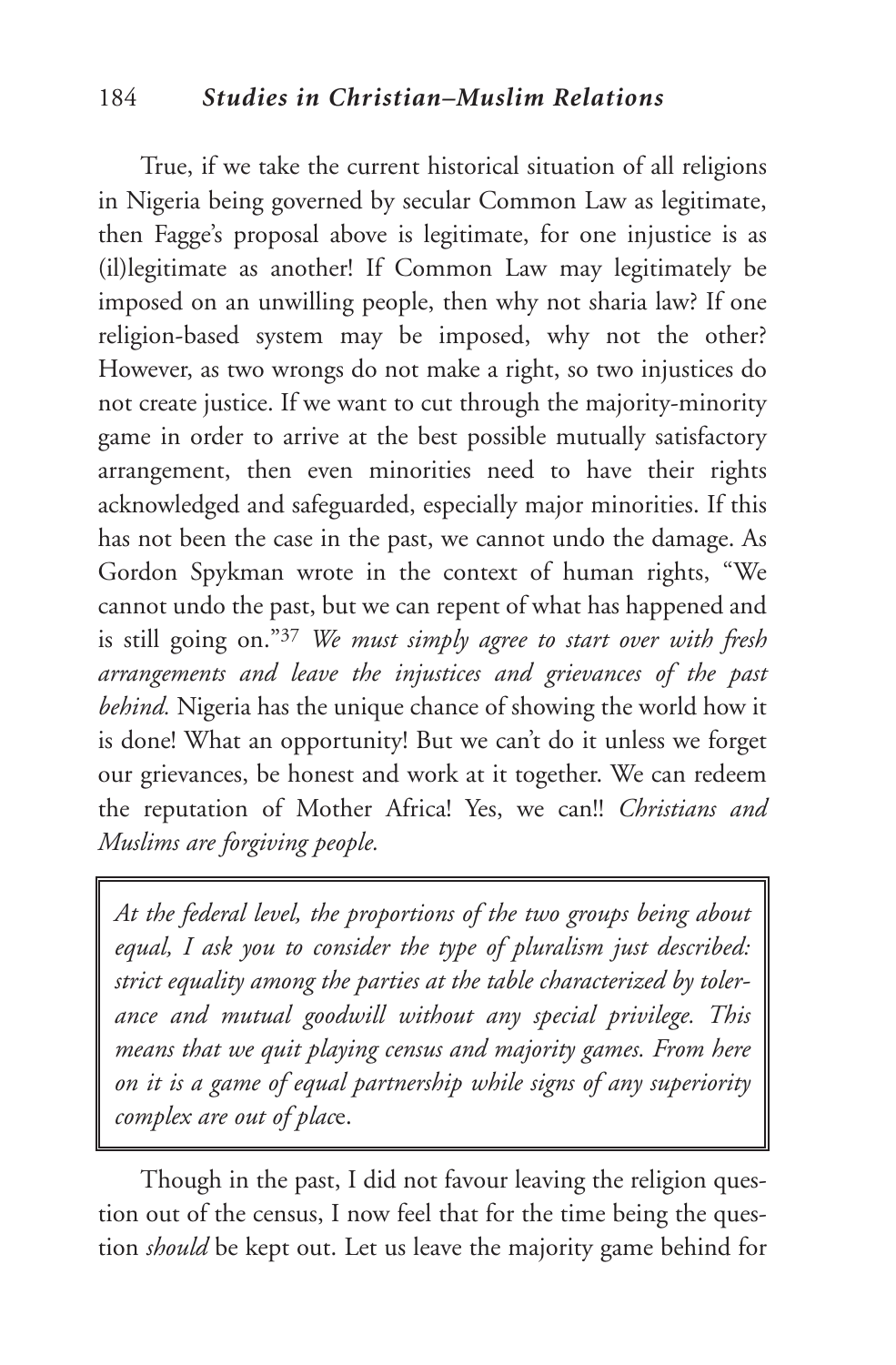now. *First create a workable system based on an atmosphere of equality, tolerance and goodwill rather than on the numbers game.*

At state level the situation is more varied and more complicated. I am suggesting a *"five or ten plan*." With guidance from FG and supervised by a small group of state indigenes highly respected for their integrity and representing both religions,

*each state could consider taking a religion census. No matter how minimal the number of Christians or Muslims in the state, to begin with, a five or ten percent minimum of all elective and appointed positions might be awarded the minority religion for the next five years. That equation would be adjusted in states with different proportions and be reviewed every five years. The goal should be to work in time towards fair representation that reflects the real situation but with a minimum of five or ten per cent reserved for the minority religion or worldview. Similar patterns could be developed at LG levels.*

Hans-Martien ten Napel, a constitutional lawyer and political scientist with Kuyperian leanings who specialises in church-state relations, suggested, "A multi-cultural conception of democracy requires that power-sharing arrangements be introduced." He advises that this be done by "*consociation*," which is "a political arrangement in which various groups…share power according to an agreed formula or mechanism." This could include "an electoral system of proportional representation, executive power-sharing, provisions for cultural [and religious] autonomy, and safeguards in the form of mutual vetoes."38

The main point of this section is to do away with the numbers mentality and aim for a democracy in which everyone participates and where minority rights are protected, honoured and observed. The numbers emphasis leads to oppression and exclusion, the opposite of what Nigeria needs. The numbers may provide the majority in state government and LGs through elections, but they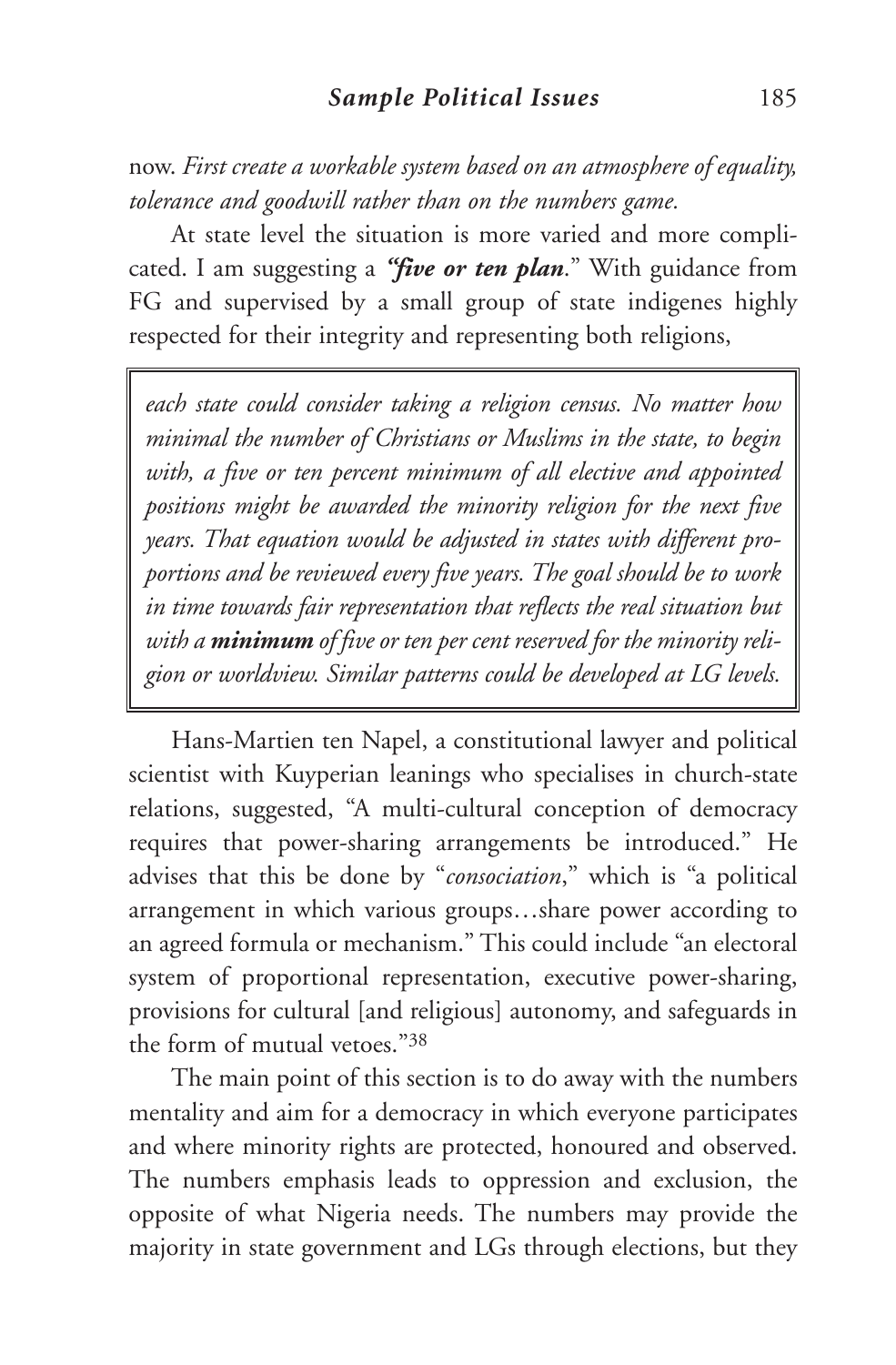should not determine rights. The rights of the majority and the minority[-ies], at least the sizable minorities, are equal. That is pluralism. And that is so African—to operate by consensus rather than numbers that lead to the disenfranchisement of many.

## ▲ *Party Politics* \_\_\_\_\_\_\_\_\_\_\_\_\_\_\_\_\_\_\_\_\_\_\_\_\_\_\_\_\_\_\_\_\_\_

There are some good reasons to question the benefits of imported party politics. It has created so much disunity and division among the people to the extent that it has torn ethnic communities apart into opposing groups, even damaging the unity of church and mosque communities. Muslim and Christian candidates along with their supporters defame their opponents fiercely, including their faith mates. In Plateau State, for example, during the last two gubernatorial elections, most major candidates were members of one church, COCIN. But you'd never know they were fellow Christians, let alone members of the same denomination! All the moral restraints of religion are thrown to the wind. Muslims are no better. It basically has amounted to multiple crusades to place certain people in power with their supporters expecting ample rewards in terms of position. And position, of course, means access to money. Though ethnicity and religion are not supposed to play a part, they merely go underground and play their barely disguised distorted roles there. And then there is the role of the opposition whose function it is to deliberately critique, find fault and, in general, berate whatever the government in power does, whether good or bad. This is all based on secular assumptions about separation of religion and politics and on the Western adversarial model. It all goes against the grain of the two religions not only but also of the traditional consensual decision-making in Nigeria. And it forces the two most omnipresent forces in Nigeria, namely religion and ethnicity, into illegitimate and destructive roles underground.

Chandra Pasma of the Canadian Kuyperian justice group,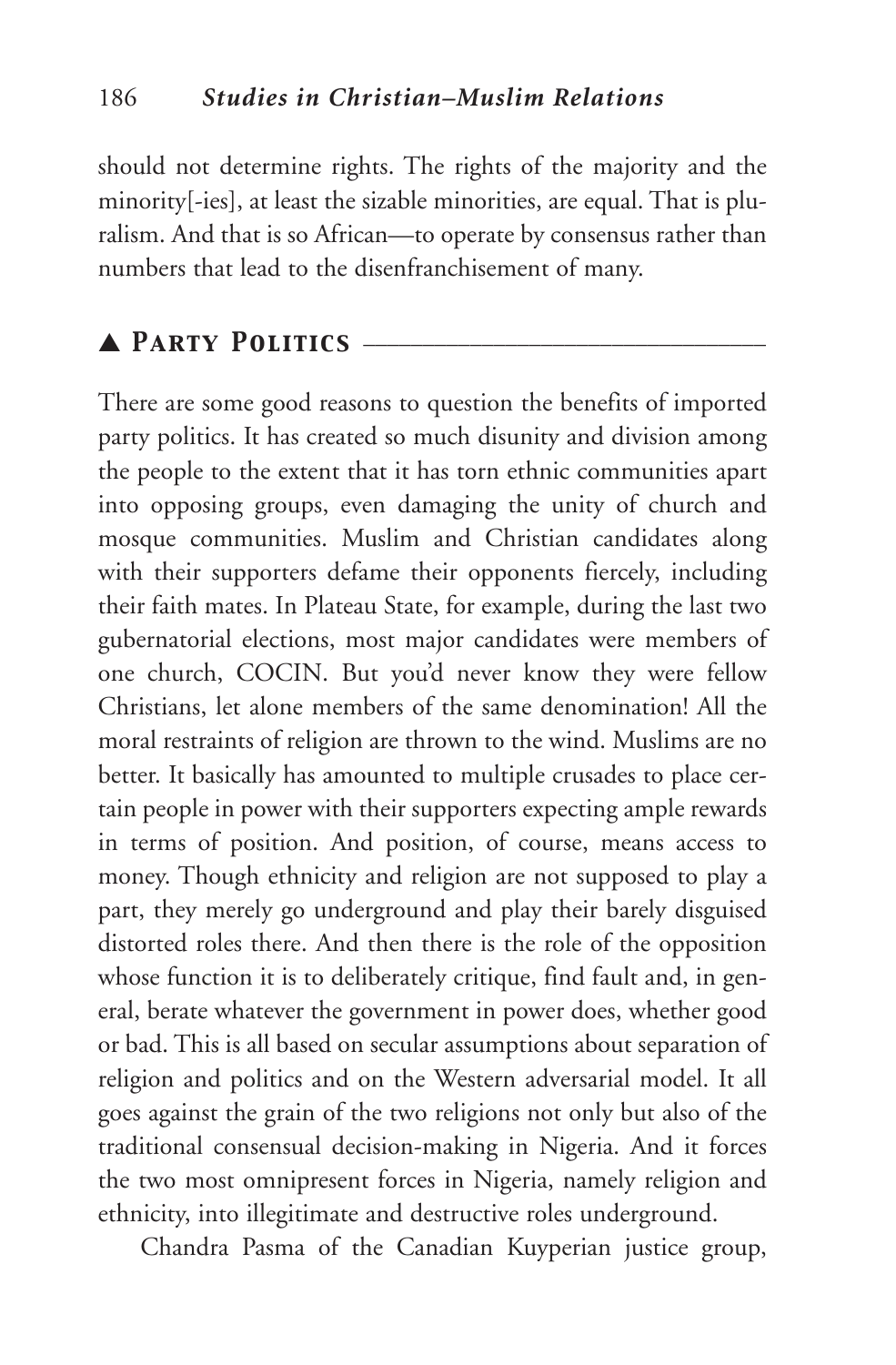Citizens for Public Justice, faces the same adversarial system in Canada and pleaded for a change in the Canadian party system that could be applied to the Nigerian system as well. She called for all parties to work together for the good of all citizens. "Political parties need to cooperate" and work on a conciliatory basis. "Parliamentarians of every party represent the legitimately held views of Canadians [read: Nigerians]. All Canadians [read: Nigerians] deserve the right to have their voices heard in the decisions of our country. This cannot be accomplished unless parties are willing to put aside partisan attacks and work together to achieve the common good."39

*This proposed change would do away with the current adversarial system and fit well with the proposals for shura and consensus offered further down. Furthermore, it is in keeping with the core spirit of both religions.*

One of the political features that encourages the development of these illegitimate roles is that our political parties are supposed to be secular and neutral with respect to religion. Politicians and government authorities are afraid of religion in their sphere. As I wrote in Volume 5,

*While these people are politicians conscious of their respective religions, the secret of their cooperation is keeping religion out of the party's affairs. Etiebet warned, "Please don't try to bring religious garb into Nigerian politics. We are a secular society and the dominant ones are Christianity and Islam. We do not want anybody to bring these two religions into conflict." There is no need to repeat what I wrote on the subject in Monograph Four. So, religious people in; religious groups with their vested interests out. That is the standard Christian recipe for peace and cooperation between Christians and Muslims.*<sup>40</sup>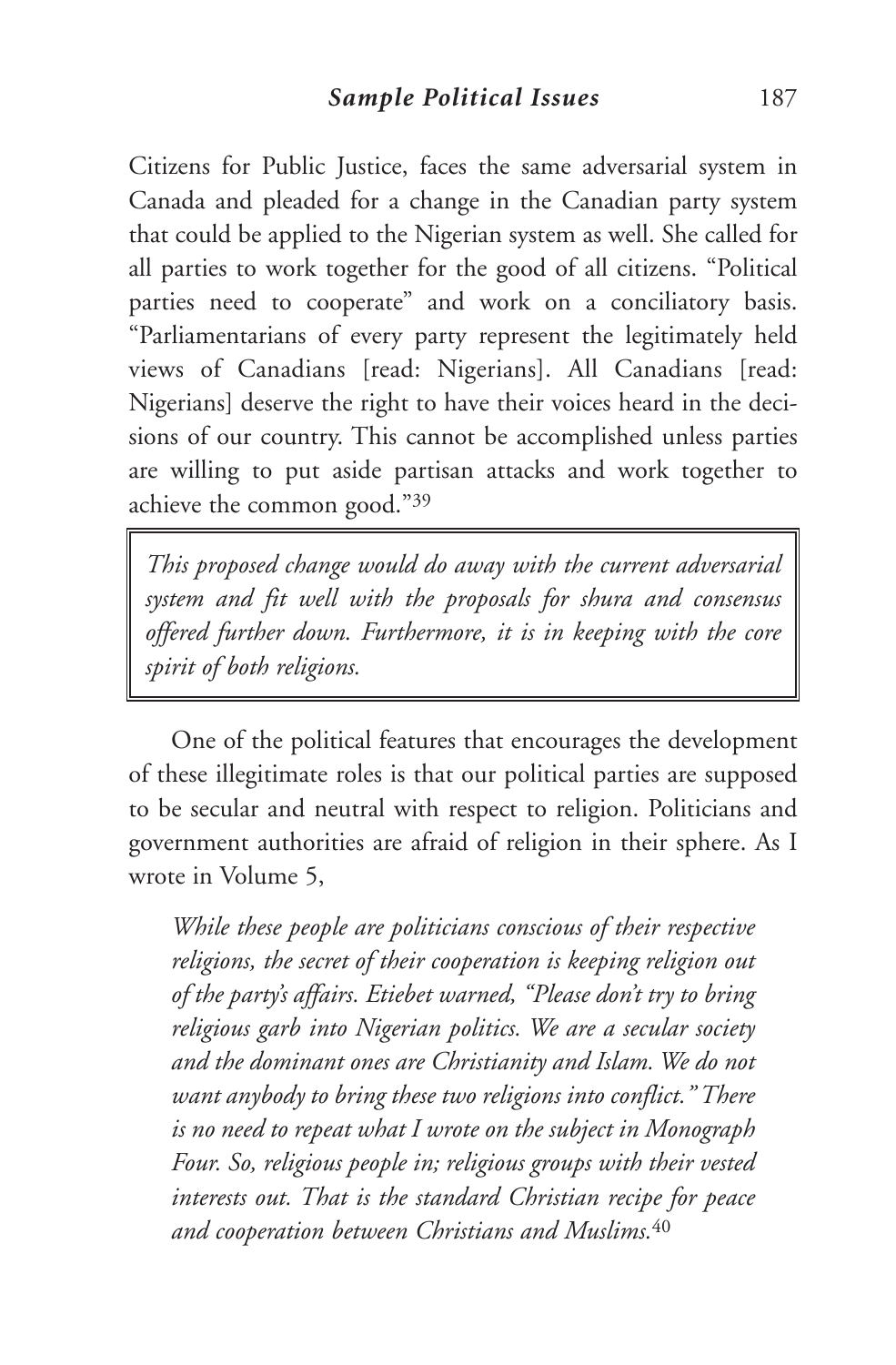#### 188 *Studies in Christian–Muslim Relations*

And so we create parties that hide their true intentions. Northern Peoples Congress (NPC) and the National Party of Nigeria (NPN) pretended not to be Muslim parties. No reference to religion in their names and membership included Christians. The reality of their strong Muslim orientation was barely hidden and occasionally it would come out into the open, usually in distorted form because Islam is not supposed to be favoured.<sup>41</sup> Neither the listings of the Nigerian Muslim parties on the website of the African Unification Front (AUF)<sup>42</sup> nor their Wikipedia entries provide any clue to their Muslim orientation. Religious parties in other African countries, both Christian and Muslim, appear openly on the AUF list. Paden and Shawulu show clearly how this "underground religion" plays havoc with both religion and politics.

*So with both religions in Nigeria actively combining religion and politics in an illegitimate way, let's give open recognition a chance so that a healthy and legitimate combination can play positive roles in the nation. Pretence of neutrality creates confusion and deceit while it leads to the chaos of the politically correct. Allow Christians and Muslims to campaign openly by bringing their religion-based social views to bear on their political programmes, but without religious or political rancour.*<sup>43</sup>

Other countries, including some Western nations, have overtly religion-based parties. My own Kuyperian tradition spawned a Christian political party that has been very influential in The Netherlands and even produced a number of Prime Ministers.<sup>44</sup> Seeing how both Liberal and Conservative parties were secular and, under the influence of the French Revolution, eager to reduce the influence of religion in culture, including politics, Kuyper "argued for the right to bring a revelation-based perspective into public life." He successfully launched the Anti-Revolutionary Party, "rev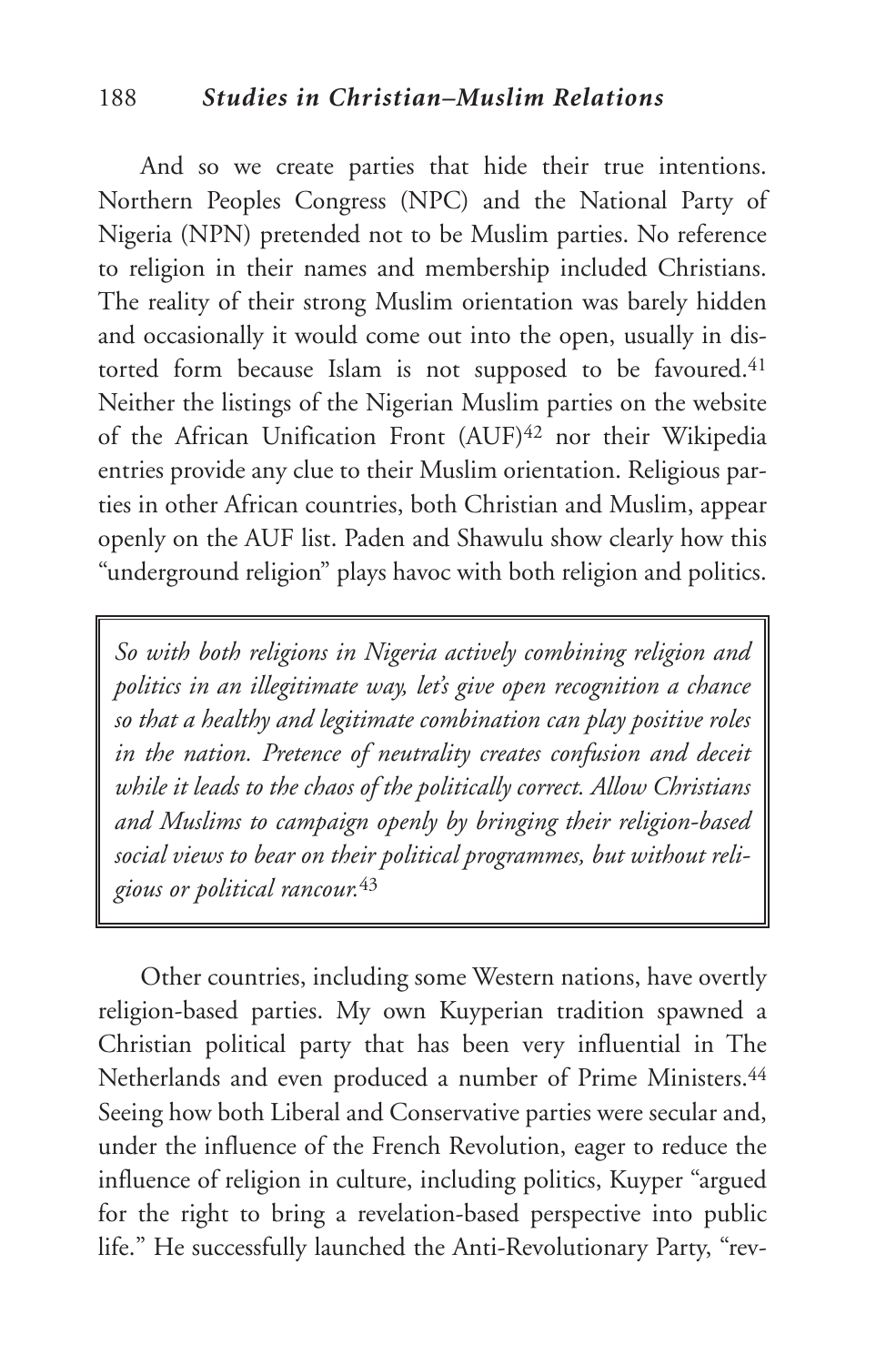olution" here referring especially to the anti-religious spirit of the French Revolution. Though Christian, the Party was independent from any church; it depended directly on divine guidance from both the Bible and general revelation that comes through history and experience. It was an expression of the Church as organism, of the Body of Christ in society.45 Paul Marshall, an American who has been monitoring religious developments throughout much of the world, advised that there is much to learn from the Christian Democratic parties in Europe, especially from the Kuyperian strand.46

Bacote raises the question whether Christians should always organize themselves separately into Christian parties. He decided that this would depend on the local situation.<sup>47</sup> Years ago, Henry Farrant, a long-time SUM missionary leader and statesman during colonial days, opposed the notion of Christian political parties. "It is important," he wrote, "that Christians should learn not to make the Christian faith into a political party." It "attracts one group and permanently alienates another…. The trap can only be avoided by a spiritual understanding of our Lord's teaching and having a consequent love for all men."48 Statesman that he was, Farrant was and thought like an Evangelical who do or at least did not engage in structural renewal. He assumed the existing adversarial system and could not imagine any other alternatives. Christian parties worthy of the name do not behave that way. I know Kuyperian members of various Christian political parties, some even as professional politicians, who embrace the entire world and reject no one. The Evangelical perspective along with its traditional dualism is simply too narrow to imagine such developments.

In the Nigerian context, religious parties, whether Christian or Muslim or in combination, would not be out of place. Nigerian Muslims discuss it occasionally. In general there is a tendency in Nigeria for people to organize themselves for social and other purposes on basis of religion, simply because Nigerians are so religious.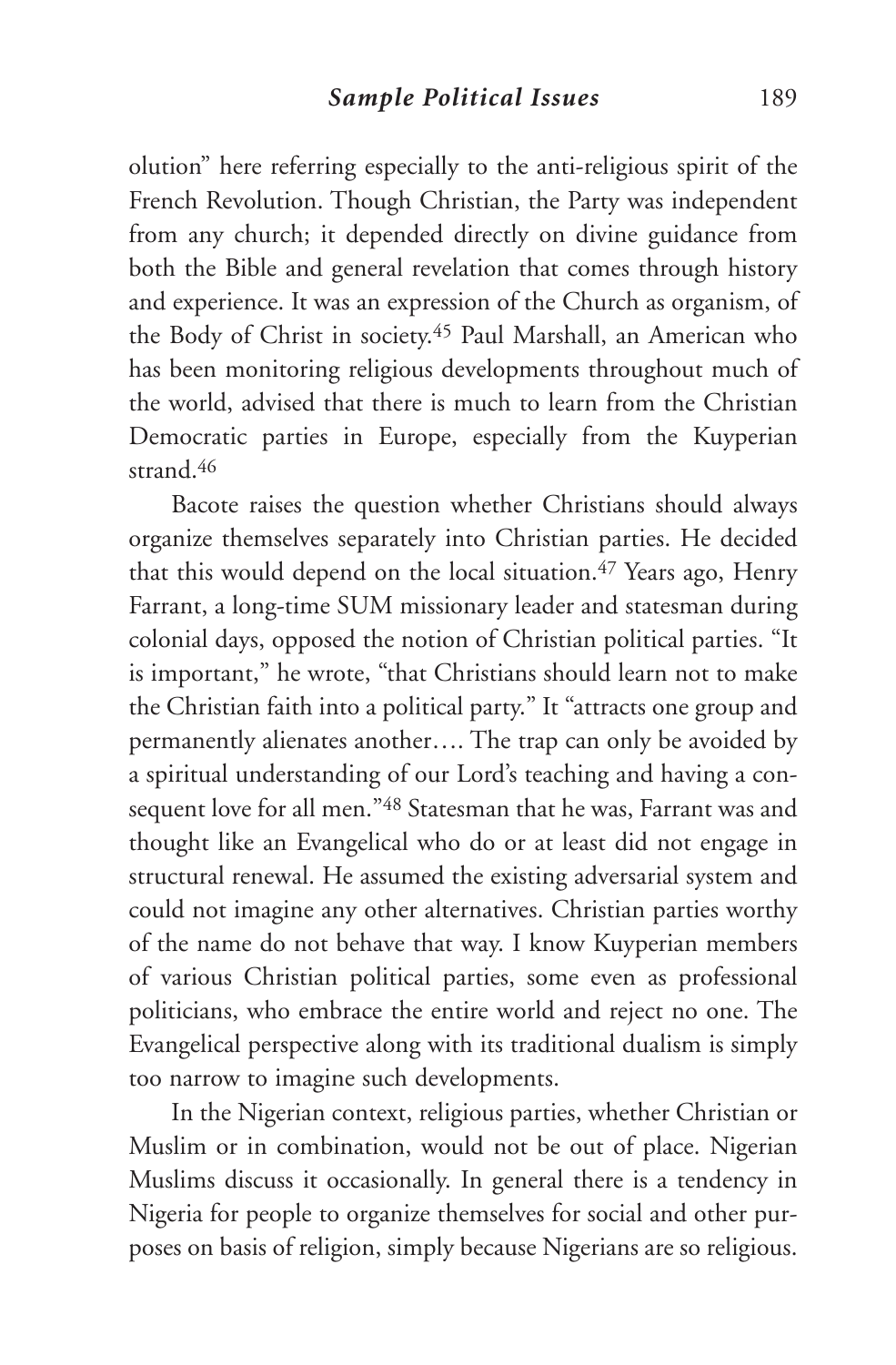Governor Sani of sharia fame encouraged Muslims from all walks of life to organize Muslim organizations to push Islam everywhere.<sup>49</sup> The country is full of religious social and professional organizations. So, the approach would not be foreign.

An important factor to take into consideration is that Christians are not meant to struggle by themselves. They are not a bunch of individualists who find their own way in life. They are a Body of Christ, a community where people support each other, not just in the church institute but in the world. Religious organizations in various sectors can give expression to that sense of community. Such communities think and reflect together. Individual Christians and Muslims should not have to constantly re-invent the Christian or Muslim wheel for themselves; they should explore things together as a Body and be aware of what worked in the past.

Kuyper and his followers "believed that there are real, divine ordinances built into creation by God that can be discovered through experience. These laws are discovered not merely through Biblical exegesis or spiritual reflection but in the process of governance." The same is true for laws in other cultural sectors: they are discovered by actual practice. The Bible does not "mandate the adoption of Scripture as a code for Christian law for the state." Christians can learn much about a Christian approach to politics by studying the ways of politics through the centuries. "The rules of political life are built into the created order." Even "non-Christians can articulate approaches to national life that reflect divine principles."

"How does a statesman acquire knowledge of the divine ordinances?" Kuyper explained that "it requires the ability to derive Scriptural principles as well as the acumen to draw principles of political order" from observation and study of the world. There is need for "interdisciplinary expertise" that must lead to "coherent unity within the thought of the statesman." This approach was exemplified by Jesus, His incarnation, the mutual permeation of divinity and humanity.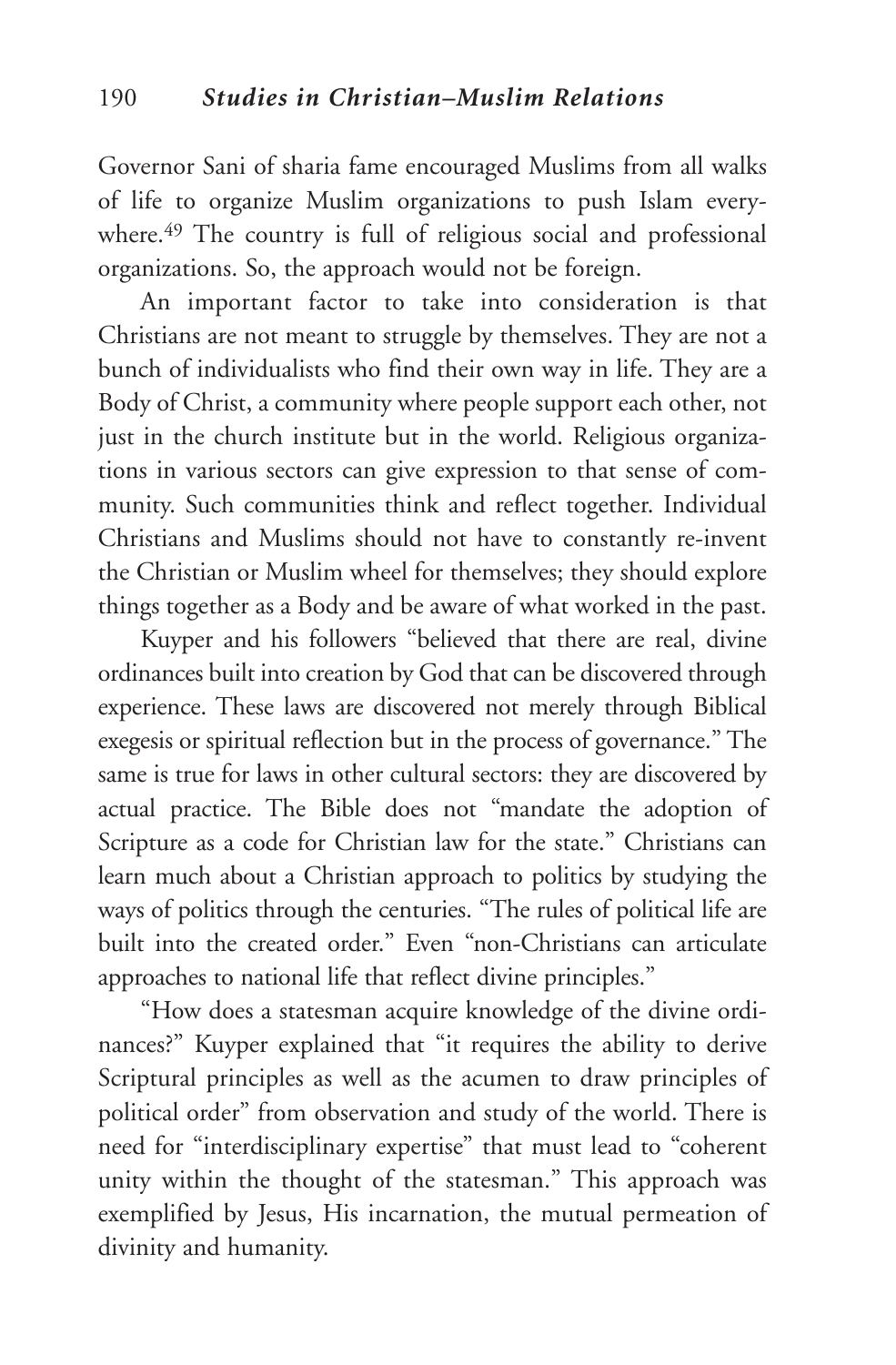Kuyper did not think his approach was valid everywhere and at all times. Situations are too different from each other for one standard Christian political theory for all. But there *are* "eternally valid" principles such as justice, authority, struggle for freedom and progress. There is also the communal nature of religions and the need of their adherents to struggle together and support each other. The Old Testament history of Israel serves as an example of the fortunes of a nation under circumstances of obedience and disobedience to God. "Once these principles are combined with knowledge of history and politics [which are gained elsewhere], then it is possible to move towards discovery of the divine ordinances." The work is never finished. "The political principles, once discovered, are not to be left alone but refined with each subsequent generation." But however you organize politics, there are certain norms or characteristics that must be met. They should at the very least include the following: "a climate of service and nurture, a climate of justice, an attitude of humility and a zeal for creative development."50

Kuyper's party was fully pluralistic in that it supported the rights of all philosophical and religious orientations equally, secularism being one of them without it constituting the *de facto* establishment as it does in Canada. Till this day, that form of pluralism evokes respect across the world, even among some Canadian secularists who are usually not aware of its religious background. Canada has had to grudgingly make room in various cultural sectors for some of the pluralistic demands of Kuyperian Canadians. The logic of its pluralism so exposes the establishmentarian logic of secularism that governments and courts were forced to buckle under.51 This powerful version of pluralism is realistic and fair, for it allows everyone a place at the table, prevents the development of unhealthy political correctness and gives room for religions to contribute their noblest and best *openly*—and lets the people decide.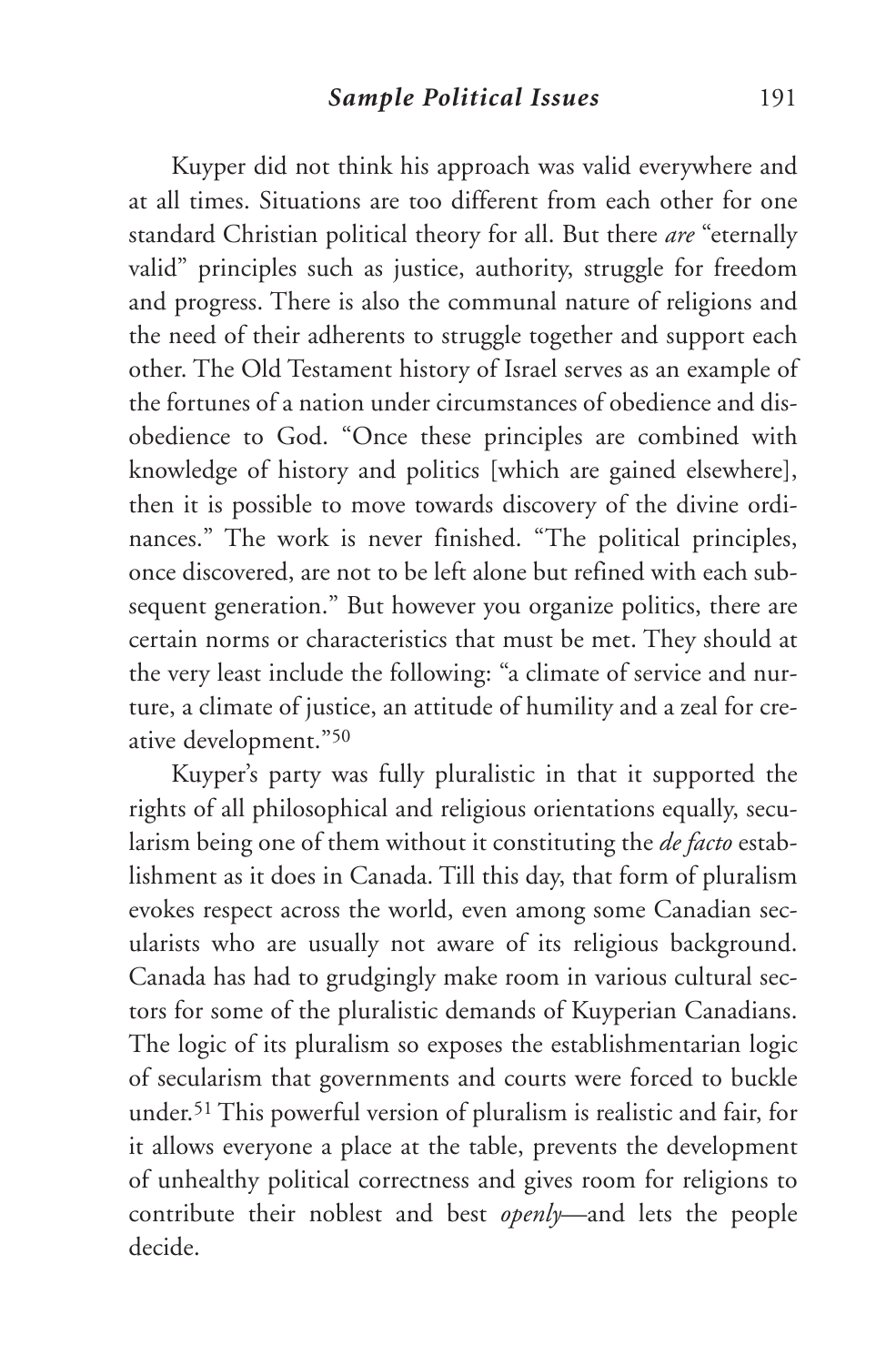*For an exercise, I urge you to study Appendix 16, 18 and 22 in Volume 5. A comparative study of these three documents may help loosen up our political imagination as we move into the negotiation mode with our Muslim compatriots. They will help us develop a political mind that can benefit from the experiences of three widely different bodies, the Anti-Revolutionary Party of some earlier generations, the Christian Reformed Church in North America and CAN. You have your work cut out for you!*

Some Muslims also had thoughts about religious parties. Long ago Sheikh Abubakar Gumi preferred them. He wanted a political system "that is rooted in…Islam." Christians and Muslims should both have their own parties. In the case of mixed parties, Muslims would not allow a Christian to serve as leader.<sup>52</sup> If you know anything about Gumi, his attitude towards Christian leadership will not surprise you. It does not bode well for good relationships, but at least he wanted a open role for religion in politics.

The Islamic Democratic Progressive Party, you may already have read in Volume 6, showed a more positive attitude towards cooperation. Waziri Gwantu described it as "a politically-based association to further their struggle for the establishment of sharia in states where Muslims are in the majority." The National Chairman was Mansur Al-Mansoor Williams, who announced that the party had a "14-point agenda" that included:

*Giving every Nigerian citizen the right to participate in running affairs of the state; ensuring that rulers were not above the law, everyone is equal before the law; providing every Nigerian with all basic necessities of life; protecting every Nigerian from arbitrary arrest and imprisonment; protection of religious sentiments; freedom of conscience and conviction; freedom of association; freedom of expression; the right to protest against tyranny; the security of personal freedom and*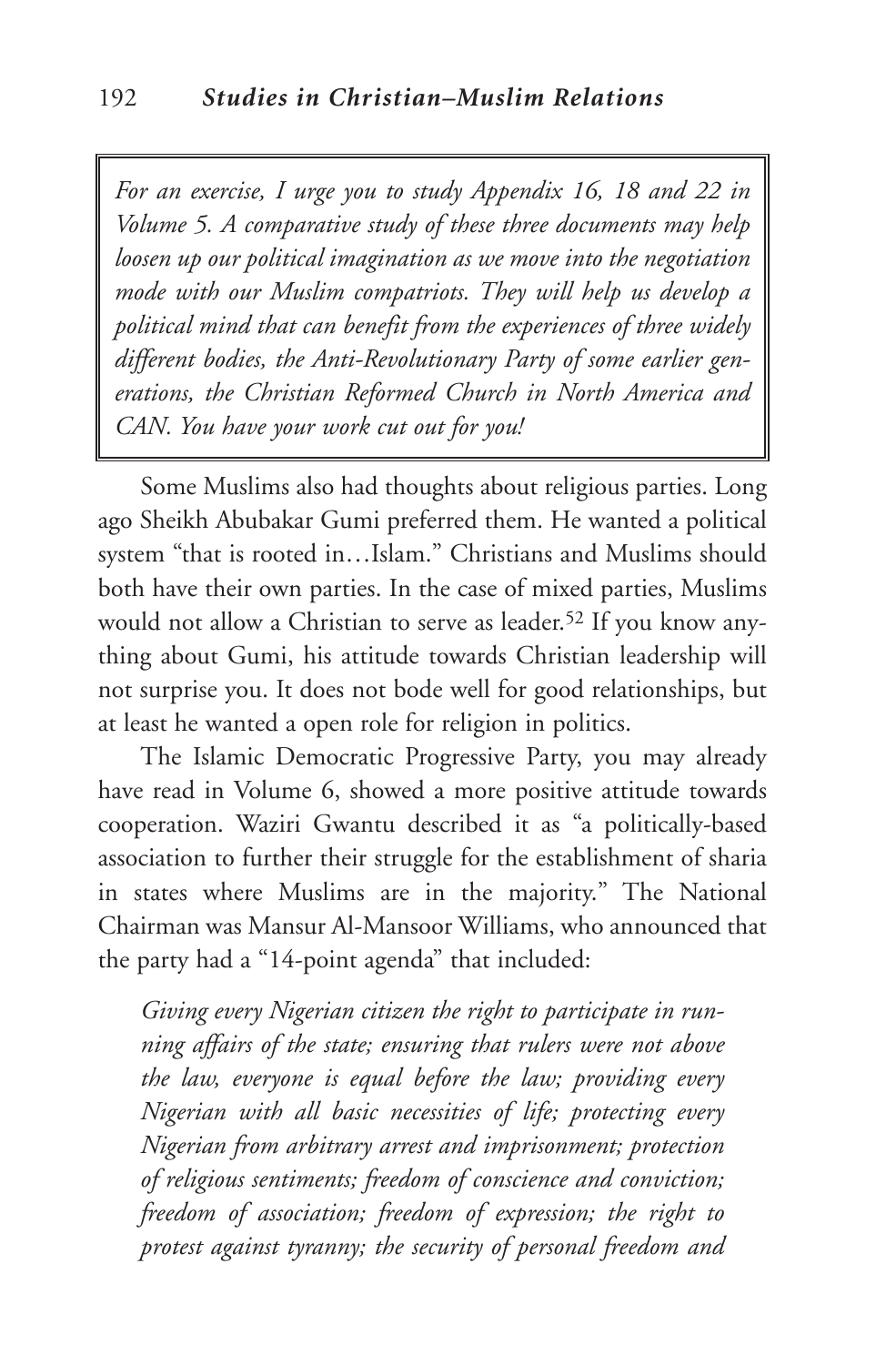*sanctity; freedom of private life; protection of honour and security to life and property.*

This was to become a multi-religious effort. The aim was to form "an ideal government which will be subservient to the Creator of mankind and the whole universe as demonstrated by both Holy Prophets Muhammad and Jesus." It was to include "wise and intellectual men and women of both divine religions (Islam and Christianity)" who would together "establish a uniform regime based on the principles of the Qur'an and divine teachings of the Bible" in order to "lead humanity to happiness in this world and in the hereafter." Chairman Williams stressed that his party "would expectedly be the only dynamic force for the 21st century and beyond" and added, "We are committed to bringing back spiritual values in the world that is daily becoming godless, materialistic and arrogant." Apparently not lacking in self-confidence, Williams "believed" that his party was "the only force and political umbrella under which all Nigerians can unite. It would also be the only one capable of creating a real spirit of love, brotherhood and peaceful co-existence irrespective of religious affiliation."53

Plenty of intention; much hope. The multi-religious nature of this venture is typical of Yoruba mentality that tends towards inclusivism and syncretism, more so than the North that is more antithetical in attitude. But please note that even this explicitly interreligious venture is still to be based on sharia.54 *Regard it as a step in the right direction, an overtly religious ecumenical political experiment in pluralism with a strong sharia component. Give Muslims a chance to start somewhere, to experiment. Christians would do well not only to encourage it but for some to join and for others to create a Christian parallel. Hopefully some compromise agreement about the sharia dimension can be achieved.*

No doubt, some Christians will regard the suggestion that they join in an effort to extend sharia to Muslim-majority states as out-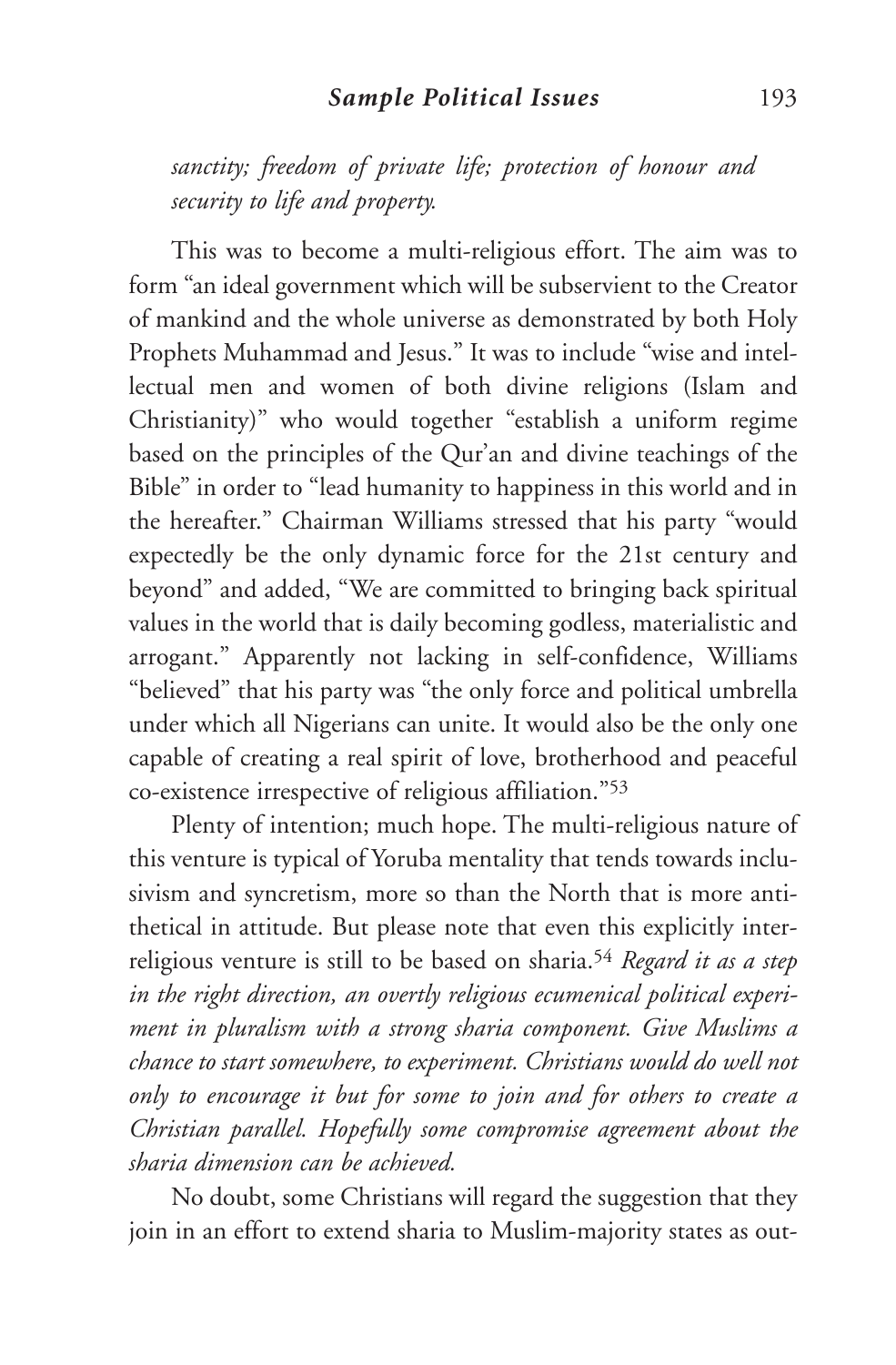rageous. But if we accept the various worldview elements I have presented in earlier chapters and volumes, then it may not be so outrageous. If we recognize that everything is infused with religion, neutrality is a myth, pluralism is a must and law must reflect the aspirations of a people, then on what basis do we resist such extension? Common law brings as much dissatisfaction among Muslims as does sharia among Christians. There is every reason to assist each other to develop a pluralistic system with which both feel comfortable. Williams' approach must be given serious consideration as one of several models. It may suit some people; it won't others, but that is true for all political parties.

*Allow the formation of parties based on different worldviews and religions. Some may openly be based on a single religious orientation; others could form parties that include adherents of both religions who have found enough social principles in common that they will offer as their platform. Both kinds of parties will offer their vision and hopes for the country and the people will vote for the one they prefer. There is no special need for a secular set up that purposefully offers a "neutral" platform, for such a party would not be neutral, for it would be based on the secular belief and value system! But, in the name of pluralism, such a party should be welcomed side by side with the others.*

What would be the advantage of such a party system over against our current one? *The major advance would be its realistic nature*. It would openly acknowledge the reality, the power and the purpose of religion and allow it to work itself out in the marketplace of politics. Religion would no longer be suppressed so that it would now be able to play its legitimate and positive role publicly.

One of the issues during Nigerian election campaigns is the religion of the candidates. The question keeps cropping up whether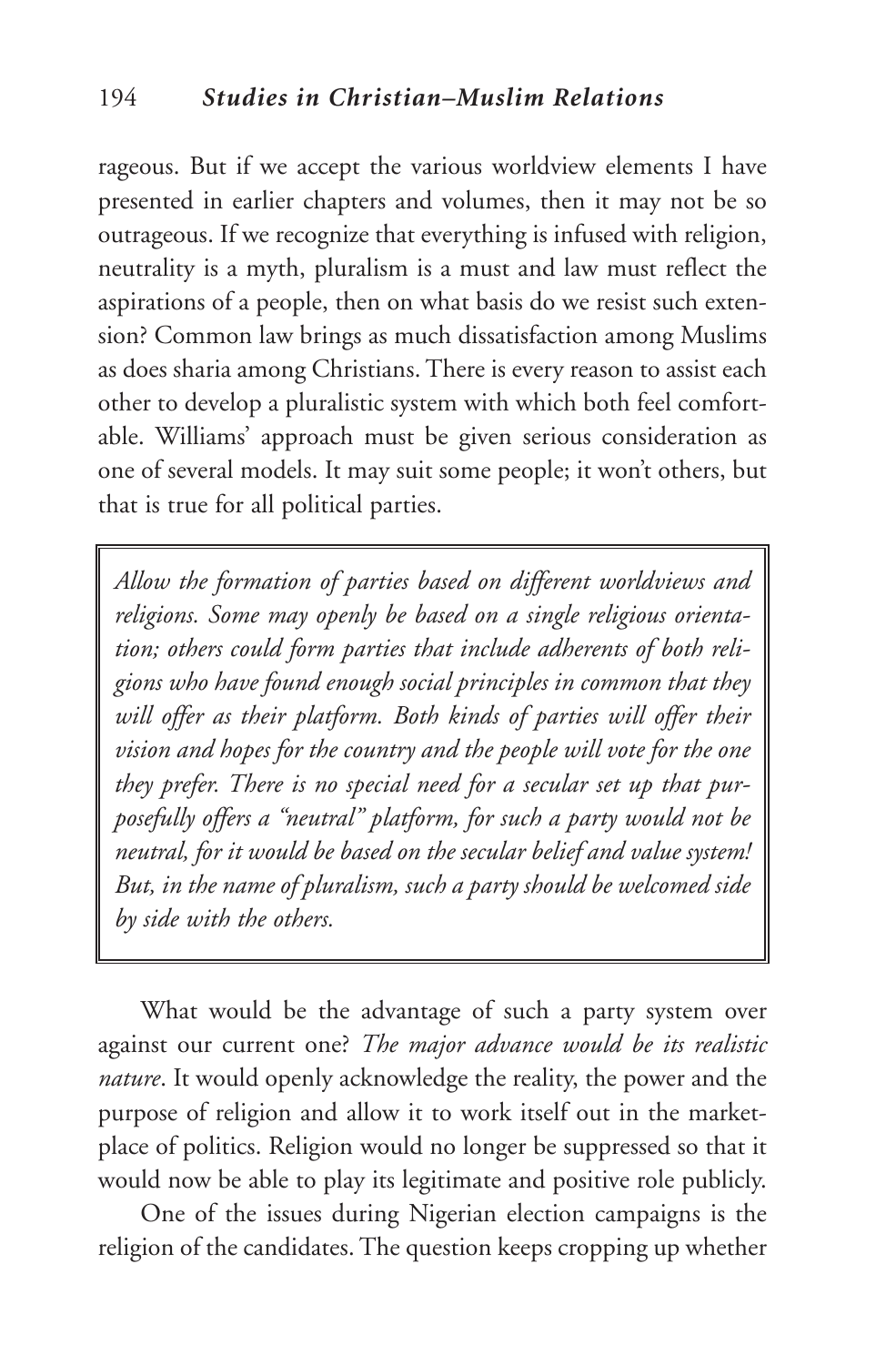Christians and Muslims may or should elect candidates from the other religion. Due to legal requirements, parties are purposefully multi-religious.55 Former President Obasanjo received much support from the core North. The practice has long-standing support. Ibn Khaldun wrote centuries ago: "Good leaders are determined by the quality of their rule as seen by their subjects rather than by the purity of the ideas to which they subscribe. Governments are the just desserts of the societies in which they are found,"<sup>56</sup> a wellknown current platitude that is apparently of ancient origin.

We have already seen that there can be a disjunction between a politician's official faith or doctrine and his actual political policies. Sometimes this means necessary and legitimate compromise in the face of pragmatic realities, especially in pluriform societies like Nigeria. At other times this is due to a disjunction between the doctrines of the group to which one officially belongs and the personal convictions and ambitions lodging in the heart where your *real* commitment and faith reside. Such disjunctions are usually not difficult to detect. When a candidate who seems to be an active Christian or Muslim destroys the reputation and spreads false rumours about his opponents, then the disjunction is obvious. His official religion is external and peripheral; his real faith and values is in power, selfish ambition and similar dangerous traits; it may have tribalistic qualities.<sup>57</sup> The question of his official religion is thus often irrelevant, for he may not be governing according to its tenets.58 Both Christians and Muslims need to pay attention to this possibility.

I believe that the party system and the short terms of office have played havoc with the new sharia campaign. Not only did opposition parties and politicians defile, berate and derail the enterprise, but the short term of office also militated against a more gradual approach that would have allowed for better preparation. It was all too rushed. What with an ill-prepared and corrupt judiciary on seat in every state, much more time was needed to put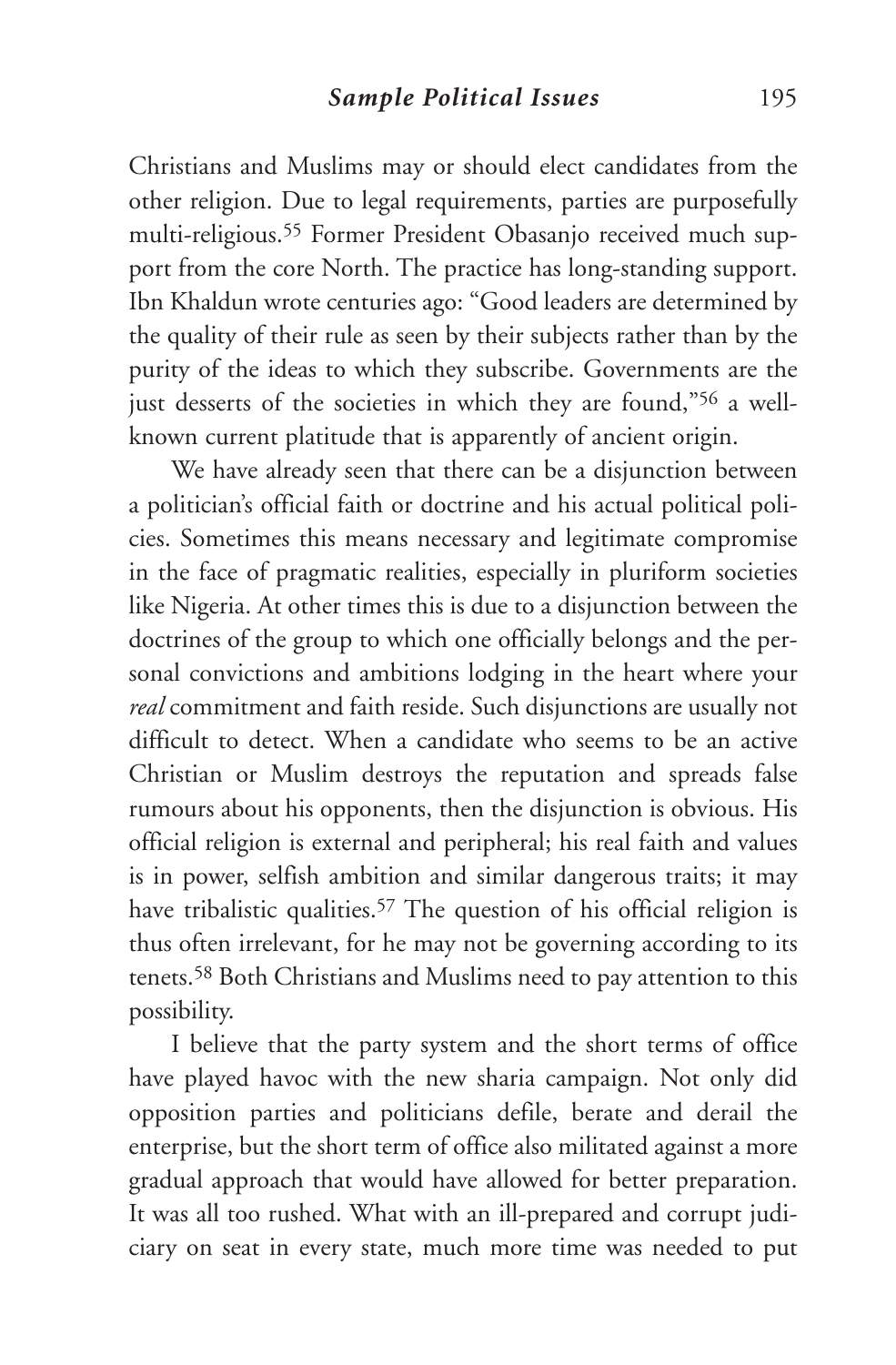everything in place. However, politicians were in a hurry to make their mark with a view to the next election. Though throughout this series I have rejected the notion that the entire enterprise was merely political, I do recognize political motivation as part of it. The rush and inadequate planning gave the sharia a bad smell in Nigeria and, indeed, throughout the world. The campaign's architects have to take the responsibility for doing much damage to the reputation of sharia and Islam as a whole. They became the laughingstock of the world. Probably it should have started with a consensus of the political parties to all support it so that *long-range* plans could have been adequately made, regardless of who was in power. How can serious Muslims use something as sacred as sharia as a political football? The whole thing was an incredible show of defamation of what Muslims supposedly hold the most sacred. The campaign required more spiritual and political maturity than was at hand. The beginning was a tragic lack of preparation, not even to mention the treatment allotted to Christians as reported in Volume 7.

The above criticism differs from that of Ibrahim El-Zakzaky, who insisted on another kind of preparation. He wanted to cleanse the entire social fabric of the sharia states to raise it to an impossible utopian level prior to the installation of the new sharia. Though he sounded strong and brave, it appears that he thought the sharia to be such a weak instrument that it cannot work under real, existing conditions and would have to await a more utopian environment. Sharia was not to be the engine to *create* better conditions so much as the end product of a long process of social progress that sounds unreal. From my Christian perspective, his demand was based on too optimistic a view of human nature and an inadequate sense of human evil. His kind of utopia has never existed and never will. This is a question of Christian versus Muslim worldview<sup>59</sup>

In view of the negatives associated with the current party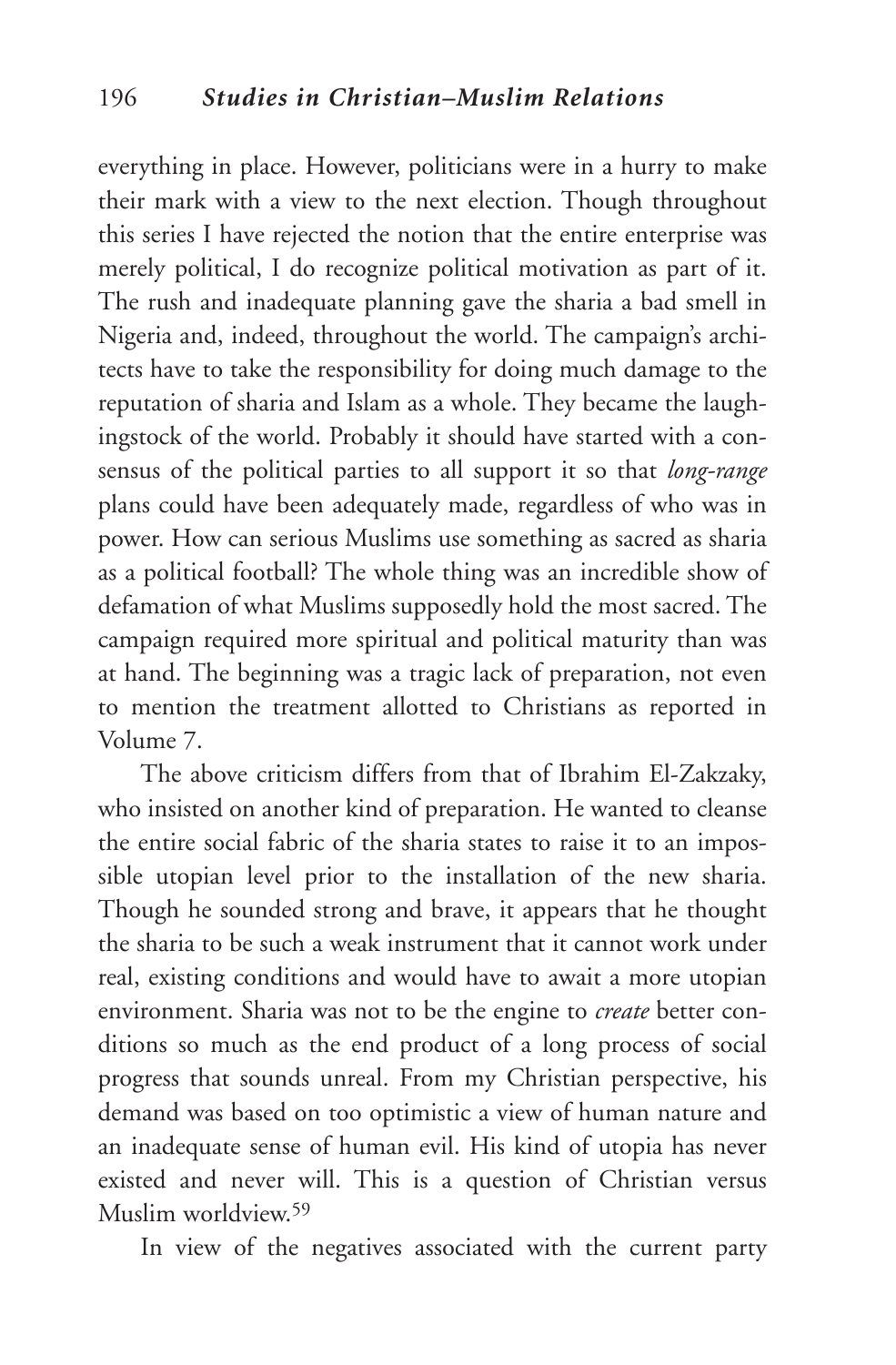system, I want to recall for serious consideration two political styles that are at home in Africa but have been neglected in the current fracas. I refer you to the Muslim *shura* or consultation and the traditional consensus model. Mohamad Rachid placed *shura* first in a short list of Islamic "major political principles." Though it may take different forms in different contexts and countries, "it should be practised by Muslims all the time," he wrote.<sup>60</sup> The writer of a Wikipedia article explains that "some Muslims believe that Islam requires all decisions made by and for the Muslim societies to be made by *shura* of the Muslim community and believe this to be the basis for implementing representative democracy." This belief is characteristic of liberal movements within Islam. Many Muslim countries have a *shura* body in their governmental structure. A bit later in the same article the question arises: "What is the *shura* principle in Islam? ... It is predicated on three basic precepts. First, that all persons in any given society are equal in human and civil rights. Second, that public issues are best decided by majority view. And third, that the three other principles of justice, equality and human dignity, which constitute Islam's moral core, ... are best realized, in personal as well as public life, under *shura* governance." However, many prominent Muslim leaders deny that *shura* can be interpreted in such modern democratic ways.<sup>61</sup> Probably one of the more balanced recent discussions on the subject is the article by Muqtebar Khan of Adrian College, Michigan, "*Shura* and Democracy," which I highly recommend for Muslims and Christians participating in the negotiations for the new Nigeria.62 Even though he doubts that *shura* is compulsory or even that it *must* be interpreted democratically, he does seem to allow for such usage.

Indian Muslim activist –not militant!—scholar, Asghar Engineer is more certain about the issue and gives it a modern democratic twist. *Shura* is his first answer to the question about the democratic nature of Islam. It is emphasized in the Qur'an (3:159; 42:38) and applied even to the Prophet, who was "required to con-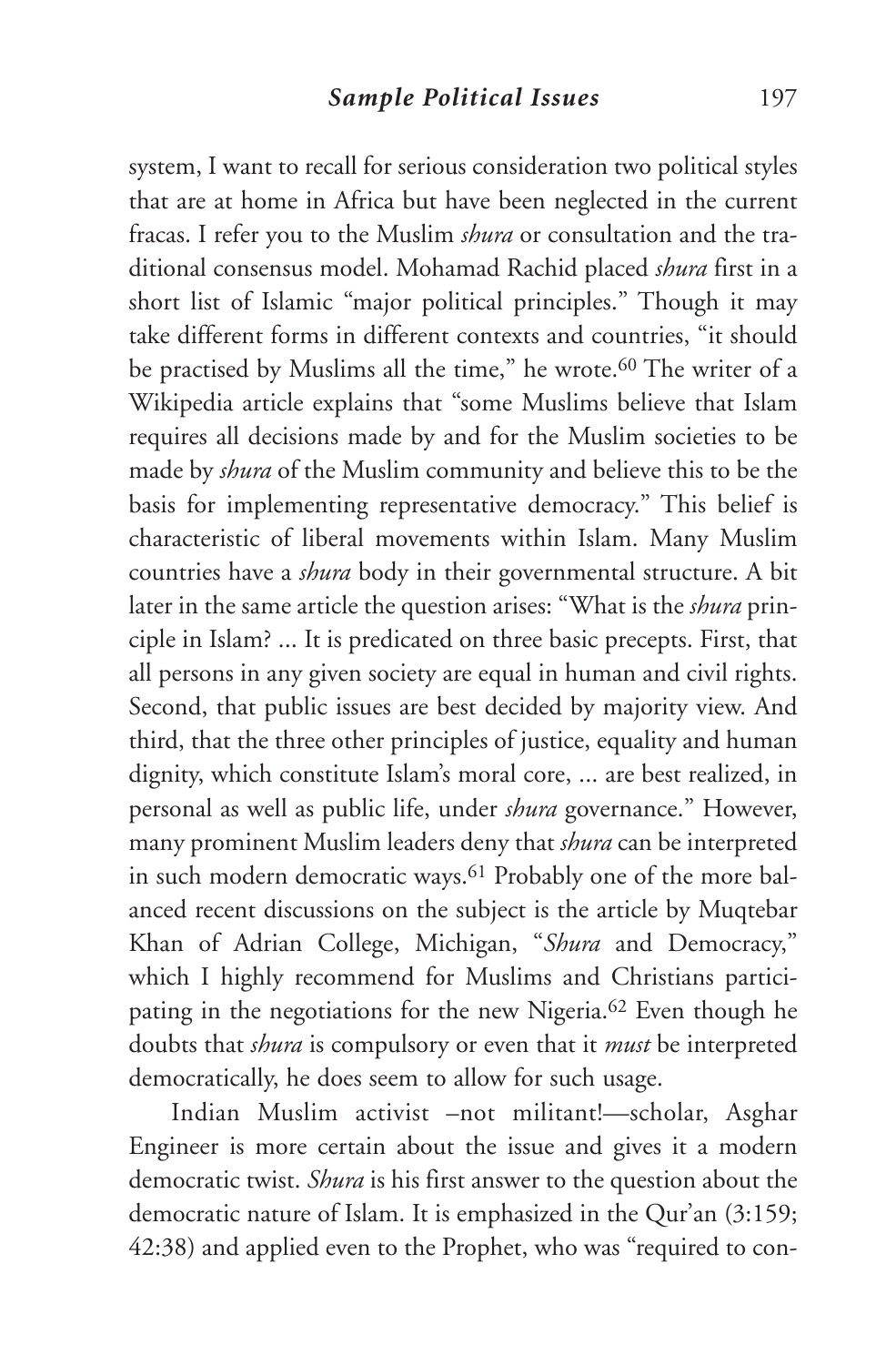sult his people in worldly matters and Muslims are required to consult each other in their secular affairs." Engineer acknowledges that this *shura* and "modern day…democracy may not be exactly similar," but "the spirit of …democracy and the Qur'anic injunction to consult…is the same in spirit." Today, *shura* includes democratic processes, constitutions and elections.63 Clearly Nigerian Muslims have homework to do on these issues and this should be done *shura*-style.

*Can its practice be adapted to modern pluralistic Nigeria and be used to improve or even replace the adversarial style of the party system? The concept itself seems to favour respect and dialogue rather than the confrontation that currently characterizes party protocol.*

And then we have the African Traditional concept of *consensus,* a practice to which I have already referred several times in this chapter. I have created Appendix 86, where you can become more familiar with the subject.<sup>64</sup>

*Consensus is a process for group decision-making. It is a method by which an entire group of people can come to an agreement. The input and ideas of all participants are gathered and synthesized to arrive at a final decision acceptable to all. Through consensus, we are not only working to achieve better solutions, but also to promote the growth of community and trust. Voting is a means by which we choose one alternative from several. Consensus, on the other hand, is a process of synthesizing many diverse elements together. With consensus people can and should work through differences and reach a mutually satisfactory position. It is possible for one person's insights or strongly held beliefs to sway the whole group. No ideas are lost, each member's input is valued as part of the solution.*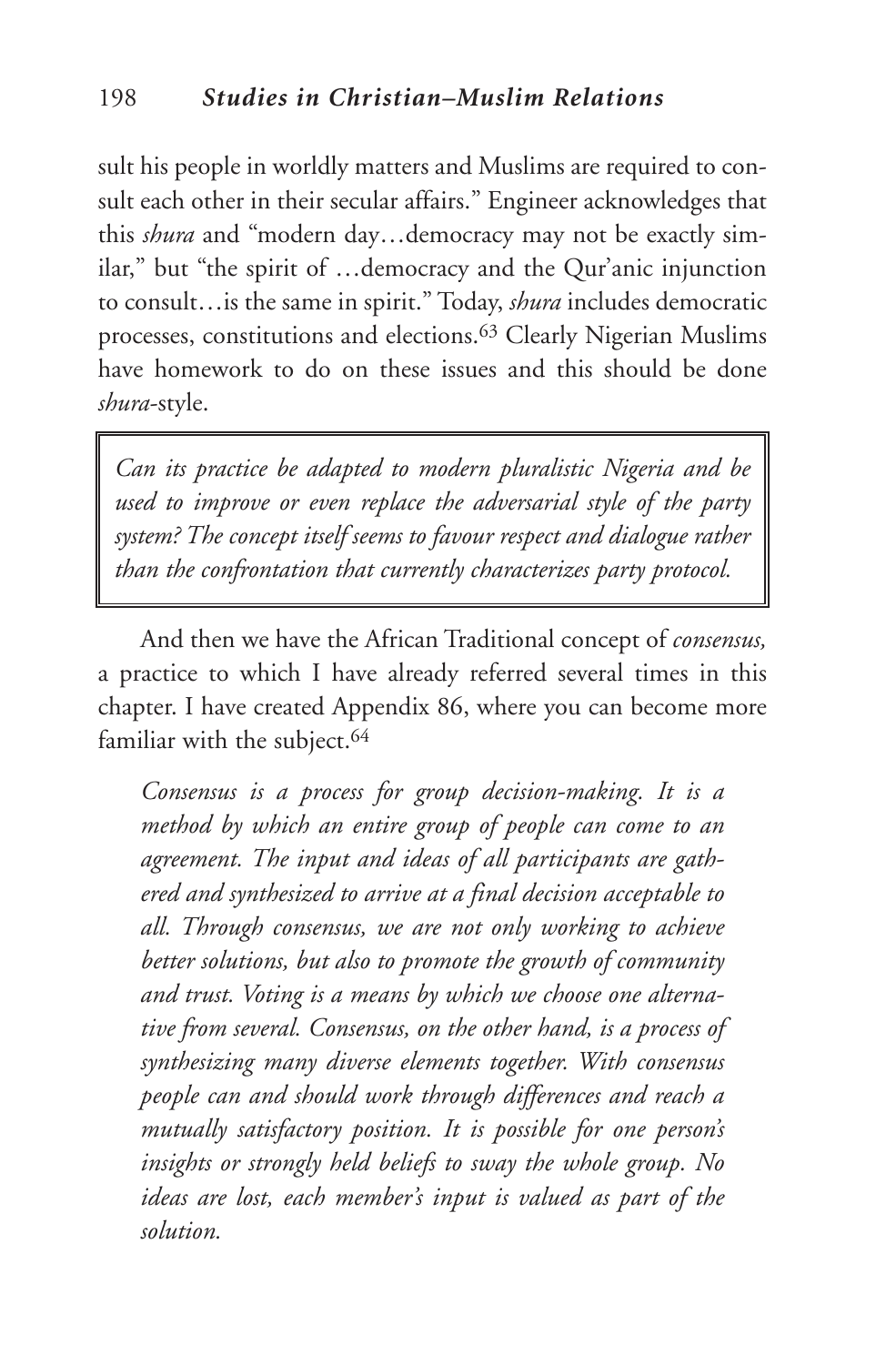*A group committed to consensus may utilize other forms of decision making (individual, compromise, majority rules) when appropriate; however, a group that has adopted a consensus model will use that process for any item that brings up a lot of emotions, is something that concerns people's ethics, politics, morals or other areas where there is much investment. Consensus does not mean that everyone thinks that the decision made is necessarily the best one possible, or even that they are sure it will work. What it does mean is that in coming to that decision…when it works, collective intelligence does come up with better solutions than could individuals.*<sup>65</sup>

The Ghanian Kwasi Wiredu "discusses the use of the consensus principle for political theory and practice in Africa. The…principle used to be widespread in African politics, and Wiredu elaborates on the example of the traditional political system of the Ashantis in Ghana as a possible guideline for a recommendable path for African politics." "According to Wiredu, a non-party system based on consensus as a central principle of political organisation in Africa could avoid the evident problems of both the one-party system and the multi-party system imposed by the West." So far, an editorial introduction to Wiredu's paper. And now Wiredu himself:

*It is often remarked that decision making in traditional African life and governance was, as a rule, by consensus. Like all generalisations about complex subjects, it may be legitimate to take this with a pinch of prudence. But there is considerable evidence that decision by consensus was often the order of the day in African deliberations, and on principle. So it was not just an exercise in hyperbole when Kaunda, (democratically) displaced President of Zambia, said, "In our original societies we operated by consensus. An issue was talked out in solemn conclave until such time as agreement could be*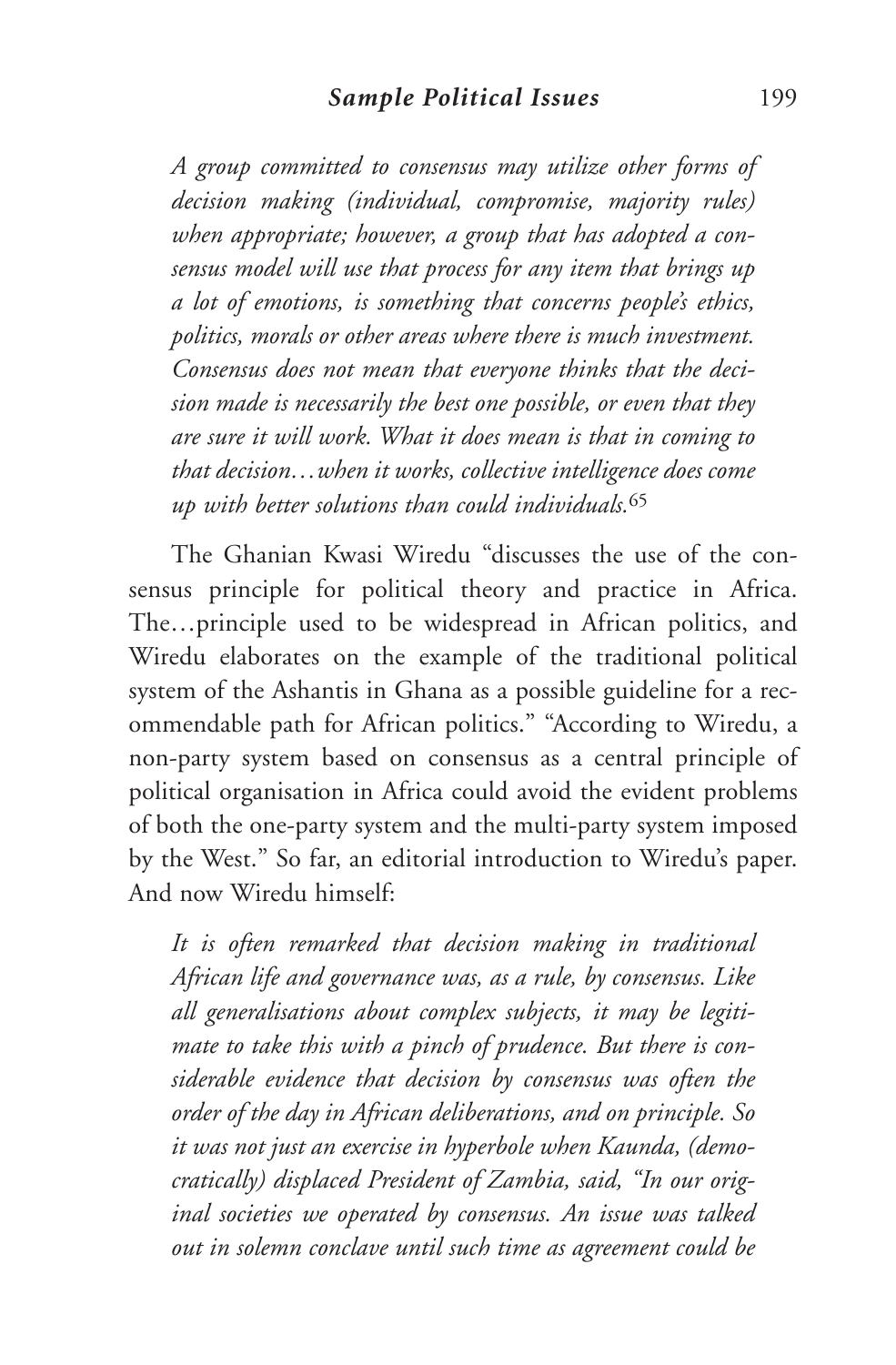*achieved." Or when Nyerere, retired President of Tanzania, also said, "In African society the traditional method of conducting affairs is by free discussion" and quoted Guy Clutton-Brock with approval to the effect that "the elders sit under the big trees, and talk until they agree."*

*Reconciliation is, in fact, a form of consensus. It is a restoration through a reappraisal of the significance of the original bones of contention. It does not necessarily involve a complete identity of…opinions. It suffices to feel that all parties can feel that adequate account has been taken of their point of view in any proposed scheme of future action or co-existence. Similarly, consensus does not in general entail total agreement. To begin with, consensus usually presupposes an original position of diversity. Because issues do not always polarize opinion on lines of strict contradictoriness, dialogue can function by means, for example, of the smoothing of edges, to produce compromises that are agreeable to all or, at least, not obnoxious to any. Furthermore, where there is the will to consensus, dialogue can lead to a willing suspension of disagreement, making possible agreed actions without necessarily agreed notions.*

*Consider the non-party alternative. Imagine a dispensation under which governments are formed not by parties, but by the consensus of elected representatives. Government, in other words, becomes a kind of coalition – a coalition not, as in the common acceptation of parties, but of citizens. There is no impediment whatsoever to the formation of political associations to propagate preferred ideologies. But in councils of state, affiliation with any such association does not necessarily determine the chances of selection for a position of responsibility. Two things can be expected. First, political associations will be avenues for channeling all desirable pluralisms, but they will be without the Hobbesian proclivities of political parties, as*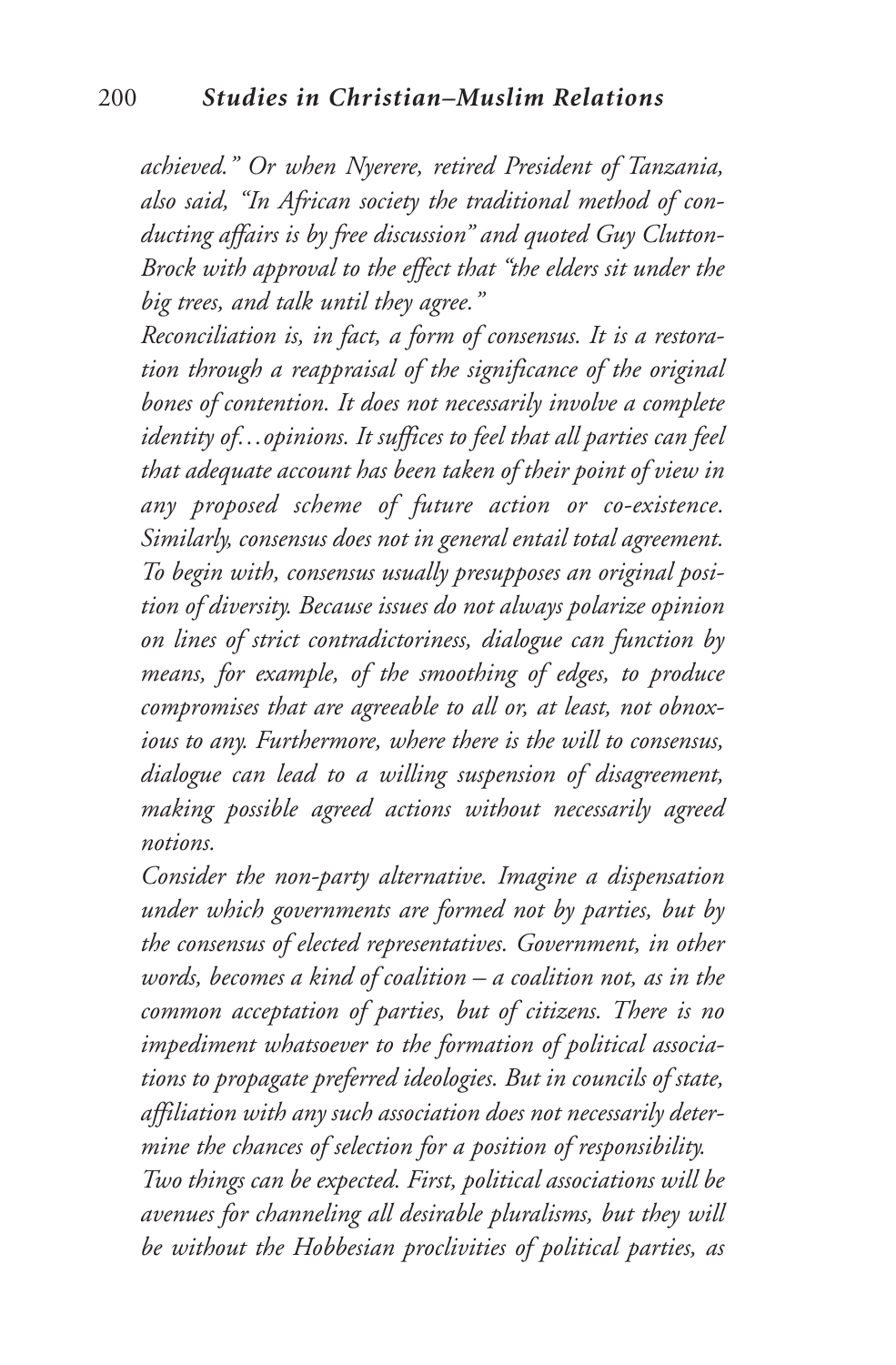*they are known under majoritarian politics. And second, without the constraints of membership in parties relentlessly dedicated to wrestling power or retaining it, representatives will be more likely to be actuated by the objective merits of given proposals than by ulterior considerations. In such an environment, willingness to compromise, and with it the prospects of consensus, will be enhanced.*<sup>66</sup>

Please do read the entire article in Appendix 86 for serious consideration. I recommend that this traditional practice be considered together with that other tradition of *shura* and see what comes out of that mix. Perhaps these practices could give new life to the party system. Perhaps the party system should be discarded in favour of these traditional features. The last paragraph in the long quote above points in the direction of the potential benefits promised by such a change of gears.

Rather than spend a lot more time defining and discussing the concept, I refer you to a strong statement achieved by consensus and determination on the part of the African Development Forum 2000 about HIV/AIDS.67 Only a few years ago many African leaders were in a state of strong denial, but they have come around to a strong consensus to take the bull by the horns. HIV/AIDS is not the only bull to be defeated. Replace references in the statement to "HIV/AIDS" and "Africa" to "religious peace" and "Nigeria"/"Nigerians" respectively and you have the strong consensus needed for our peace. It took persuasion, arm twisting, tremendous persistence and stubbornness on the part of a number of pushers, but they succeeded. What other kind of definition and description do you want of consensus? Here you have it. The impossible became possible. Christians, Muslims and others reached a consensus no one wanted to begin with. It is deeply African and it works. Check it out! Better yet, try it!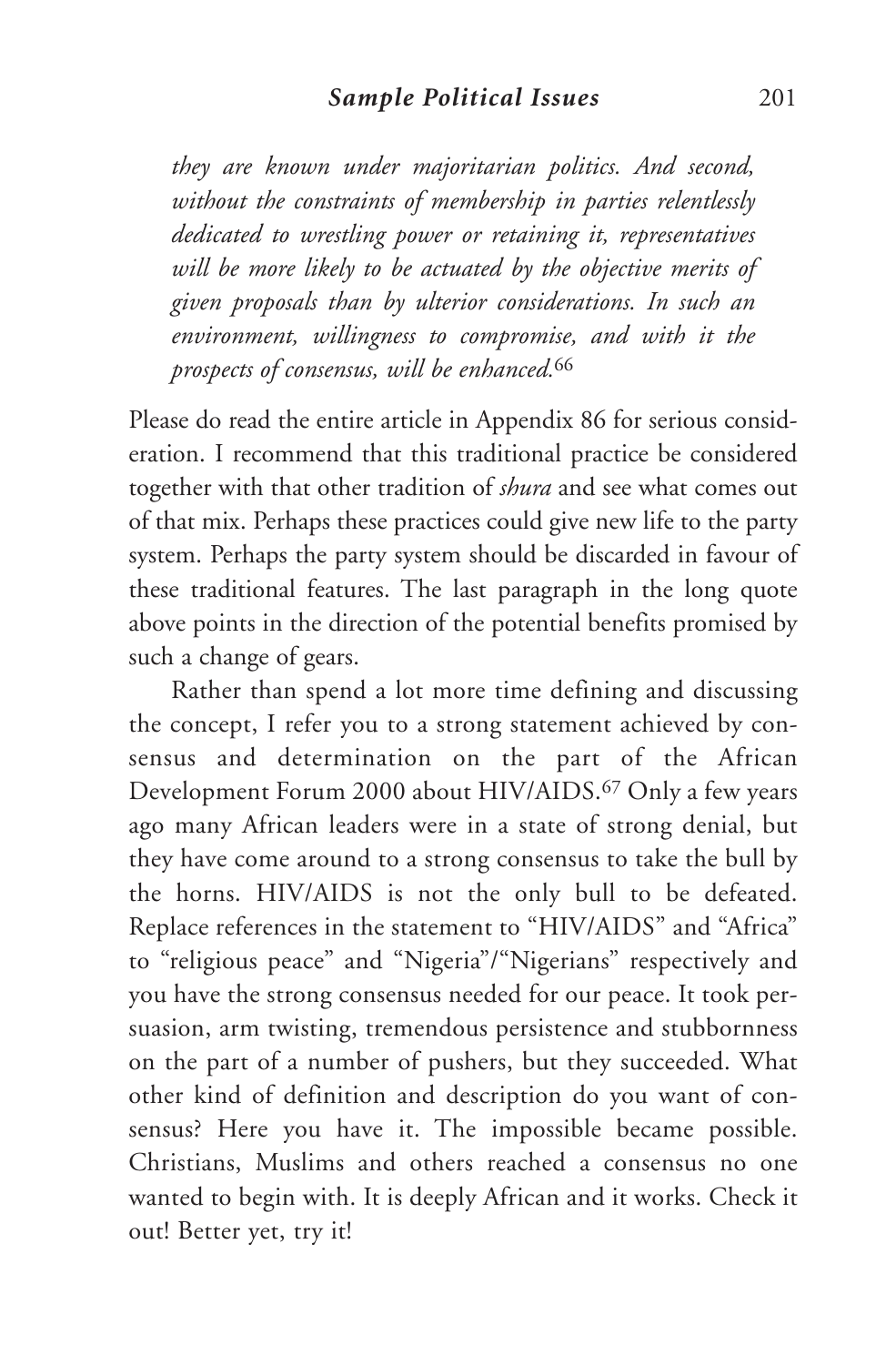*The above materials give me hope that an expanded version of Muslim shura and an updated traditional consensus model could help us get rid of the colonial adversarial system that creates so much hostility among the people and between various governments. Combine that with my earlier proposal of the "equality of status, access and rights" formula, and you may have a winner! So, now our formula is expanded to "equality of status, access and rights; critical solidarity; independence; shura/consensus." I recommend that this combination be explored seriously. Such a shift in parameters is likely to result in much greater co-operation all across the board.*68

One reason people resist religion-based political parties is that sometimes religion itself is distorted into an unofficial but *de facto* party. I describe that ugly feature elsewhere<sup>69</sup> and strongly urge you to re-read those materials. Instead of repeating or summarizing them, I encourage you to follow the study guide below. But I do need to clarify a point I neglected to mention in those earlier discussions, namely that the communal aspect of religion is valid and necessary. Religion is by its very nature communal or social. It is when these two aspects of religion, the personal and the communal, are separated from each other that problems arise. Then each goes its own way and ends up working against everyone else, even against the religion itself.

At the end of the day, it is good to hear the warning from Kuyperian Mouw directed to Christians, but which Muslims may also wish to take to heart. As religious people

*we must seek the common good with the clear awareness that in the public square we are surrounded by people "who call good evil and evil good, who put darkness for light and light for darkness, who put bitter for sweet and sweet for bitter" [Isaiah 5:20 in the Old Testament]. And yet it is in those cir-*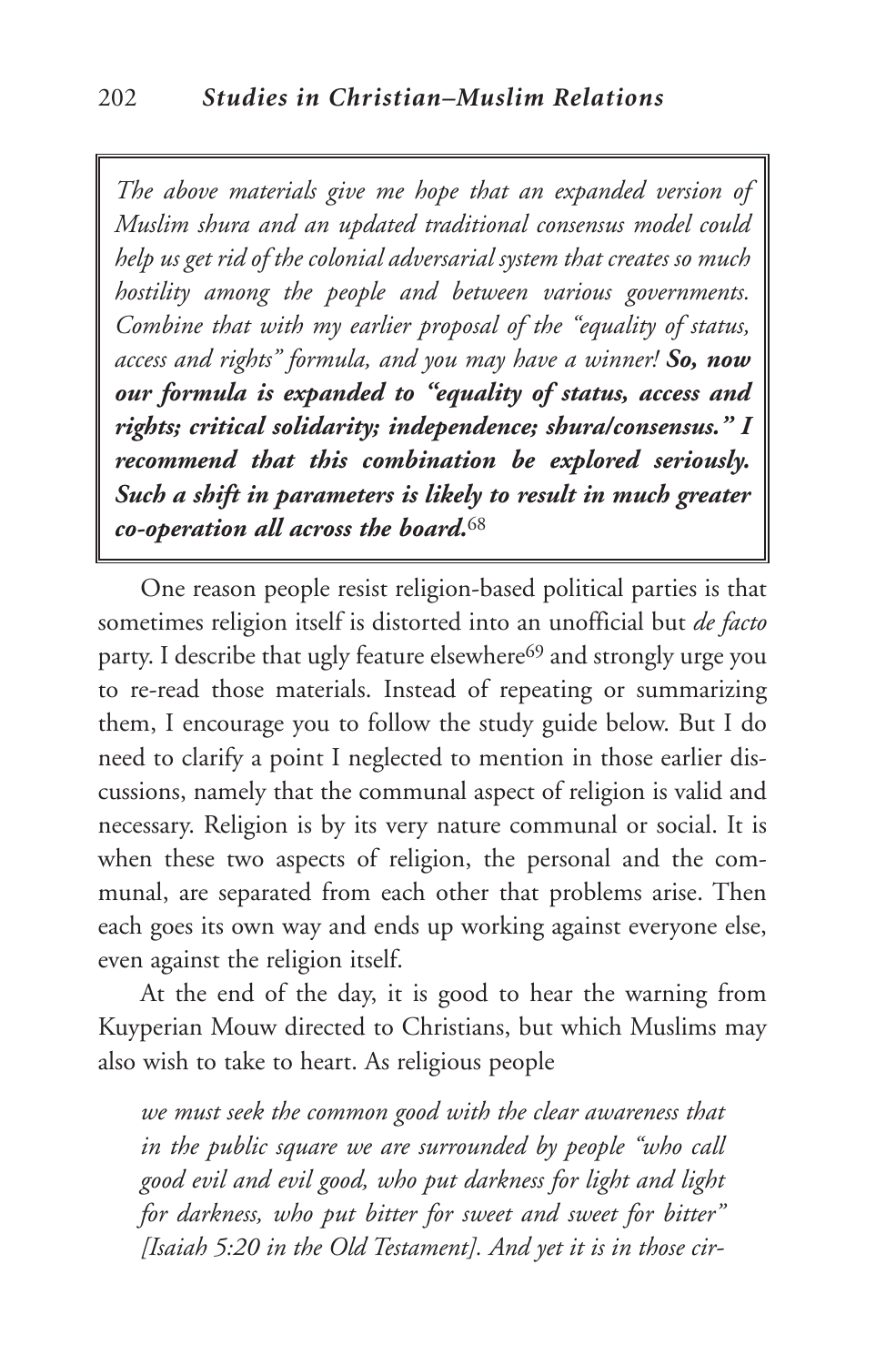*cumstances that we hear again the Lord's ancient call to His redeemed people to seek the welfare of the city…. This messiness, then, isn't something that we can hope to eliminate; nor can we minimize it as we develop our strategies for public witness. To endorse…[this] is to learn to live with some…messiness.*<sup>70</sup>

Mouw's statement should be taken to heart, for it can help prevent premature disappointment when things do not result in clean and clear-cut arrangements and when so many questions remain unanswered. Just do not expect to end up with clear-cut delineations without remaining problems. Do not expect that all the jots and tittles will be in place. They never will. Life is just too messy for that. Accept it.

# *Study Guide 9 — Religion Distorted as "Party"* **(Appendix 105)**

## ▲ *Pluralism and The Ethnic Factor* \_\_\_\_\_\_\_\_\_

It is an easy slide from the above to the subject of ethnicity. It already appeared in the discussion there in its degraded form of ethnocentrism or tribalism. I am going to draw your attention to the role of ethnicity in the Nigerian struggle, both in its positive and negative aspects. But, apart from a short section in Appendix 75, I will not repeat what I wrote earlier on the subject.71 I will "force" you to turn to those places by means of the study guide further down.

Africa is well known for its ethnocentrism, for its strong emphasis on the community. In the traditional worldview, one's identity is deeply rooted in the tribe. Benny van der Walt refers repeatedly to Africa's communal*ism* – an over-emphasis on the community. All members of the ethnic group are obligated to advance the harmony and power of the group. Traditionally, this is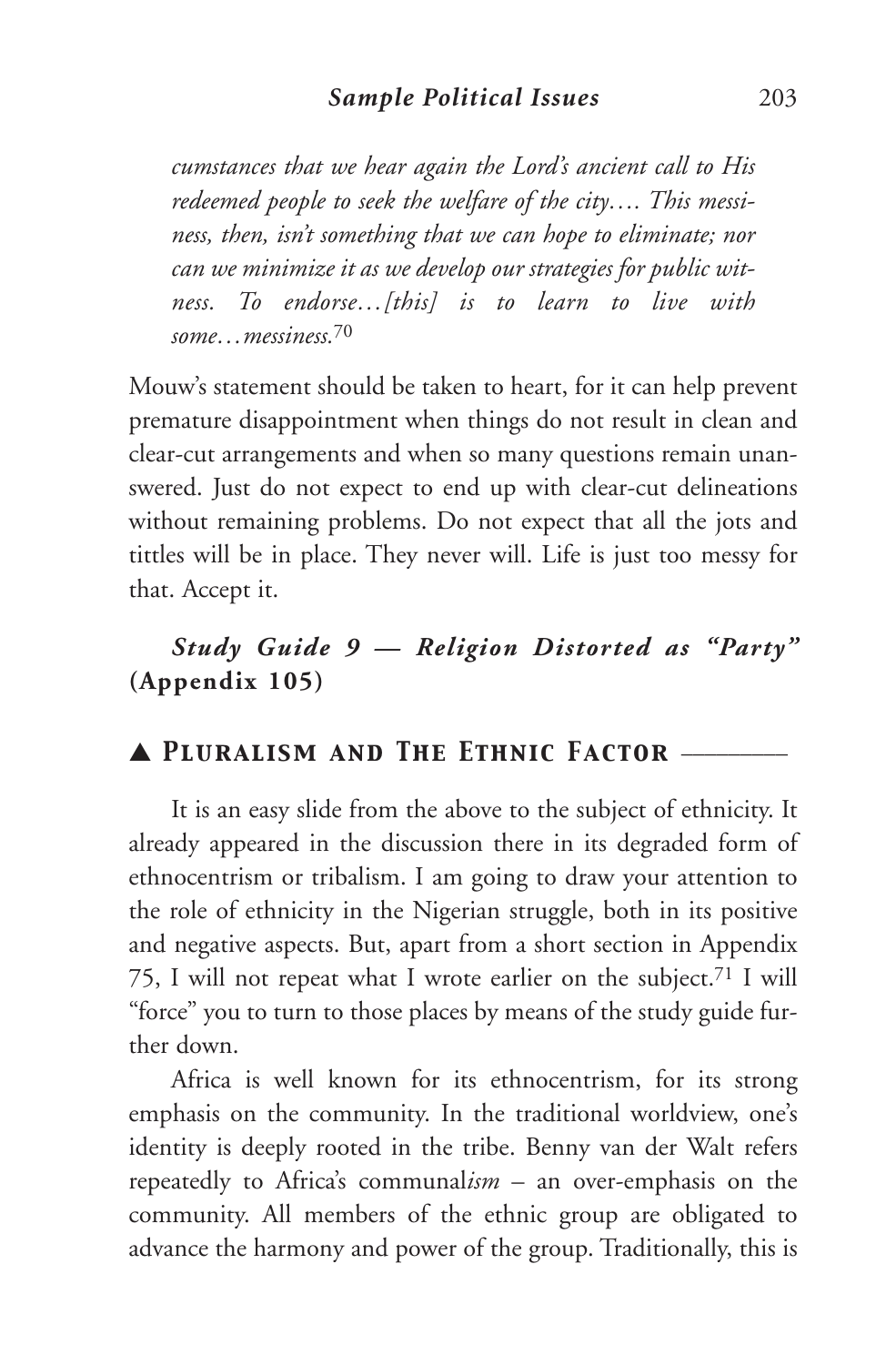a loyalty that stops at the border of the tribe. One has little or no obligation to members of other ethnic groups. Why, some ask, is tribalism so rampant in the church? Because the traditional view of community or communalism still reigns in the church; it still has a strong hold on the people deep down in their hearts. The new religion and the church's power are useful in so far as they enhance the well-being of the tribe. They will be ignored by many if they prove inconvenient to the tribe.72

Kuyperian thinking wants to be realistic and give space to all the various social forces that are out there. That is the pluralism for which it is so renowned. A healthy political order cannot shut out reality, for that leads to political correctness, something I have vouched to avoid. For Nigeria that means it has to make room for the realities of both ethnicity and religion, give them constructive roles instead of shutting them out and thus turning them into destructive forces.

At one time Ambassador Tanko Yusuf campaigned for a government chamber in which every tribe would have at least a minimal presence, his aim being to harness the constructive side of Nigeria's ethnic composition, rather than have it play dubious and destructive roles underground. As religion needs to be openly recognized and given its appropriate function, so with the ethnic groups. I believe Yusuf brought something to the table that should be seriously examined. This was the man who served as the Christian apostle of unity and who was strongly opposed to tribalism and divisions.73 This was not a contradiction so much as that he realized *the only way to overcome tribalism is to give the tribe a legitimate role.* I am not sure I can take you further on this topic, but *I urge especially political strategists to seek out close political associates of the late Ambassador to check out and perhaps build on his plan.*<sup>74</sup>

Ethnocentrism or tribalism is not restricted to Nigeria, of course; it is found in various shapes and with different dynamics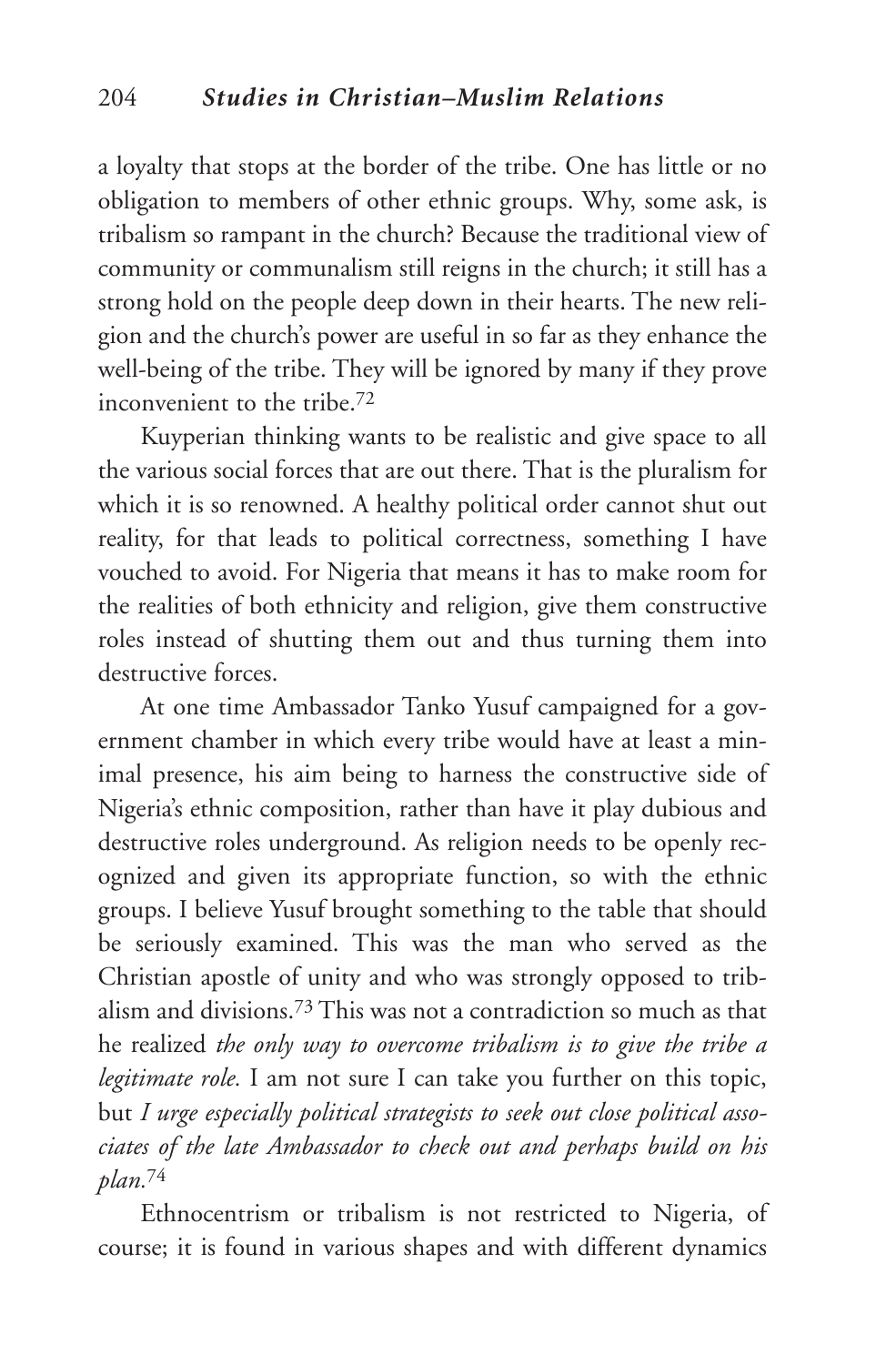among all peoples. It is part of the same group of issues that includes such concepts as collectivism vs individualism, an issue that has long been and continues to be discussed by sociologists, political scientists and economists. Kuyperians have been concerned with these issues since day one.

Kuyperian thought insists that a human being is an individual in communion or in relationship with his neighbours and thus rejects the two poles of individualism (Western) and communalism (African). Nigerian Muslims often claim to favour communalism, but I wonder to what extent such claims are genuinely Islamic or more an expression of ethnocentrism or culture in general. Wanting to do justice to both of these two poles, Kuyperians advocate pluralism. Van der Walt describes the three social perspectives with the help of three examples. Individualism is like a cluster of individual atoms: "there is no social reality apart from the individual identity." Collectivism is like the "segments of [an] orange [that] have no separate identity apart from the whole orange, which is then more real and more important than the segments." Pluralism is like a clock, where every cog has its own place and simultaneously interlocks with all its parts to make it run. "In the same way, each societal relationship is a reality and has its own place and right to existence—in harmony with all the other societal relationships or structures."

Van der Walt summarizes this pluralist view in the following seven points. As you read them, contrast them with the typical outlook of ethnocentrism with its hierarchical and central command structures as you perhaps know it from your own experience and culture.

*• In an open, plural society a great variety of relationships in which people live and work are acknowledged and respected, and not only one encompassing societal relationship which dominates society (for example, the state, family, clan or tribe) as in a closed [tribal] society.*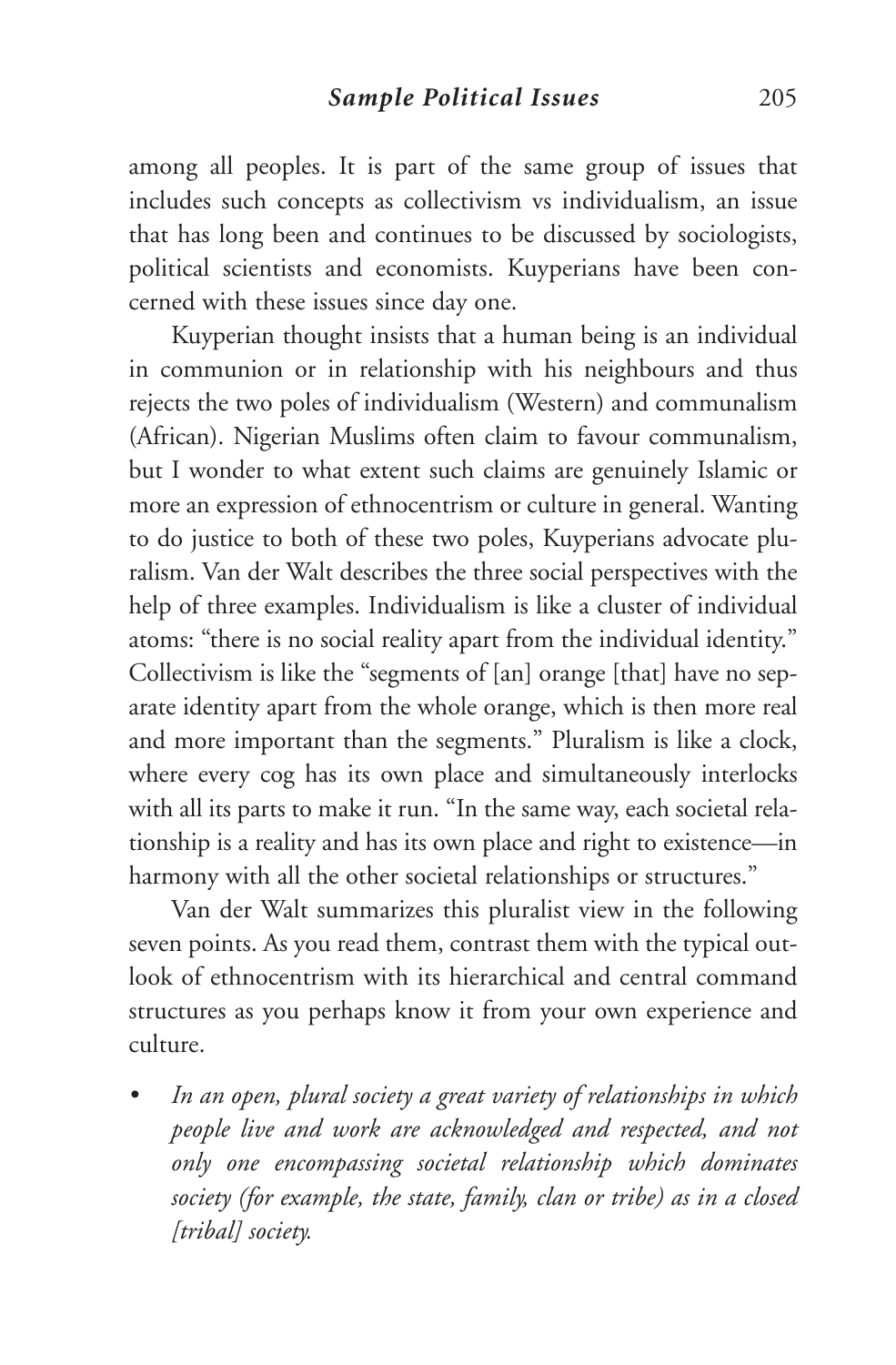## 206 *Studies in Christian–Muslim Relations*

- *• Societal relationships can be institutional relations, that is, instituted by God, such as marriage, family, church and state. We are born into most of these relationships. There are all sorts of relationships, however, which come into being through human initiative and endeavour, and of which man becomes a member voluntarily and from which one can withdraw again, such as a sports club, a trade union, etc. Such kinds of societal relationships are, however, also subject to God's creational norms.*
- *• A societal relationship binds people according to a specific yet limited purpose, and under specific conditions. Each relationship therefore has its own norms to give direction to it.*
- *• Each societal relationship has its own nature, and therefore differs from all others as regards objectives and the way in which authority is maintained.*
- *• Not all societal relationships are equally important (for example, a state as compared to a soccer club), but they are still equal.*
- *• Because each societal relationship is equal, it is also sovereign in its own sphere. Other relationships may not interfere in its sphere without fundamentally good reasons.*
- *• This competence in their own sphere does not mean that societal relationships are divided from each other in watertight compartments. They should not compete or be threatened by each other. One also cannot expect everything from one societal relationship (such as family or marriage). The wealth and diversity of being human will only emerge when the various relationships come to full deployment.*<sup>75</sup>

At this point I challenge you with two study guides on the related issues of ethnocentrism and the question of individualism vs collectivism/communalism.

## *Study Guide 10 — The Problem of Ethnocentrism* **(Appendix 105)**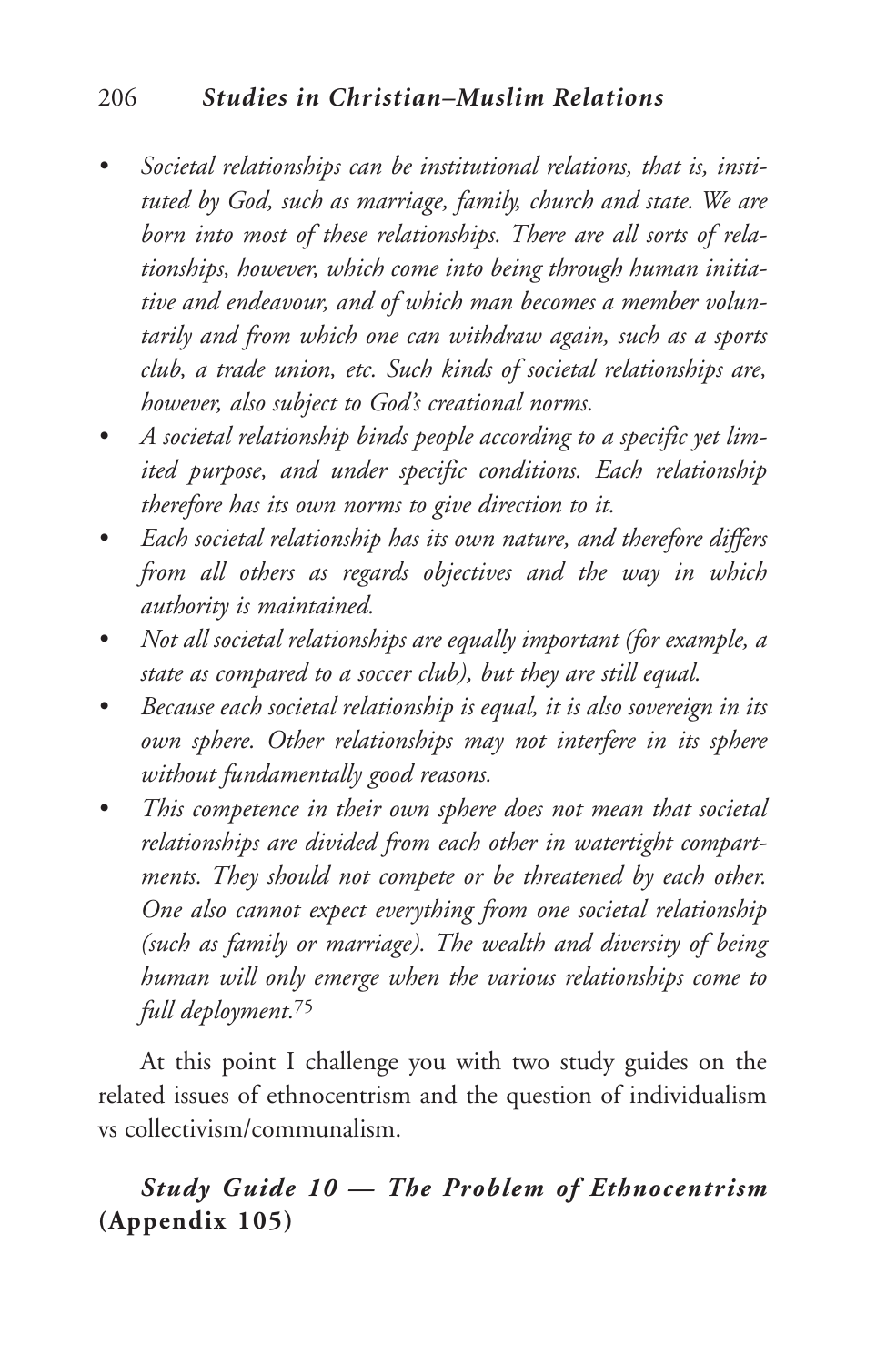And here is a study guide on a Kuyperian perspective on individualism and collectivism, also from Volume 5.

## *Study Guide 11— Individualism vs Collectivism* **(Appendix 105)**

## ▲ *Indigene vs Settler* \_\_\_\_\_\_\_\_\_\_\_\_\_\_\_\_\_\_\_\_\_\_\_\_\_\_\_

We also need to address the issue of indigenes versus settlers in this section, for it has played a crucial part in Christian-Muslim relations, in both MB and the core North.76 We cannot continue to treat third generation residents as settlers or foreigners. We cannot welcome non-indigene business people and professionals, but demand that they leave their religions at home. Islam does not accept such bifurcation: you come as a whole person, preferably a Muslim. Originally the influx of MBers and Southerners was part of the colonial invasion of the North; they were not invited by the local community. However, after several decades of independence, they can no longer be considered invaders. Whenever they flee due to violence, Northern governments invariably invite them back. Thus they can no longer be regarded as unwanted guests. Yes, communities have their own right to protect themselves, but after Southerners have contributed so much to their host communities and have been invited to return several times, they need to be treated as equals.

Hassan Karofi wrote an aggressive defence of Kano's alleged tradition of absorbing strangers in the city not only but also in its culture and structures. <sup>77</sup> I would urge you to read it, since it gives quite a different picture than the volumes in this series would lead you to expect. Though I do not have the space for a full analysis, I do point out that all the alien individuals and groups that he mentions by name that migrated to Kano over the centuries were Muslims; Christians enter the picture only towards the end. One gets the pic-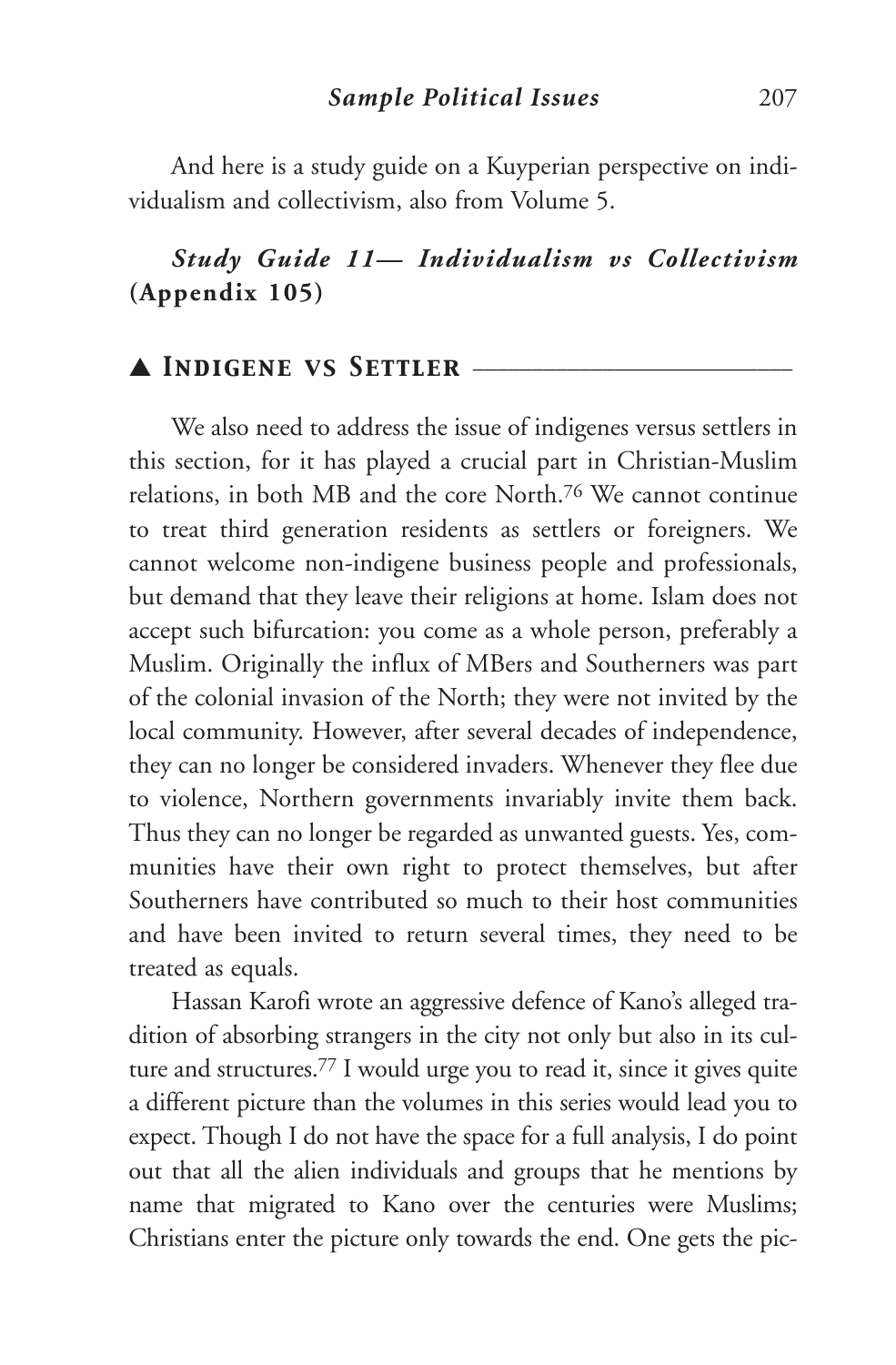ture of total peace for all, including Christians. If you have read the previous volumes you may well ask whether there is more than one Kano. In fact, yes, there is. There is the ancient city itself and then there is the Sabon Gari or Strangers' Quarters, where the Southerners, many of them Christian, live. And, of course, earlier volumes tell you that, instead of being an exemplary city of peace, Kano has been a cauldron of violence between Christians and Muslims not only, but also between Muslim sects themselves. Though I find Karofi's article very fascinating and informative, I cannot accept his picture of the peaceful, tolerant and hospitable nature of Kano, at least not when it comes to Christians.

Some people had high hopes that the Plateau Peace Conference 2004 would solve that State's ethnic and religious problems. The report states that in pre-colonial Jos there were no Hausa indigenous groups. It also draws attention "to minutes of an interactive session among the various communities of Jos North LGA held in…2004, in which the Hausa made it clear that they lay no claims to the ownership of Jos and the stool of the Gbong Gwom Jos."78 Unfortunately, the riots of 2008 were about the control of the Jos North LGA. *Had nothing been solved? What will it take?*

Ethnocentrism comes more easily to us than does pluralism. The latter needs to be learned and often comes with considerable struggle and human cost. Ethnocentrism comes more naturally because it is more in keeping with the egocentrism buried deep in our hearts. In the OT it was a common feature that, together with other negative cultural qualities and practices, were to some degree tolerated in the context of progressive revelation, while certain passages explicitly condemned it.<sup>79</sup> Since some readers may not have access to the *Companion CD* with all the appendices, I herewith copy Day 344 from my 1995 publication, *The Prophet Moses for Today.* It is most appropriate for the situation. The meditation reads as follows: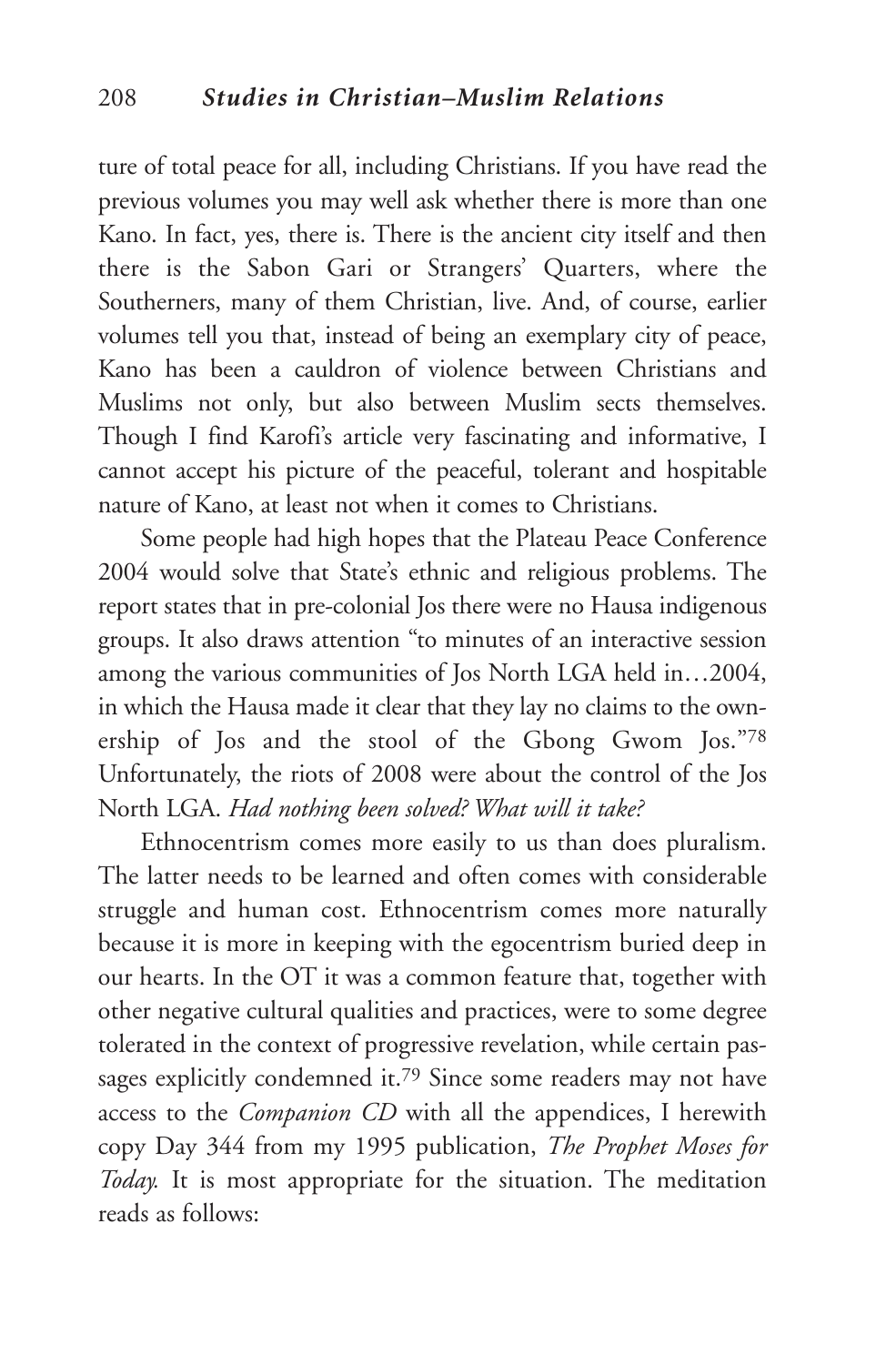#### **ROLE OF ALIEN**

## **Leviticus 18:26**—*But you must keep my decrees and my laws. The native-born and the aliens living among you must not do any of these detestable things.*

*Aliens have certain rights, according to the Bible, but also obligations. Living in the Middle Belt of Nigeria as I have since 1966, I am only too familiar with the ugly picture of the dominant settler communities who have taken over from the locals. While the Bible calls for the acceptance of settlers or aliens, it also provides guidelines for them to follow. The basic guideline is that they follow all the commandments God gave His people. That's what our text says today.*

*Sometimes local people have exploded with long-developing resentment against settler communities that have taken over local power and despise the locals, their customs, their religions and their rights.These situations often go back to colonial times, when such areas were put under Hausa or Fulani emirs and who then encouraged their own people to come and dominate. Our verse and others like it (Ex. 12:49; Lev. 16:29; 17:8-9; Num. 15:14, 29) expect the alien settler to recognize the same laws by which the people of God conduct themselves. If he puts himself above them, despises them and tramples on them, he can only expect resentment and discrimination. Worse, if he tries to force his own stamp on the host community, the community may resist him. He is no longer an alien protected by God's laws. He has become an invader.*

Not surprising that some locals rise up.

This and other passages emphasize that in most cases the same law applies to local and alien, to indigene and to "settler." That is a powerful teaching that we Christians need to take more seriously. However, where the alien outsmarts the locals and takes over from them, he is "no longer an alien protected by God's laws. He has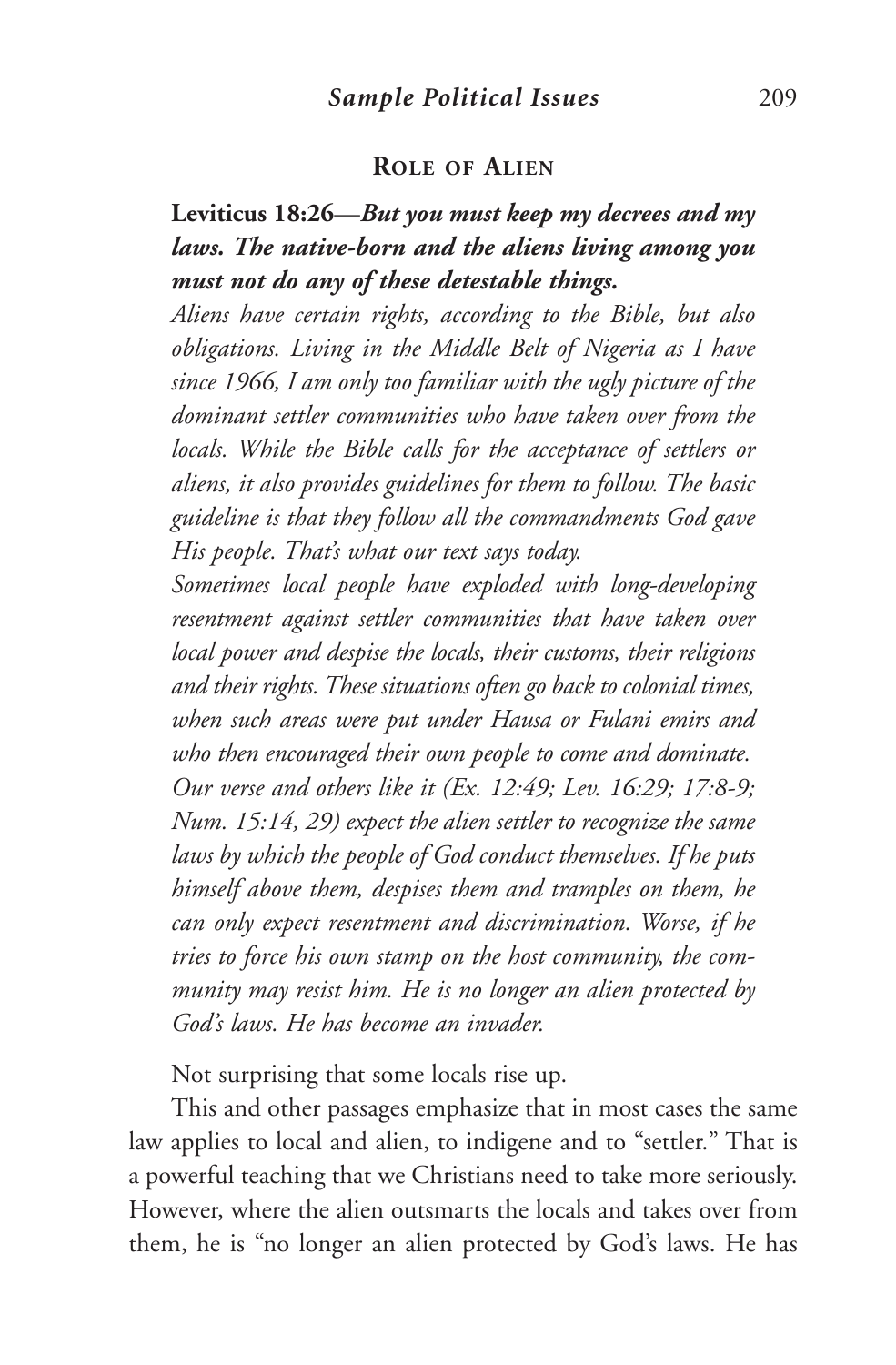become an invader." This has happened frequently in Nigeria and it has often led to fierce uprisings by the locals. Though such uprisings may be unavoidable at times, when they happen, Christian leaders from all walks of life need to do their utmost to douse the fires of violence and try to settle the issue in a Biblically acceptable manner.

Justice can mean that the locals must accept the newcomers as their own within a few years or a generation. Give them the same privileges and obligations. *However, that justice may be hard to practise if the "alien" Nigerians come with secret plans and ambitions to take over the place.* That, of course, is the Christian complaint in Tafawa Balewa, Bauchi State, and Southern Zaria, Kaduna State.80 And that is also the strong accusation of the Plateau people with respect to the Muslims amongst them. In such cases, the hard truth has to be spoken on all sides.

Yes, on all sides, also by me. I have shown my hand in the above paragraphs, my sympathies. But have Muslims in Jos, for example, no case at all? Or have Ibos in Kano or Zamfara no case at all? I refer you to Mahamman Adarawa's two bitter articles about the 2008 Jos riots.81 What are we to make of that? As I have brought to your attention in other volumes, there are at least two histories written about Jos, that of the Christians and that of the Muslims. Just note the differences in vision between Volumes 2 and 3 of this series. I have not come across any objective history that I trust as representing the historical truth accurately. Probably the most reliable and objective—but neither fully neutral and certainly not fully as angry as Adarawa's—is an article written by Umar Habila Danfulani of Unijos under the title "The Jos Peace Conference and the Indigene/Settler Question in Nigerian Politics." He begins his essay as follows: "Labels such as 'settler', 'native', 'non-native', 'host community', 'foreigner', 'native foreigner', 'stranger element', 'squatter', 'non-squatter', 'immigrant', 'migrant', 'indigene', 'non-indigene', *mbák, Gambari, Hausa-*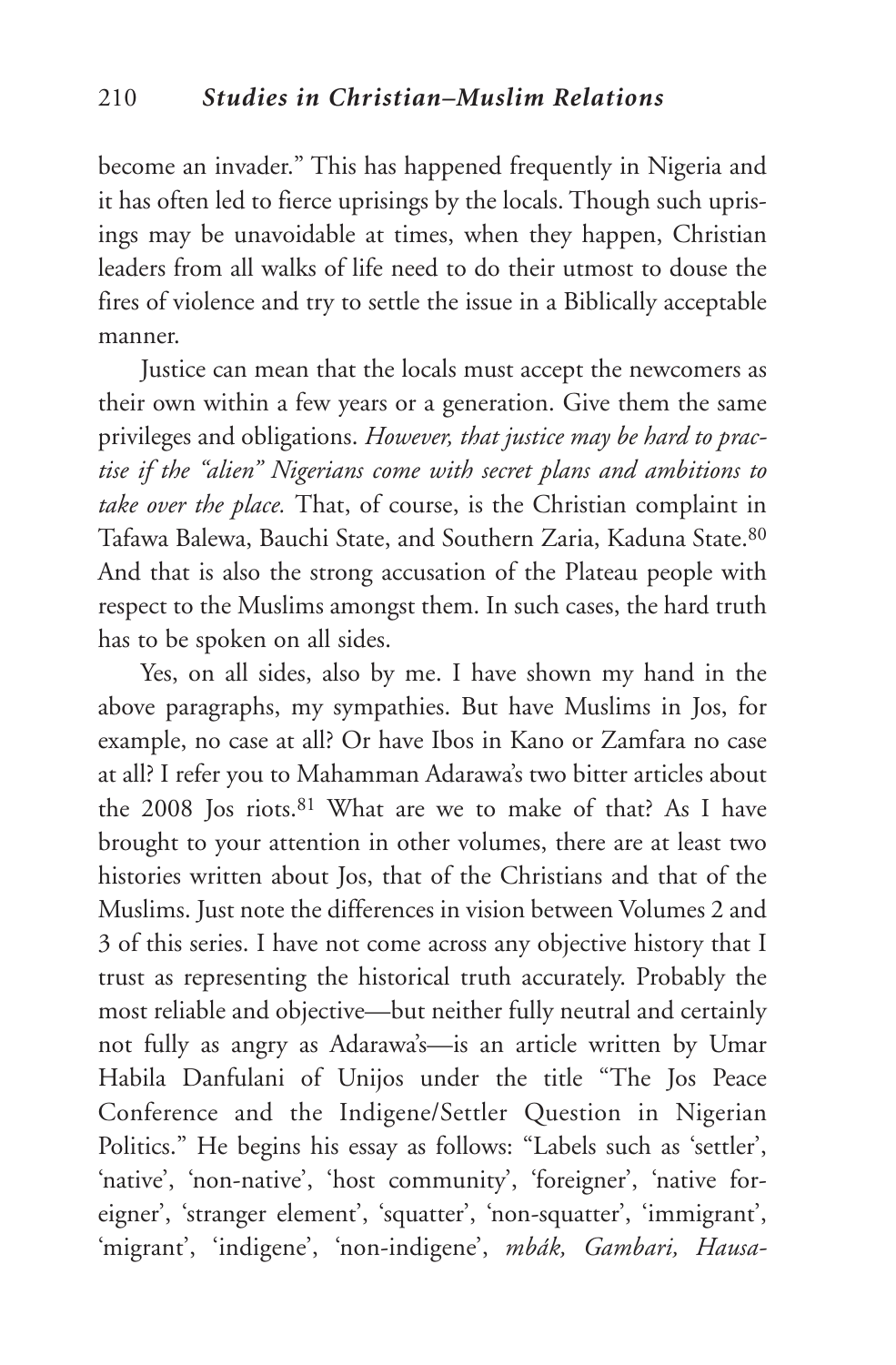*Fulani, nyamiri, nasara, ngwa, arna, kirdi,* and *baro* among many others are used daily in Nigeria to describe, stigmatise or stereotype the 'other' as a category who 'does not belong'." Such a beginning is enough to lead to the tentative conclusion that the "indigene vs settler" attitude is deeply ingrained in the Nigerian mentality of exclusion. Probably it is the natural result of the ethnocentrism that marks the entire country. That being the case, you cannot expect to erase this feature from the culture in a few easy steps. Even religions that basically disapprove of this kind of exclusionary attitude have a hard time overcoming it in their adherents. So, do not expect an easy solution to the cases of sharia states vs MB and Southern immigrants or that of Plateau State vs Muslims-Hausa/Fulani. When this coincides with religious fault lines it becomes even more intractible.

I just wrote that Danfulani's presentation was not fully neutral. A clear example is his treatment of Jos religious census figures. He wrote: "According to the 1952 census figures, Christians formed 84.5 per cent of the population of Jos town, with Muslims making 12 percent and adherents of traditional religions the remaining 3.5 percent. Today, Plateau State enjoys a majority Christian population of about 95 per cent, while Jos town itself is overwhelmingly Christian." Why this strange toggle between state and city here? There is no way that Muslims constitute only five per cent in Jos. Is Danfulani trying to hide something? Christians are likely to fault me for raising this question; Muslims will affirm it.

Danfulani claims that the land issue is the foremost problem causing the Plateau crisis. I disagree, though it is no doubt one of the sparks that helped jumpstart this sad history. I also agree that land issues are very important. Henry Farrant already recognized that in 1921, when he wrote, "You can have no more Christian thing than when you safeguard the land for the people."82 Nevertheless, I would promote Danfulani's second cause to first rank in terms of cause for violence. That cause "is centred over the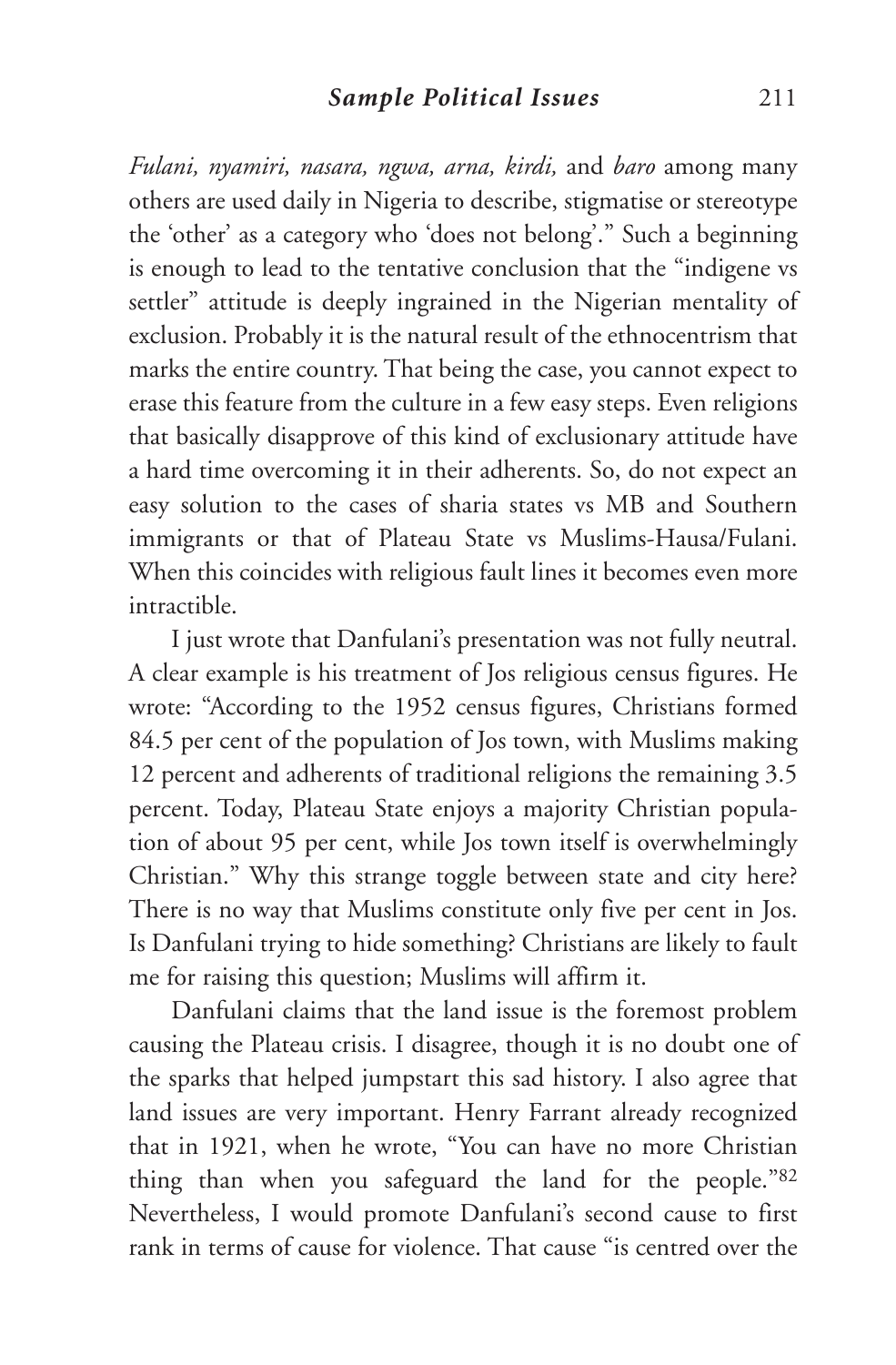politics of participation in government by both 'indigenes' and 'settlers'." He wrote:

*Moreover, appointments in Plateau State, which is predominantly Christian, during the long military (mis)rule was along religious lines, with the Muslim minority sometimes having more portfolios than Christians. With the return to multi-party democracy, however, the Hausa-Fulani Muslims were left out in the cold, since they lacked the numerical strength to successfully back their candidates. This coupled with the issue of ethnicity coalesce to cause Muslim Hausa-Fulani minority, who used to be in the centre of political activities, to feel that they are losing control. The Christians were eager to exercise their voting right to wrestle political control from the Hausa-Fulani Muslims whom they regard as "settlers." In 1999, no Hausa-Fulani Muslim was voted either to the Senate or the National House of Assembly and only one was voted to the Plateau State of Assembly.*

*This heightened the indigeneship, citizenship and settlership syndrome in the area. The recurrent problem constituted by the indigene/settler syndrome in Jos, mostly between the Hausa-Fulani self styled Jasawa and the traditional natives of Jos town (the Berom, Anaguta and Afisare) constitute a major factor for the Jos crises.*

The 2004 Jos Peace Conference ended up with declaring the Afizere, Anaguta and Berom ethnic groups as the only indigenes to Jos, "but as to the Hausa-Fulani…we make bold, on the evidence at our disposal, to advise them that they can qualify only as 'citizens' of Jos," that is, non-indigene.83 The overwhelming Christian majority was not about to give the Hausa-Fulani Muslims a centimetre.

Here we have the kernel of the problem: politics. Yes, but remember that for Northern Nigerian Muslims and as a conse-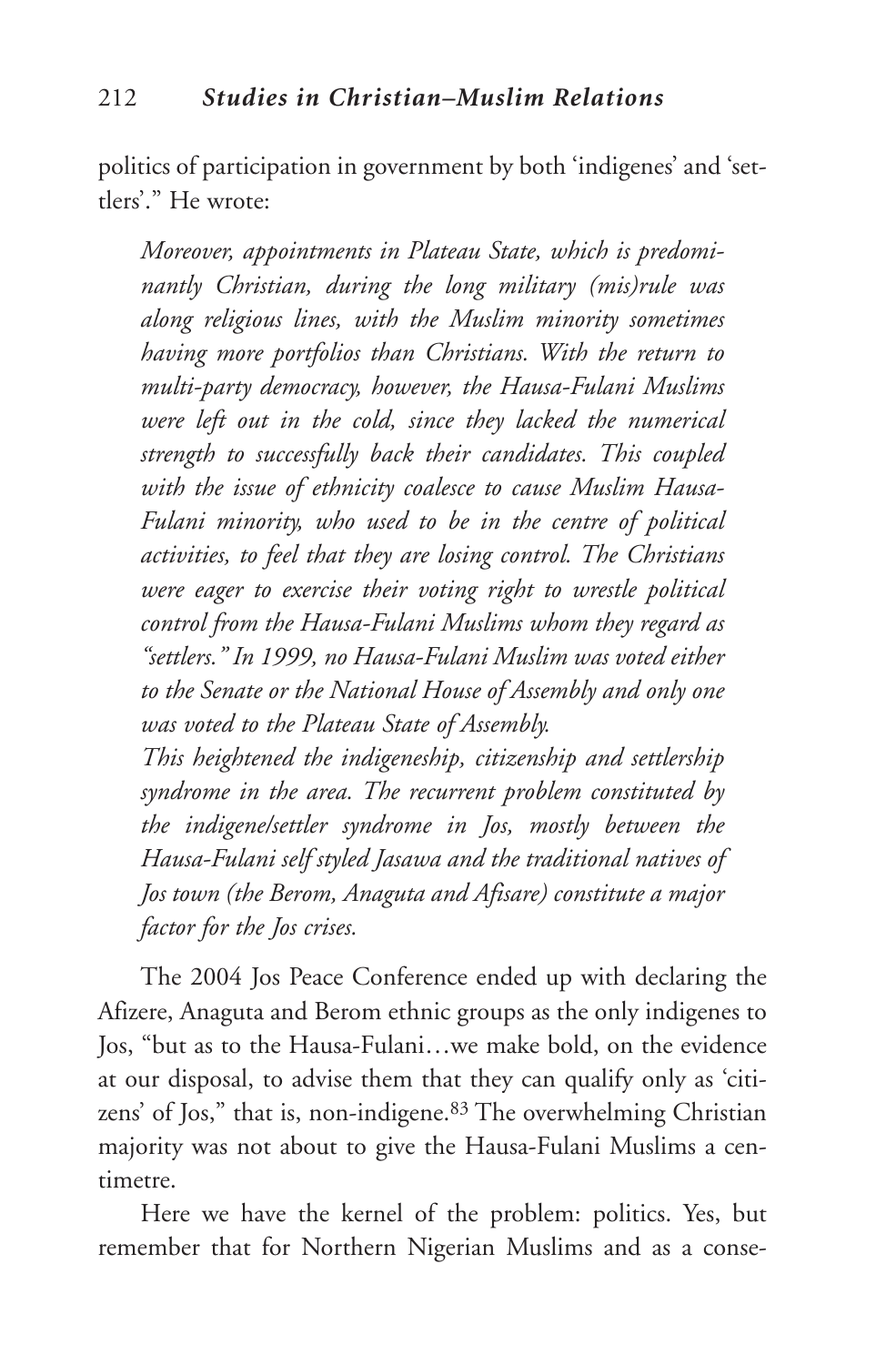quent fall out, that of Plateau Christians as well, politics and religion coalesce.84 Christians were not simply ethnocentric or smallminded. To them it was a matter of the struggle against the Muslim *jihad.* We are back to the politico-religious problematic that I have insisted on throughout this series. The land and territorial issues, the first cause as far as Danfulani was concerned, do indeed play an important role in all of this.85

Danfulani also brings up other factors that we have come across at various times in this series. There are the social factors of the Muslim failure or rejection of social integration, the issue of unilateral intermarriage and contempt for the local culture and institutions. These are additional fundamental reasons for "deep seated bitterness, with far reaching social consequences, that has [also] continued to fan conflict...."

In such volatile contexts, history is usually reconstructed in various ways. Though I refer to two histories, Danfulani lists more. He reports that "the Plateau Peace Conference noted that certain individuals and groups distort history concerning land ownership for selfish purpose and in order to cause confusion." Allow me a few quotations from his paper.

*Attempts at establishing native/indigene status has in some areas given birth to intense production and/or reproduction of ethnic/group histories (of migration/settlement patterns) in order to prove exclusive claims and refute the claims of rivals. In Jos, appeal has been made to oral sources in order to bolster claims over the town.*

*The various Commissions of Enquiries also created their own distinct myths of legitimisation. Thus so many myths of legitimisation are evolved in the creation and recreation of history. Coupled with this is the habit of copiously quoting colonial sources towards affirming exclusive claims and legitimacy…. Definition of the relevant other is not usually anchored on any*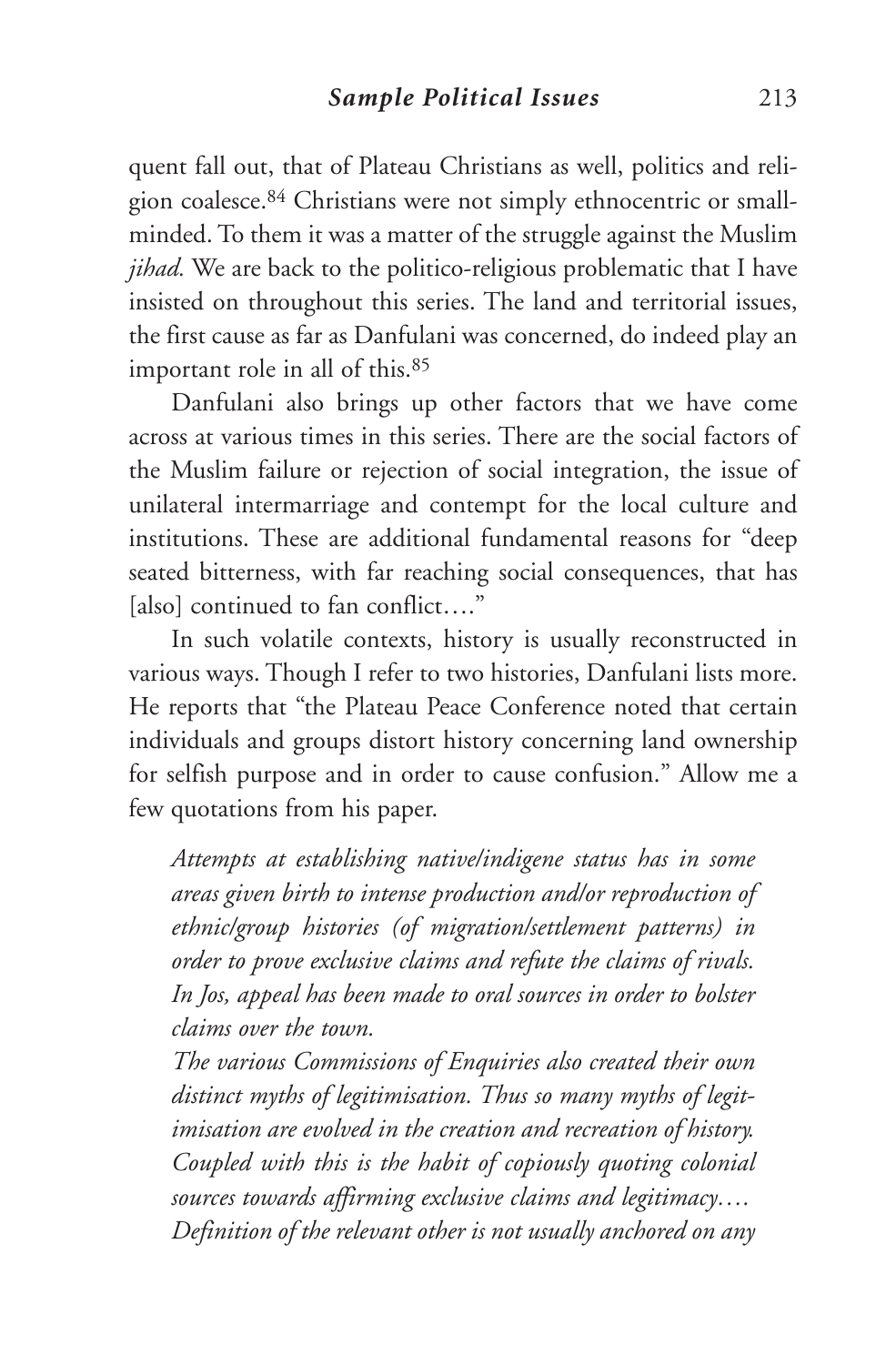#### 214 *Studies in Christian–Muslim Relations*

*proven history of migration and settlement, suggesting that various nuances and possibilities are involved in the construction of political identities. For instance, power relations at local levels may determine labeling of groups as "natives" and "settlers." For example, the Tiv are considered "settlers" by others, such as the Kambari, Alago and Jukun in Nasarawa South Senatorial district of Nassarawa State. Yet the Kambari who are of Kanuri extraction and who control the local power structure in Lafia emirate, and who seek the exclusion of the Tiv from participation in social and political life of the area are themselves migrants who arrived in the area in the course of the 19th century. This is a classic example of a group of "settler" status defining and stigmatising others as "settlers" on account of existing power structures and domination.*<sup>86</sup>

I cannot speak for Muslims or Islam, but I have the distinct impression that most Nigerian Muslims are not averse to the rewriting of history if it advances their plan, *da'wah* or *jihad,* even if it cannot stand the test of genuine historical research. I know the same is true for ethnocentrism and its practitioners. However, it is *not* acceptable for Christians to distort history for the sake of advancing their own status at the expense of other groups.

One responsible method to overcome all these vested-interest myths is to employ a team of professional non-Nigerian African historians without any vested interests in Nigerian situations. Perhaps the Association of African Historians could provide a team of experts to do away with all the myths and get to the bottom of these histories. They would submit their findings to a forum of members of this Association before they become official. It is likely that local vested interests will attack and reject the reports of these historians. They will hire local historians to undermine their findings. Of course, the arrangement can include a mutual agreement that the results of these historical reports will be binding on all par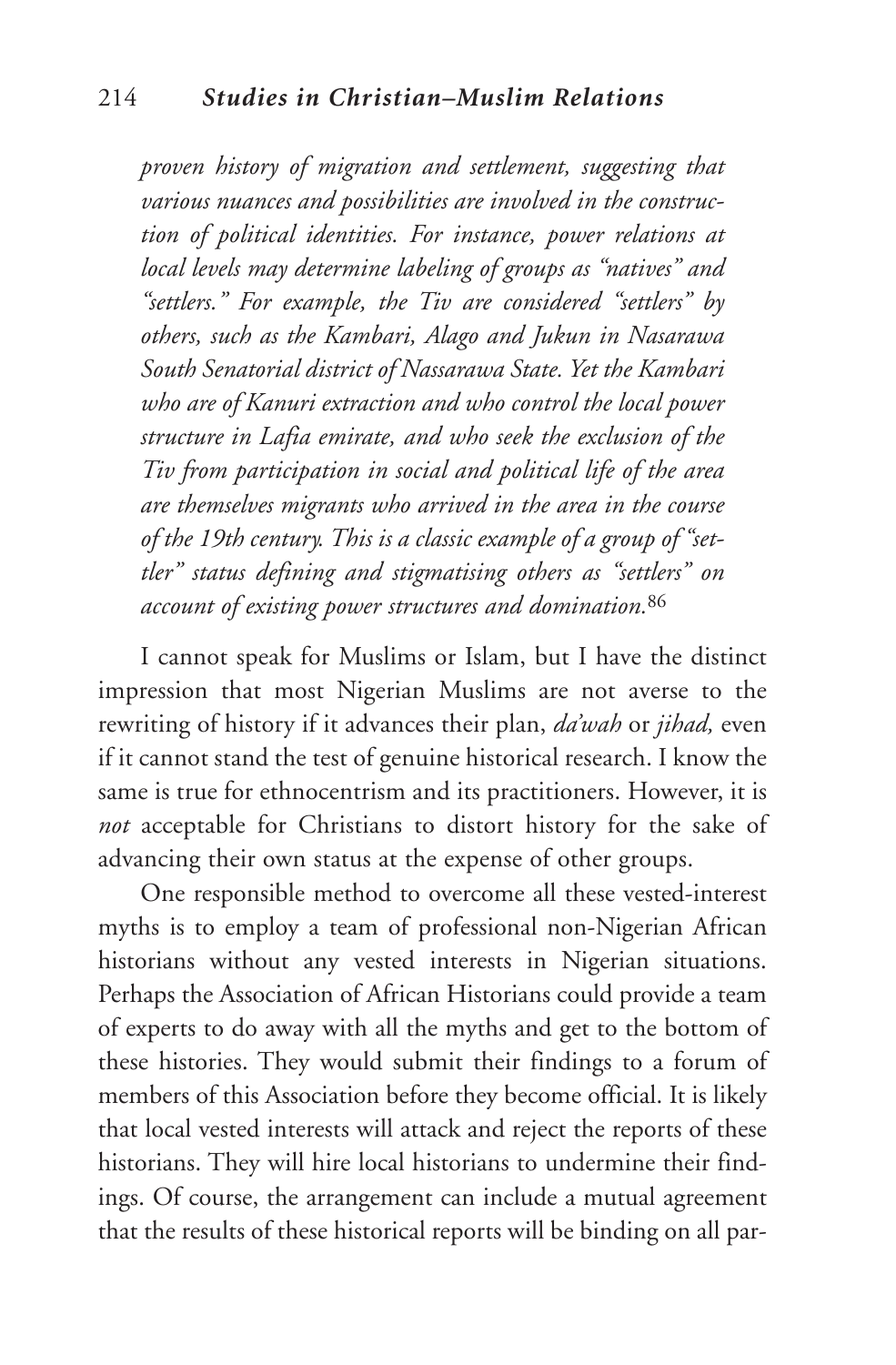ties. The government could help steer the community towards such a decision. Those reports would for the next few decades constitute official history on basis of which decisions would be made.

I did consider suggesting a local historical conference, but the aftermath of the 2004 Jos Peace Conference does not encourage more conferences!

We in Nigeria should not think that we are the first or only ones to have this problem. When you google "ethnocentricity" you get 832,000 entries! When you google "2008 Jos violence" you get thousands more! That means the entire world is watching us Christians and Muslims and mocking us for our intolerance and inability to cooperate. There is no hiding these days with internet being accessible everywhere. Everything is done on the world stage. Now, if that is not enough to give us *kunya* or shame, what will? *Is that what it takes to motivate us to dialogue and reconcile?*

*As to ethnocentrism and its results, both religions, officially opposed as they are to this mentality, at least to its ethnic component, have to dig deeply into their spiritual arsenals and do their utmost to erase this attitude from among their followers. They need to devise very intentional and well designed programmes to overcome it. They will also need to generate the patience needed to sustain the programme until it has yielded significant and observable results. I propose that leaders from both religions from all walks of life, at national and local levels, work at this together. They will very likely come to the conclusion that they should teach their people to work together on concrete social projects at grass roots level across ethnic and religious boundaries. Seriously. Everywhere. Continuously over the years in a sustained manner. I urge ordinary Christians and Muslims not to wait for their church or mosque leaders to start this. They, the church as organism in society with all*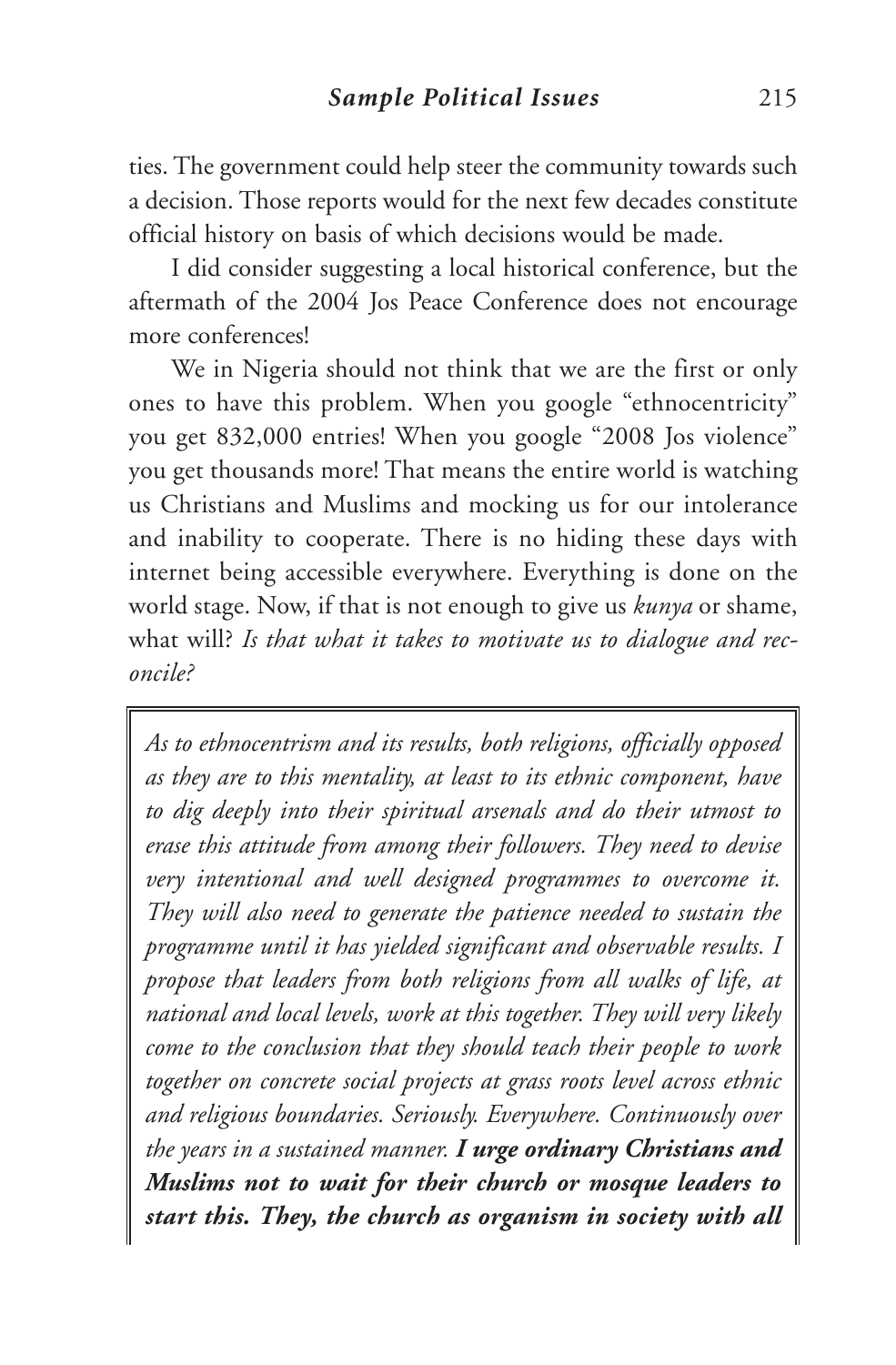*their various skills and daily interaction with others, can proceed on their own—teachers, business people, professionals, farmers, women, youths, students, boys, girls, anyone…. Let's go!*

The above suggestions about professional historical research and those in the box above make sense only if there are no hidden agendas or plans. As long as Muslims are suspected of having their plan to dip the Qur'an into the Atlantic, it will be difficult for Plateau Christians to agree to any such arrangements. Muslims, I do not tire of reminding you that you still have a job of gaining the confidence of your fellow citizens. Without that confidence, it will be difficult to move forward.

## ▲ *The Partiality Factor: Appointments,* PROMOTIONS, ACCESS -

If you have read earlier volumes of this series, you will remember that the matter of appointments and promotions in both civil service and the uniformed forces has been a sore point on both sides, especially at federal level. In addition, there are the accusations of unbalanced access to the public media along with a myriad of other forms of discrimination. Both Christians and Muslims have long accused the FG of favouring the other side. Both groups have published extensive lists of appointments and promotions "proving" their point. When compared, these lists prove nothing—except that perceived partiality is alive and well! 87 But even if, judging from the contradictions and selectivity between them, the lists can not be relied upon, the point they are trying to make is clear enough. The same situation holds for states and LGs with mixed constituencies.

Here I dare step in without any hesitation, even as an expatriate. Partiality and discrimination have no legitimate place in any healthy nation. Nor will sincere Christians have any truck with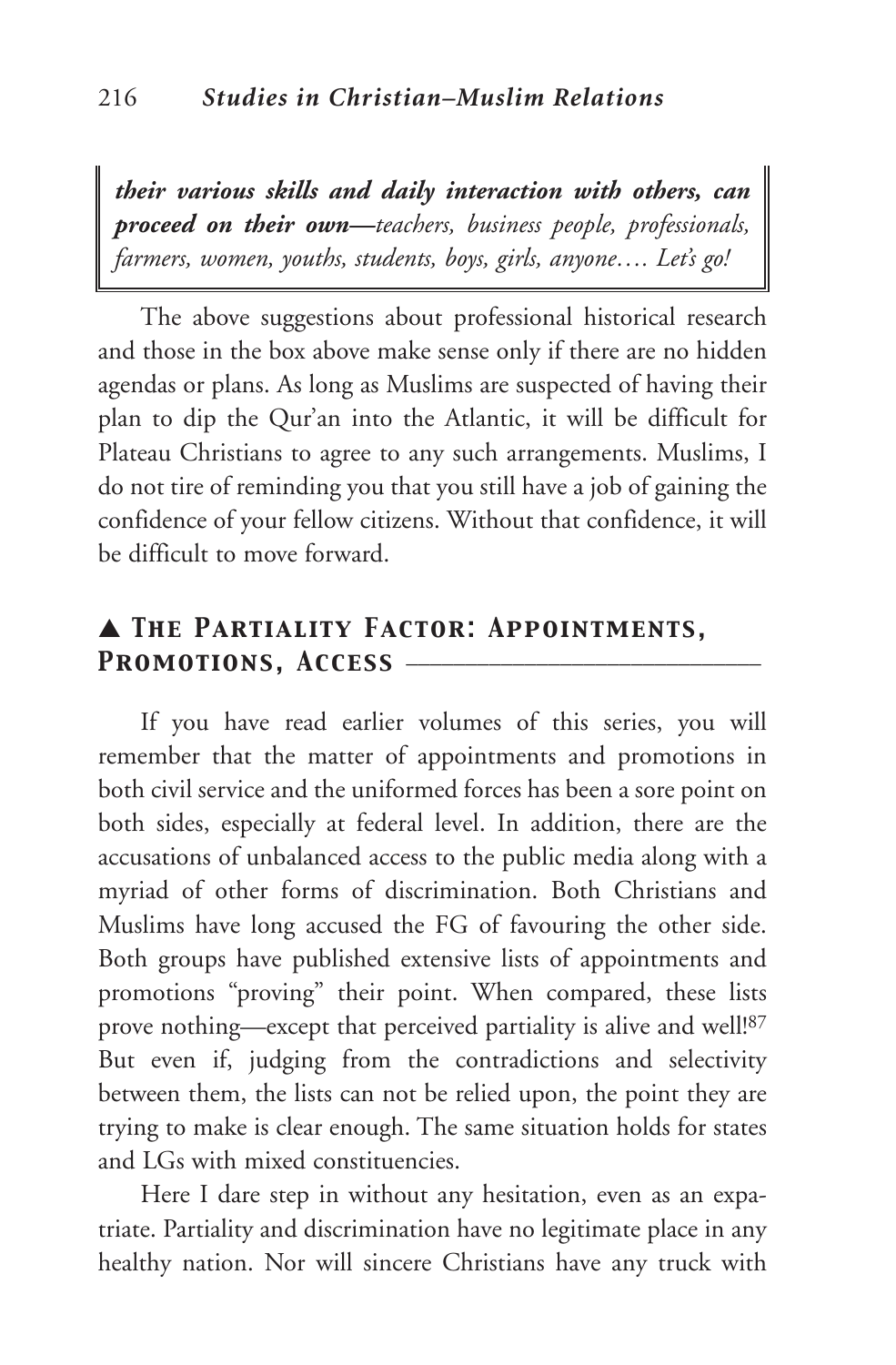them unless there are extenuating circumstances. ATR, yes, it will. And Islam? Well, which Islam do I go to for an answer? What with the obligation of wholesale *da'wah*, many if not most Muslims will favour Muslim appointments, not to speak of the *jihad* impulse as popularly understood.

*If we really want peace, we have to firmly decide to put this aspect of our history behind us. All tiers of government must provide for equality of access to positions, promotions and everything else public, at least according to the proportion of our varied populations. I am not so sure about Islam, but certainly Christianity teaches fairness, generosity even.*

Karofi reports that the administration of Governor Shekarau decided to appoint non-indigenes as special advisers and members of the state executive council. There are three of them, but two of them, judging from their names, are Muslims. Fred Azuka was appointed Special Adviser Inter-community Relations in charge of Southeast and South-South; Malam Mika'il Adebayor, Special Adviser for South-West; and Dr Salahuddeen Adams, Special Adviser in charge of Northern minorities. There are several others who were elected and serve in LGCs in the state. Two Ibo ladies were elected councillors but they represent *Sabon Gari* in Fagge LG. The exceptions are few and they concerned the marginal issues of minorities only, but let us acknowledge these appointments and elections as a positive change of direction.

These developments, according to Karofi, have "brought encouraging harmony among the various peoples living in the city. Everybody now lives in peace, as people believe that their aspirations are being met through representation." I am not in a mood to argue the point, but Kano's does not go beyond token representation, especially when you contrast the actual scene of violence for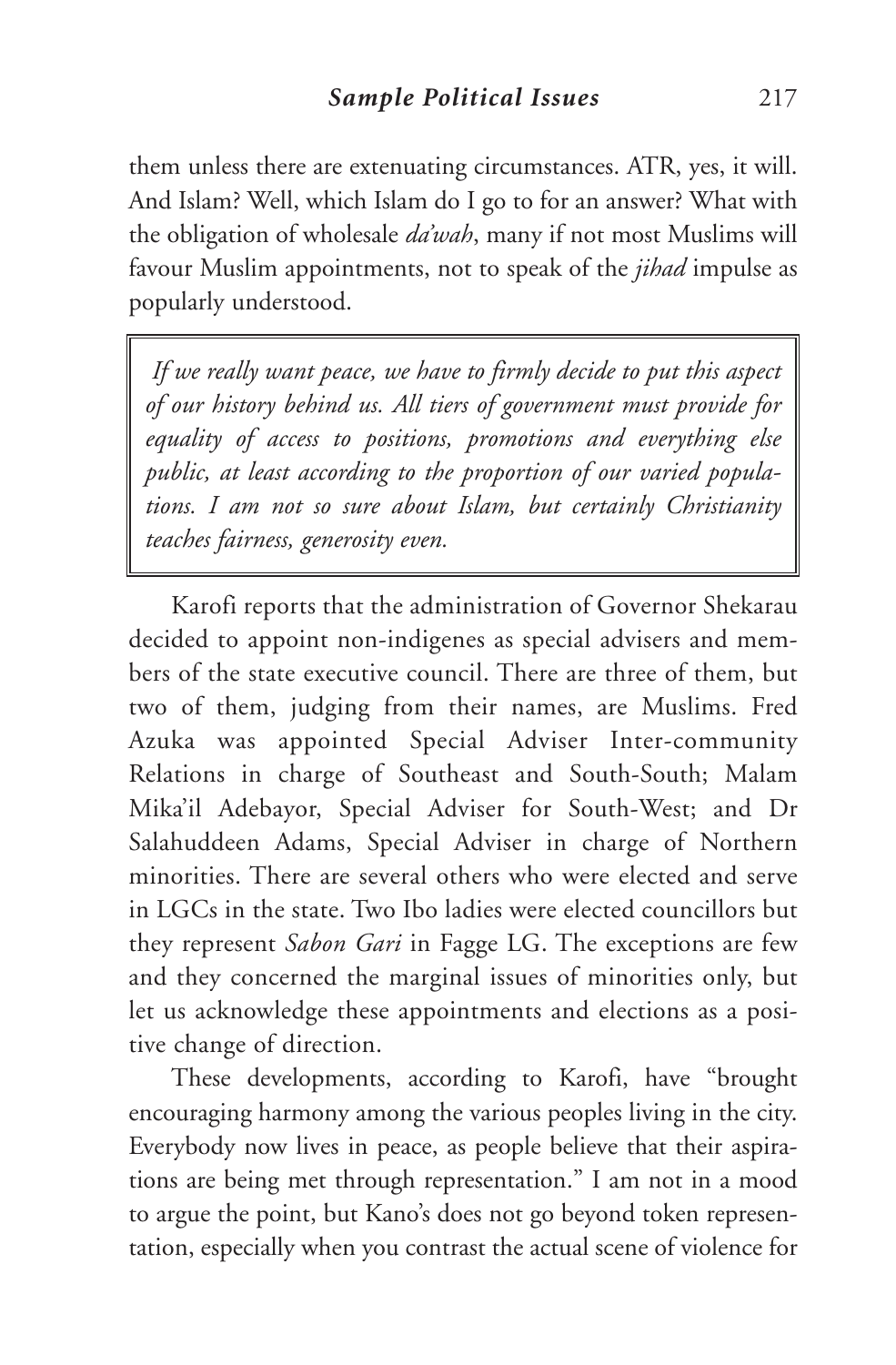which the city is known to that depicted by Karofi. Kano hardly presents a serene picture of peace!

Of course, we need to make the same call on all states on behalf of "non-indigenes" or "settlers" who have moved in generations ago from whatever state. I have friends in Jos whose grandparents moved there. The current generation knows no other home state, but their children, fourth generation, are barred from state scholarships and are not even considered to come from the catchment area of Unijos. At the same time, no one can accuse Christian-majority MB states of the same blatant partiality and discrimination as is practiced in the core North. The Plateau State Secretariat is home to many Muslims. I have personally been treated by a number of them with contempt and hostility.

When governments in the deep South appoint a few token Muslims, the latter gush all over them with goodwill and high Northern officials come and express their exhilaration.88 Do they rejoice because they appreciate impartiality and neutrality—or because they consider these as tiny steps in the march of the Qur'an towards the Atlantic? In view of the fact that, apart from similar tokenism in Kano, I am not aware of reciprocation by the North, deep down within I fear it is the latter. Muslims, I believe you get the point. If those token Southern appointments gladdened your hearts, you need to reciprocate to demonstrate your sincerity. And since you consider yourselves superior, you need to demonstrate that you can outdo them in hospitality, acceptance, pluralism, tolerance, appointments and move beyond tokenism—unless those become obstacles to your *jihad?*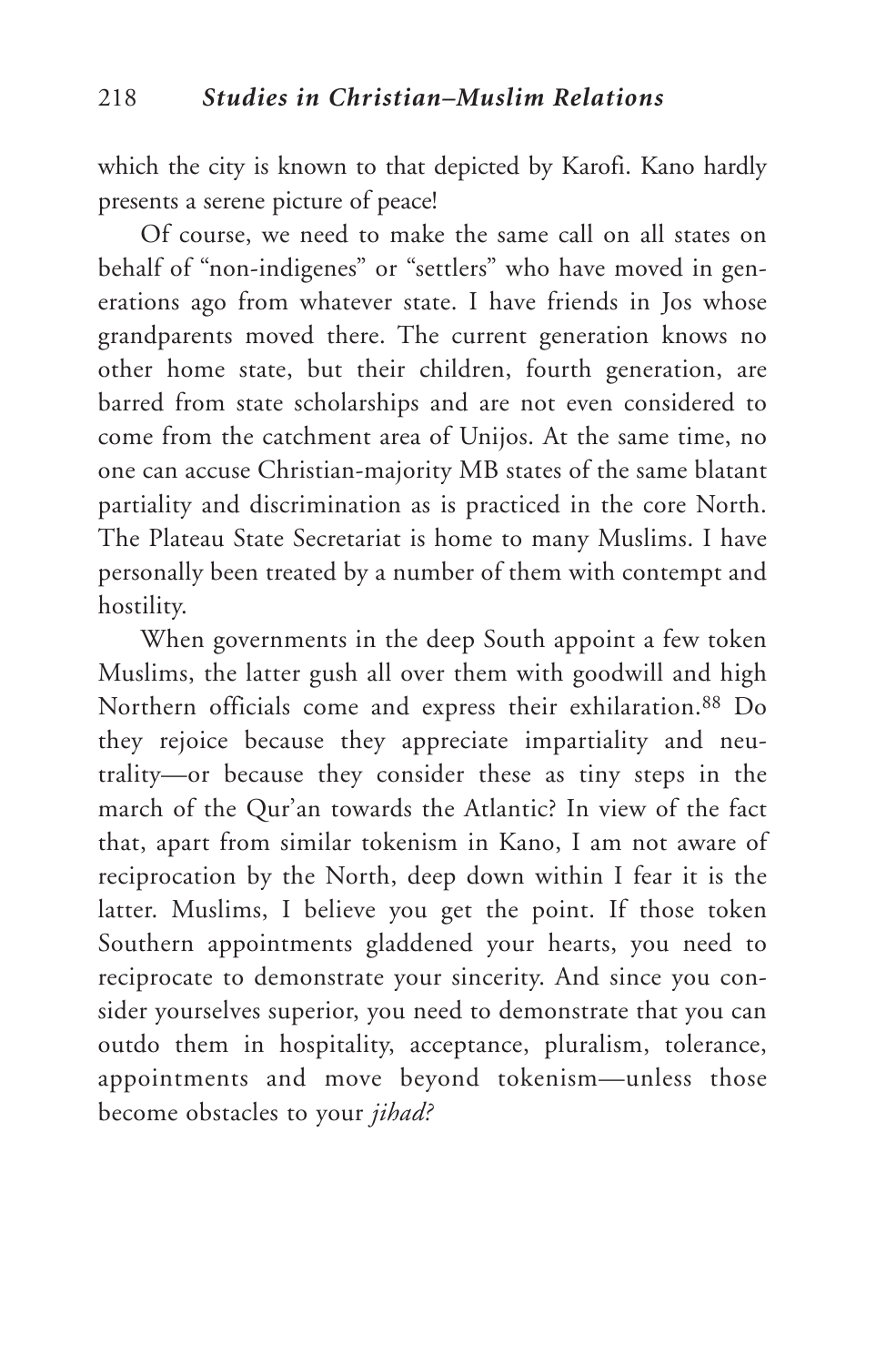*You need to convince us once again, not by grandiose claims for the tolerance of Islam, but by ordinary, fair appointments and access decisions. You cannot continue to welcome me to carry on business or provide professional services without eventually giving me a voice. You cannot tell me to bring my business but not my religion. You cannot welcome my body but tell me to leave my soul behind! No Muslim would make such a non-Islamic demand! Would you?—but you do! And for all of us, tokenism will not solve the problem. We must move on and be one nation, not a nation of disenfranchised citizens.*

But there are exceptions to these rules here. Rules assume a relative peace and harmony and usually include protocol agreements. Unfortunately at this very time of writing, these conditions have been disrupted once again. In spite of the 2004 Plateau Peace Conference, the war over Plateau State openly erupted again at the end of November, 2008.89 Though I do not support the notion that all is fair in war—or was that "all is fair in love?"—normal routine cannot continue under the guise of political correctness, i.e. false peace. *If* Muslims officially agreed to the resolutions of the 2004 Peace Conference in a bid for time and secretly were planning new *da'wah* or *jihad* strategies for the state, then it is time for serious defensive, if not offensive, action, not mere discussion, though that does not necessarily call for physical violence. Some democratic civilities may need to be suspended.

But we Christians must also examine ourselves. We definitely have genuine reasons to defend ourselves against Muslim plans for Plateau. But we must also ask ourselves to what extent we are moved by impulses that come either from our ATR inheritance or from pure anger and hatred. In the Western world, "Christian" people who were "converted" by the sword, including and perhaps especially Bishops and their ilk of the time, for centuries inflicted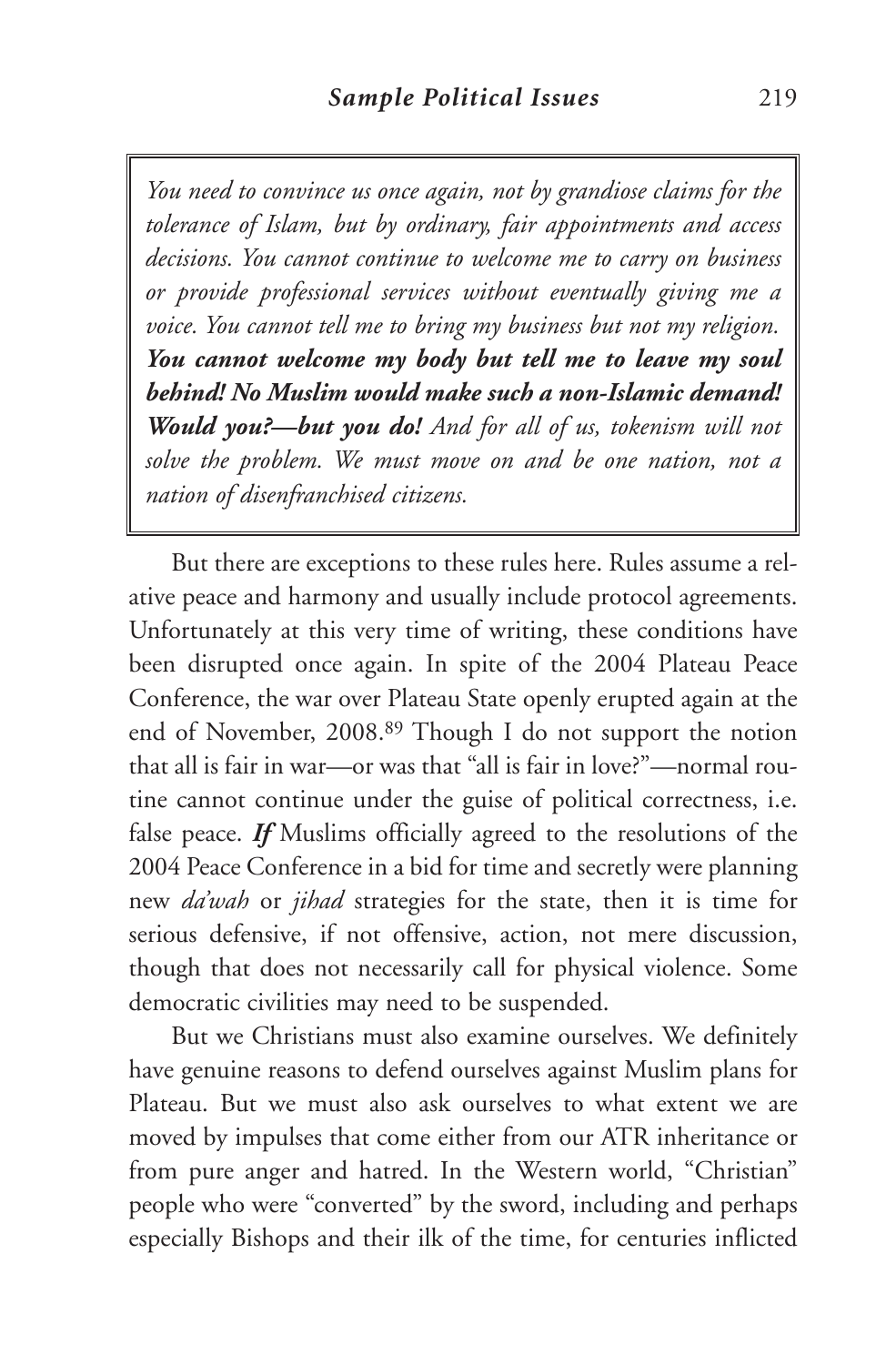unbelievable cruelties on each other. Africa is experiencing similar ugly scenes, Rwanda perhaps providing the most infamous example. The Tiv-Jukun and the Jukun-Kuteb debacles took place within our own MB, Christians against Christians—or is that "Christians" against "Christians?" People in Nigeria did not convert by the sword, but many did convert under various pressures such as Muslim incentives and of people movements. Years ago, Henry Farrant predicted "The Church in the near future will have masses of unconverted adherents whom it must lead to the truth."90 After having been in Nigeria for some years, I was once assigned to help turn a church district around that faced exactly that problem.

*Today's Nigerian Church needs to ensure that in its defense against Muslim challenges it is motivated by Biblical inspiration, not primarily out of the ancient worldview or the angry memory of the slave raids of past centuries or current provocations.*<sup>91</sup> *This does not necessarily exclude taking concrete defensive measures anymore than my godly parents and their contemporaries did against German Nazi cruelties in my birth country during World War II.*

Some hostile strategies are perfectly legal. If Muslims move into a state en masse as migrants but for *jihadic* purposes, they are not doing anything illegal. They may be following the letter of the law, but not the spirit. The same if Christians were to intentionally migrate to Kano State for the purpose of turning it into a Christian state. *Should they perhaps begin to plan for this as they believe Muslims to be doing in other states?* When this happens, does the invaded community have the right to defend its integrity by putting up obstacles? In the Western world, Muslims are rapidly increasing in number both by immigration and by having larger families. People see it happening before their eyes, but, due to democratic political correctness, feel helpless to do anything about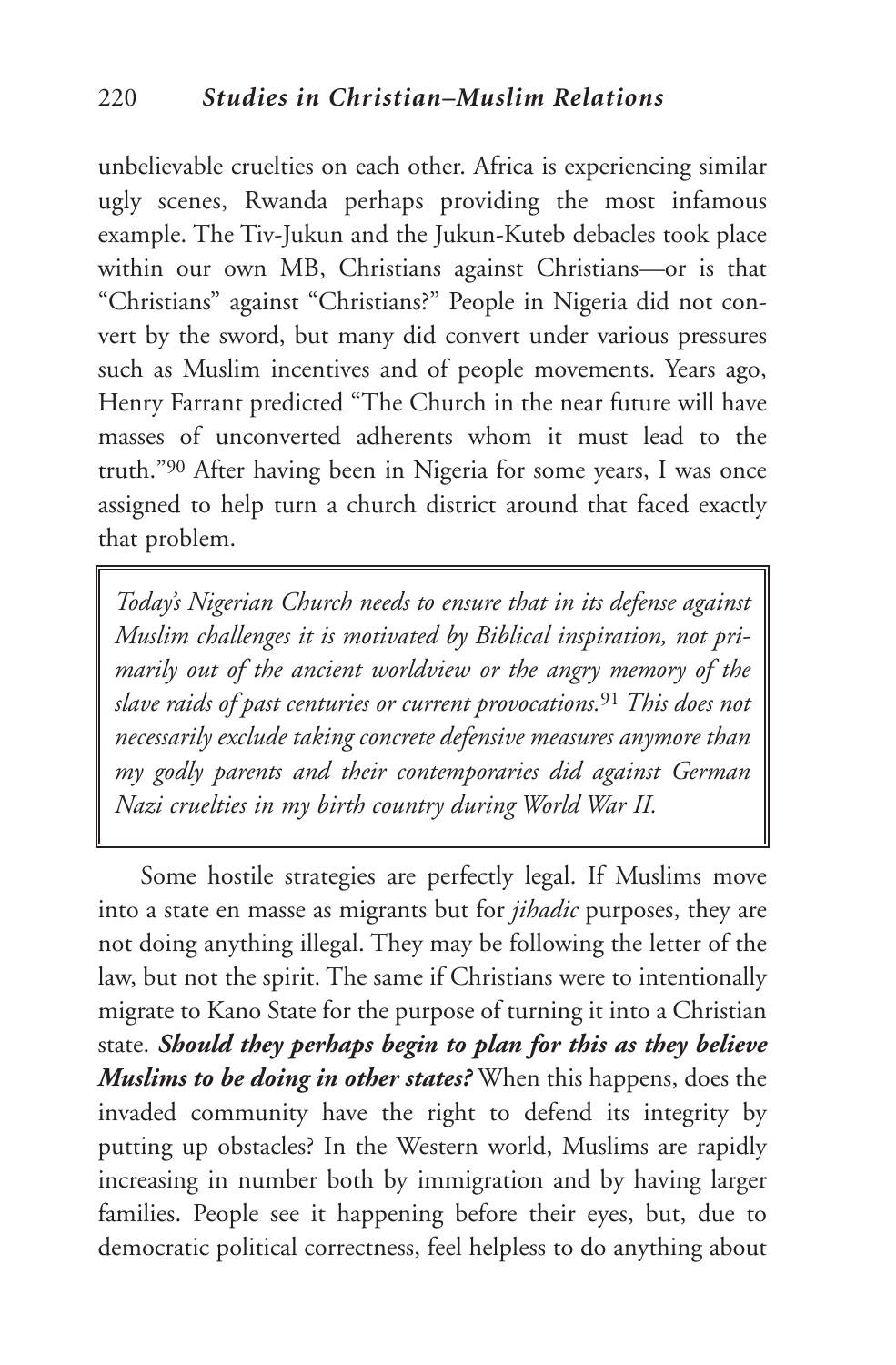it.92 Could this become an issue in some Nigerian states? In Plateau? In the core Northern states? In a sense, all are under attack from fellow citizens and all have placed obstacles in each other's way. The current migration into the core North is not a planned one; it is rather motivated individually and not for any religious intention.

*In Chapter 7, I suggest that communities, like individuals, also have certain rights and may defend themselves. But how do you defend yourself against legal democratic means? Do the normal provisions of democracy need to be suspended or restricted to counter such legal attacks? I could argue that this is exactly what the core North is doing with its (largely unofficial) restrictions on Christian non-indigenes. It does not seem to be the way to go. "Christian" Plateau State has the challenge of determining a response on basis of the Christian faith. And all states have to make it clear whether they accept Project Nigeria, imposed as it was on them by foreigners. If the answer is affirmative—and I hear no other voice at this point—then we all have to accept its implications.*

People have more than once described the situation in the core North as a form of apartheid.93

If it seems to you that I am waffling a bit in the above paragraphs, you are right. I am bringing up various contradictions in our state, national and religious life to which there is no easy fix. I cannot speak for Muslims, but Christians have to find their way through these contradictions on basis of the Scriptures as well as actual experience. That is their challenge—and their witness to future generations. I believe that the Kuyperian insights advanced in earlier chapters will support us in our quest for peace. I also trust that the political formula that I develop in chapters 5-7 will help us in hammering out our approach.

The Christian Gospel provides the greatest weapon Christians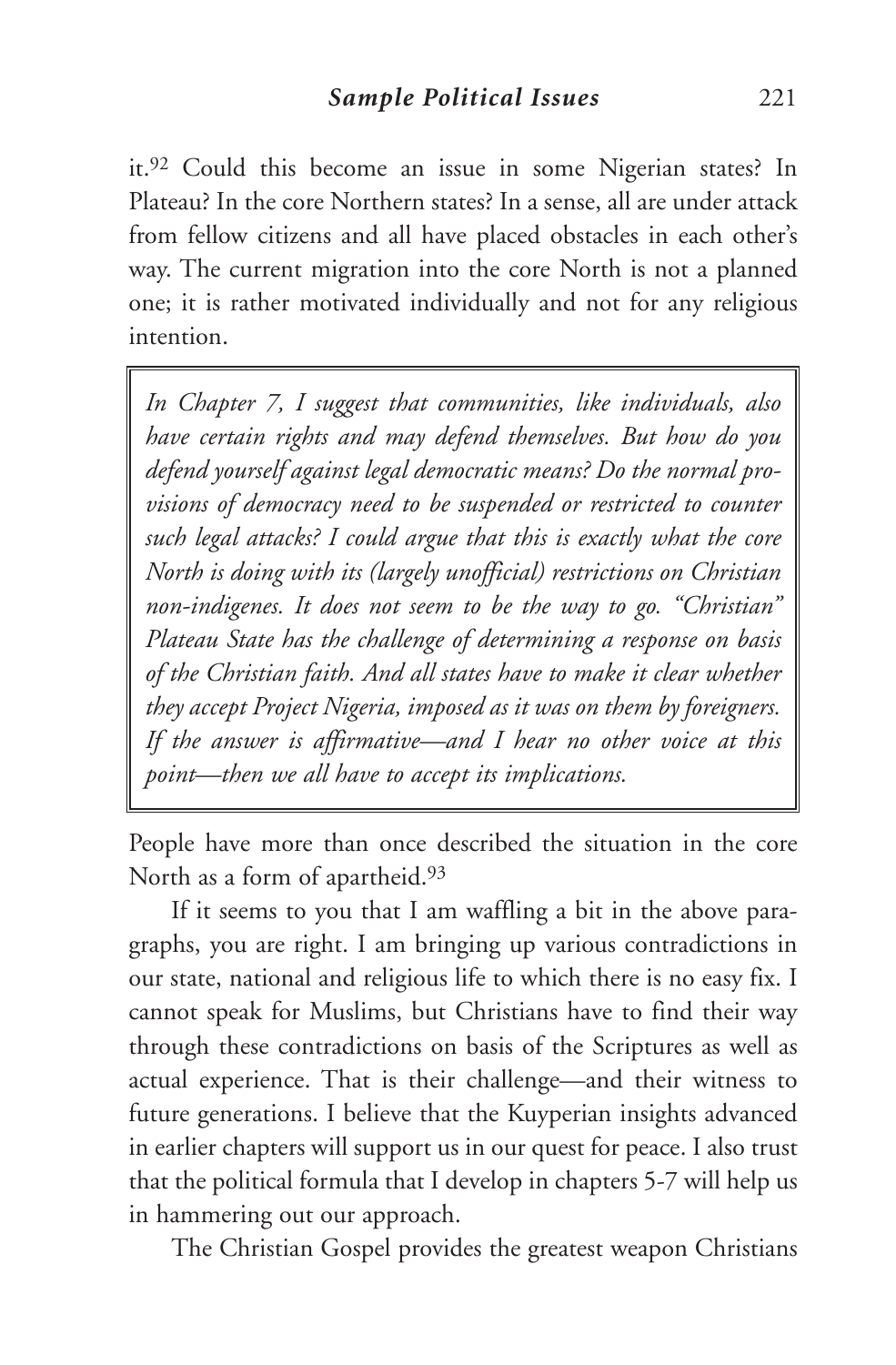have at their disposal, namely, the "armour of God" or the "sword of the Spirit" further described in Ephesians 6:10-18. Especially for Plateau Christians it is significant that their earliest missionary pioneers had a long-range view of a Christian community that lives so uprightly and piously that they would become the envy of others, including Muslims, and that spiritual jealousy would draw them into the circle of Christ. In 2004 COCIN celebrated her centennial with great public display of gratitude towards the missionaries.

*A real way to honour these missionaries is not first of all by naming a non-existing university after Karl Kumm, the mission's founder, but by instilling in the hearts and lives of its followers a sense of public justice, integrity and honour. Taking up the armour of God in every way. That will be the most effective defence against the encroachment of Islam, guaranteed by a divine promise, more than any political maneuvering. This is not meant to belittle plans for universities or even politics, but to infuse it all with that same armour and sword.*

*What legitimate action could be taken to counteract legal da'wah or jihad moves in whatever form it comes? This question needs to be considered, but—and this is a very important "but"—such considerations cannot be conducted in an overheated atmosphere of anger and hate. Here wise heads and pious hearts bathed in the glow of the Holy Spirit are required and, not to forget, honest soul searching of our own. This requires the choicest of our sons and daughters along with the fathers and mothers of our nation, those driven by the fear of God and love for the country. No room for hotheads, tribalists, manipulators and adventurers here.*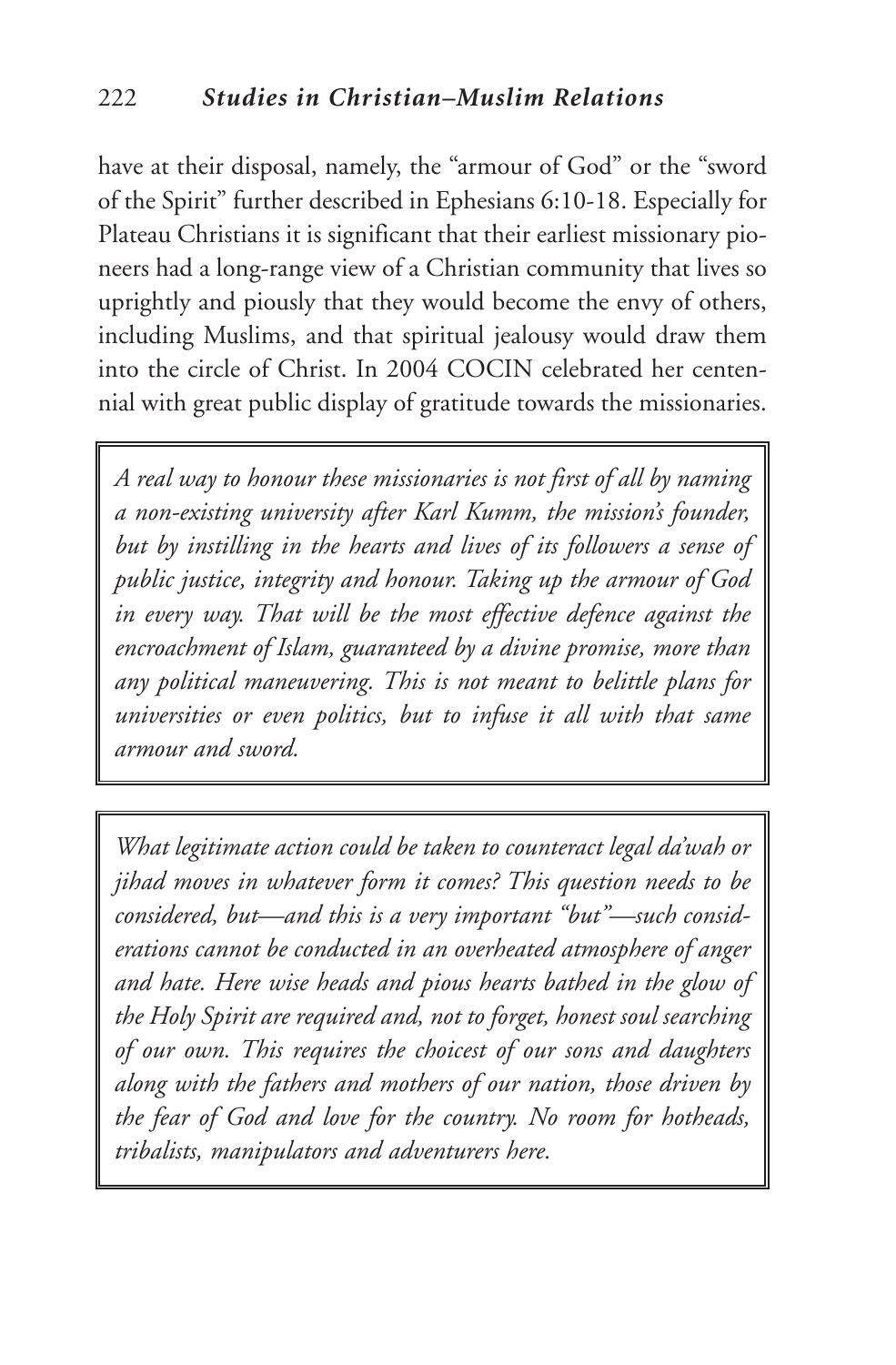## ▲ *Imperialist Factors* \_\_\_\_\_\_\_\_\_\_\_\_\_\_\_\_\_\_\_\_\_\_\_\_\_\_\_

Nigeria is an imperialist/colonialist creation. This colonial history is very much part of the current religious conflicts that are the subject of this series. We find it both in the form of a present internal "colonialism" and in the threat of an external force.

## *1. Internal Colonialism*

Internal colonialism refers to situations where colonialists placed various Traditional ethnic groups in the MB under Muslim emirs. What Northern Muslims could not achieve on their own was handed them on a silver platter by the British. Though Northern Muslims reject everything colonial, this is one part of their colonial heritage that they defend with all their might! <sup>94</sup> Ever considered this inconsistency and the reason for it? This situation has continued in the postcolonial era till now and is a major reason for some of the worst riots. <sup>95</sup> During the intervening years, many of the Traditionalists in these subjugated ethnic groups, especially in Southern Zaria/Kaduna and in Tafawa Balewa area of Bauchi State, became Christian. They were educated up through university and became aware of the background and history of their situation, of specific events long forgotten by intervening generations. They began a campaign to rid themselves of these "foreign" emirs, who were mostly of Hausa/Fulani stock. A number of times the dynamics of these campaigns created tensions that led to the violent riots described in Volume 1.

Actually, in its 2008 Dakar Communique, the OIC supported the call for an end to this kind of internal colonialism. In Paragraph 75 we read: "The Conference renewed its support for and endorsement of the Secretary-General's efforts, initiatives, and good offices in the search of just solutions to the causes of *Muslim communities and minorities* in non-OIC Member States, whether politically, culturally, or economically…." Unfortunately, specific details in this paragraph show concern only for Muslim minorities in non-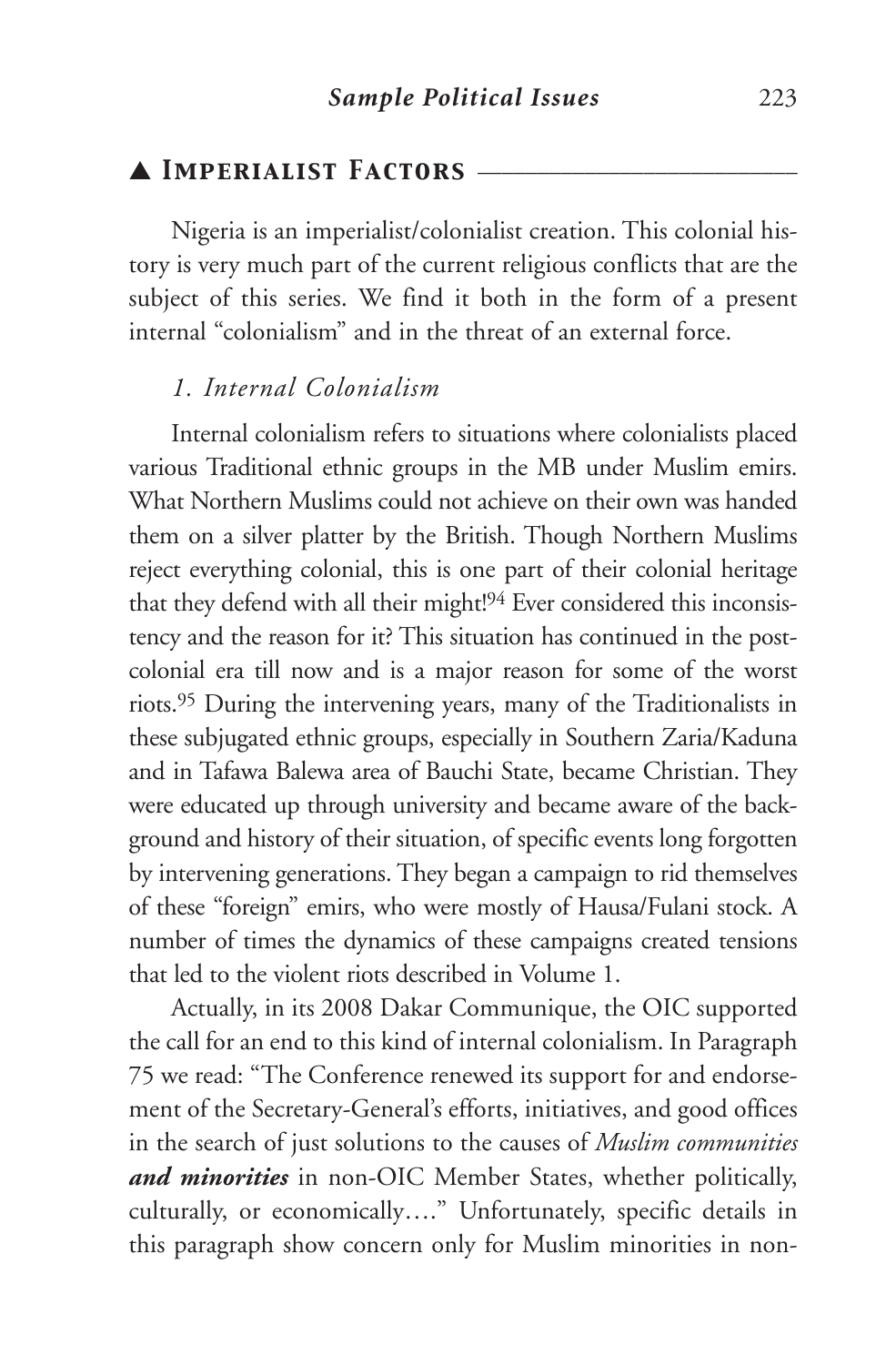OIC countries. But then the paragraph continues: "The Conference also stressed that the current challenges call for the adoption of the principles of dialogue and cooperation, and the duty to respect the cultures and customs of all peoples, away from violence, coercion, and exclusion." In view of all the noble and humane sentiments infusing this entire document, I cannot possibly believe that this statement would not cover all oppressed minorities everywhere, not merely Muslim minorities in non-Muslim countries. I would expect these same sympathies to be extended to Traditionalists and Christians who were forced by colonial governments that Muslims consider illegitimate and oppressive, into regimes that do not reflect their histories, cultures and values. I would also expect that where such situations exist under Muslim regimes, OIC would want them corrected in order to avoid the appearance of double standards and hypocrisy!

*I call upon the FG and various state governments, especially of Bauchi and Kaduna States, to apply OIC standards. This would be the chance for Nigerian Muslims to prove the truth of their earlier claims that OIC is for everyone and that Islam is above the domination and colonialism they so despise in the West.*

*I call on all parties to recognize the astounding parallel that seems to have escaped everyone. As Muslims demand the renewal of sharia to undo the colonial imposition of secularism, so these Christians, often with the co-operation of their Traditionalist kinsmen, demand an end to their colonial imposition, that is, from Muslim internal colonialism. Both religions revolt against the longrange fallout of colonialism. Both struggle for freedom to be themselves. Both have legitimate reasons for their struggles.* **Why do we not recognize each other's parallel struggles and aspirations?**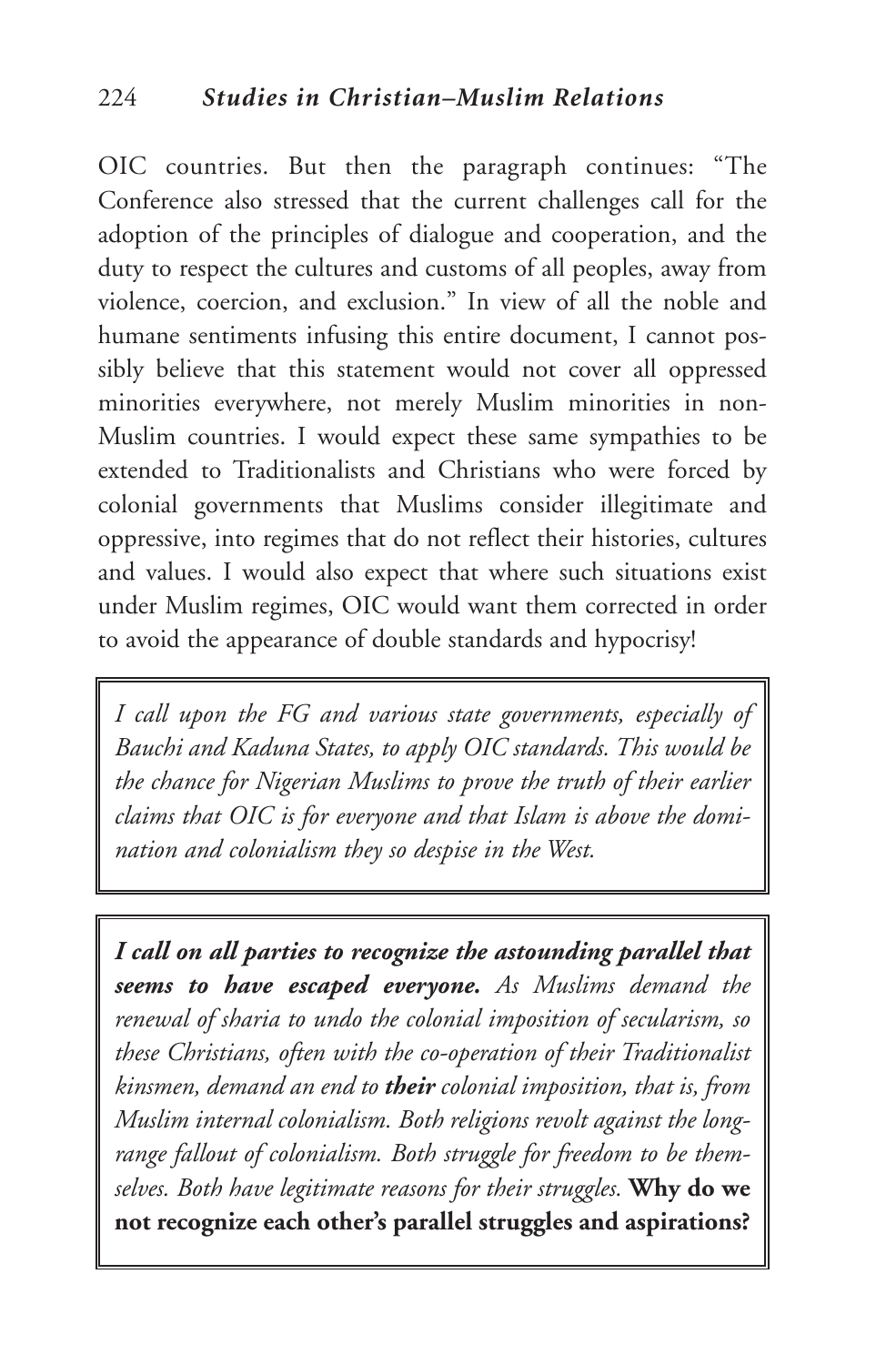Could it be that both parties realize that victory of one spells some kind of loss or defeat for the other? The end of internal colonialism would mean a reduction in the power of certain emirs. The end of the imposed regime of secularism over the core North might mean complications for the semi-secular Christians, i.e., a compromise of their treasured unified but mythically neutral legal system. Both would be true, but would those truly be losses? A nation where everyone feels oppressed by the other will never come to rest. A people that feels unfairly treated decade after decade by their rivals will sooner or later explode. By eliminating these obstacles to peace, the imagined losses are small compared to the great gain of greater national unity. The people can finally attend to the business of earning a living and making progress together at the expense of none.

*Both are fighting against the imposition of alien ideologies and worldviews that undermined the very souls of their people and estranged both from their own histories. Both support the oppression of each other! It is time both recognize their common involvement and their problems and shake them off together. Each party has the answer to and control over the other's problem! You are each other's occupiers! Wake up, people! Trade freedom for freedom and release each other from your bondage.*

The goose and the gander, remember?

Of course, for this to succeed, both groups need to meet some additional conditions and adopt certain parameters that are scattered throughout this book. *Probably the major condition is for both to recognize that we are each other's oppressors and to cleanse our ambitions from imposing ideologies on each other:* Muslims not to impose internal colonialism and Christians not to impose the "secular-Christian" Common Law. Remember the Muslim slogan, "No imposition of religion." Both need to be freed from each other's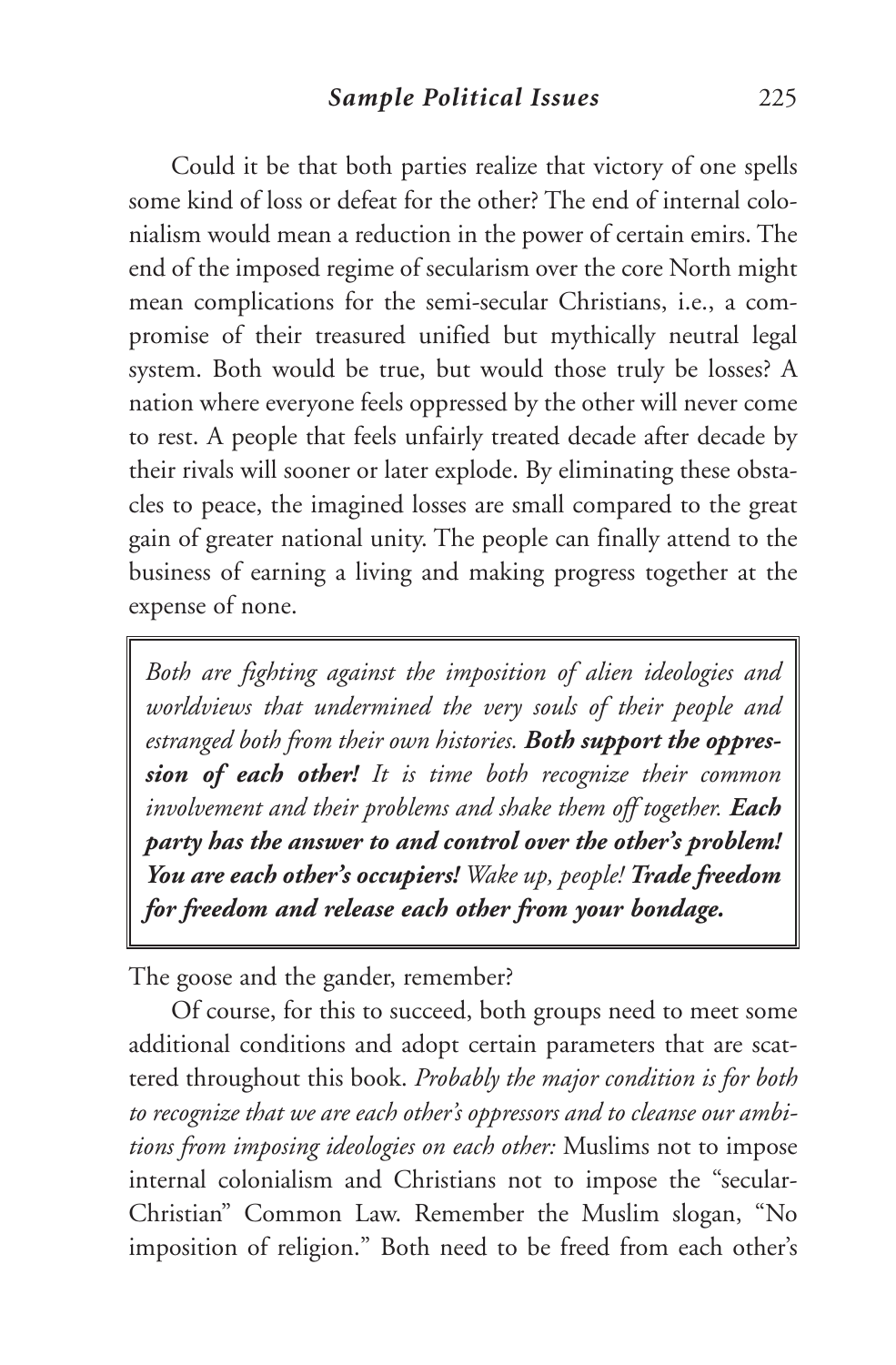impositions by negotiating our way to a mutually acceptable liberation formula. During these negotiations, both need to keep in mind the non-imposition rule of both religions as well as Jesus' rule to do unto others as you want them to do to you. With these two principles in our hearts, we should get a long way.

## *2. External Threat*

One of the negative consequences of the Christian-Muslim rivalry is not only increasing Nigerian violence and unrest, but also the unease this creates for other countries with their own interest in a stable Nigeria. The primary country here, of course, is the US. Paul Marshall is a strong Kuyperian as readers of this series, especially of Volume 5, will have noticed. However, not all the writers in the 2005 book he edited can be so classified. I continue to be disappointed by the pronouncements of their organization. Though Freedom House's Center for Religious Freedom<sup>96</sup> has rendered heroic help to persecuted Christians through their publications and their advocacy work with the American government, their solutions have often been in terms of Western secularism, separation of state and religion and couched in the language of blatant American oil interest. That I do not consider helpful in our Nigerian Christian-Muslim context. Marshall c.s. have several times warned that America cannot afford instability in Nigeria, since it is a major source of their oil. Nina Shea, Director of Freedom House, bluntly stated, "The adoption of extreme sharia by a state should be viewed as inimical to American foreign policy interests." Paul Marshall wrote,

*A stable and economically viable Nigeria is vital to Africa and to American strategic and economic interests and warrants US government engagement. Nigeria is the fifth-largest supplier of US crude oil imports. If this significant regional power were to be thrown into a civil war over Islamic*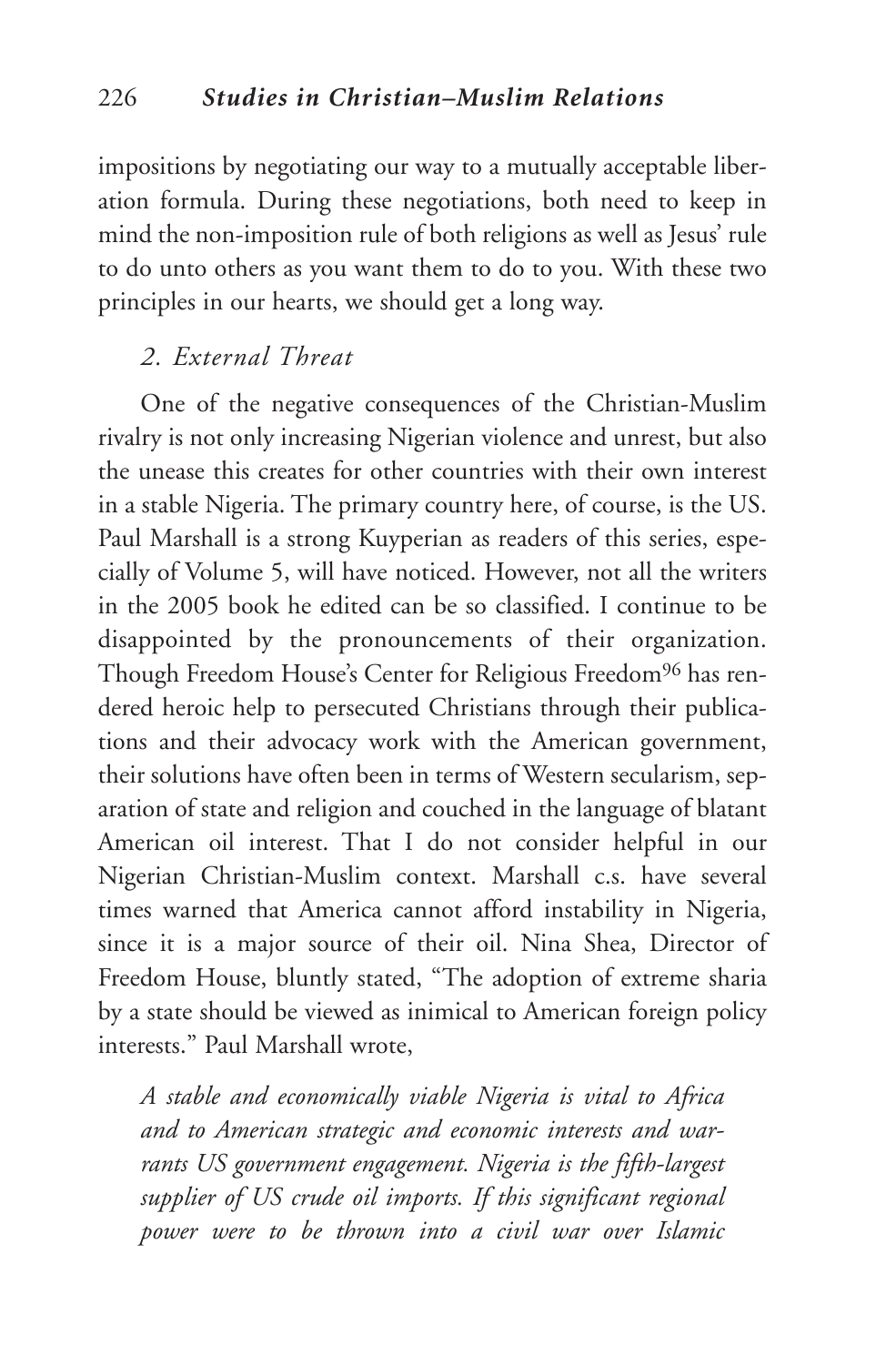*extremism, it would have a serious impact on sub-Saharan serenity and US national interests. The US cannot afford to ignore the sudden rise of hard-line sharia across northern Nigeria.*<sup>97</sup>

In his earlier report of 2002 on his research journey to Nigeria, Marshall stated with reference to Nigeria that the US has "a moral obligation to help protect those under attack by terrorists." He lectured his President: "Unless the US adopts a foreign policy to deal with the spreading jurisdiction of sharia law in Nigeria…, America may be faced with civil war or a hostile regime in Africa's largest country and significant oil exporter." "It, therefore, is in the US's strategic interest to devise a human rights policy with regards to Nigeria that ensures religious freedom and pluralism."98 Did we not at least twice before hear similar arguments a few years ago about some Middle East countries?! American officials have admitted that the research and reports of Freedom House have had considerable influence on American policy. It is quite possible that Marshall's urgings prompted the US to establish both naval and air bases in West Africa. Nigeria acted wisely in repelling American attempts to get a foothold in the region. The feuding parties of Nigeria had better remember Kuwait and Iraq not only but also those American attempts closer to home. It happened twice in a row and not very long ago. The thought of repeat attempts are not far-fetched. Oil can drive even the mighty to desperation! You may want to put your house in order before….

## ▲ *A Programme of Radical Creativity* \_\_\_\_\_\_

Nigerians love to talk and write, complaining vigorously. However, few ever take concrete action to solve the problems under discussion. Governments know that and it is for this reason, I believe, that even the worst of Nigeria's dictators have allowed con-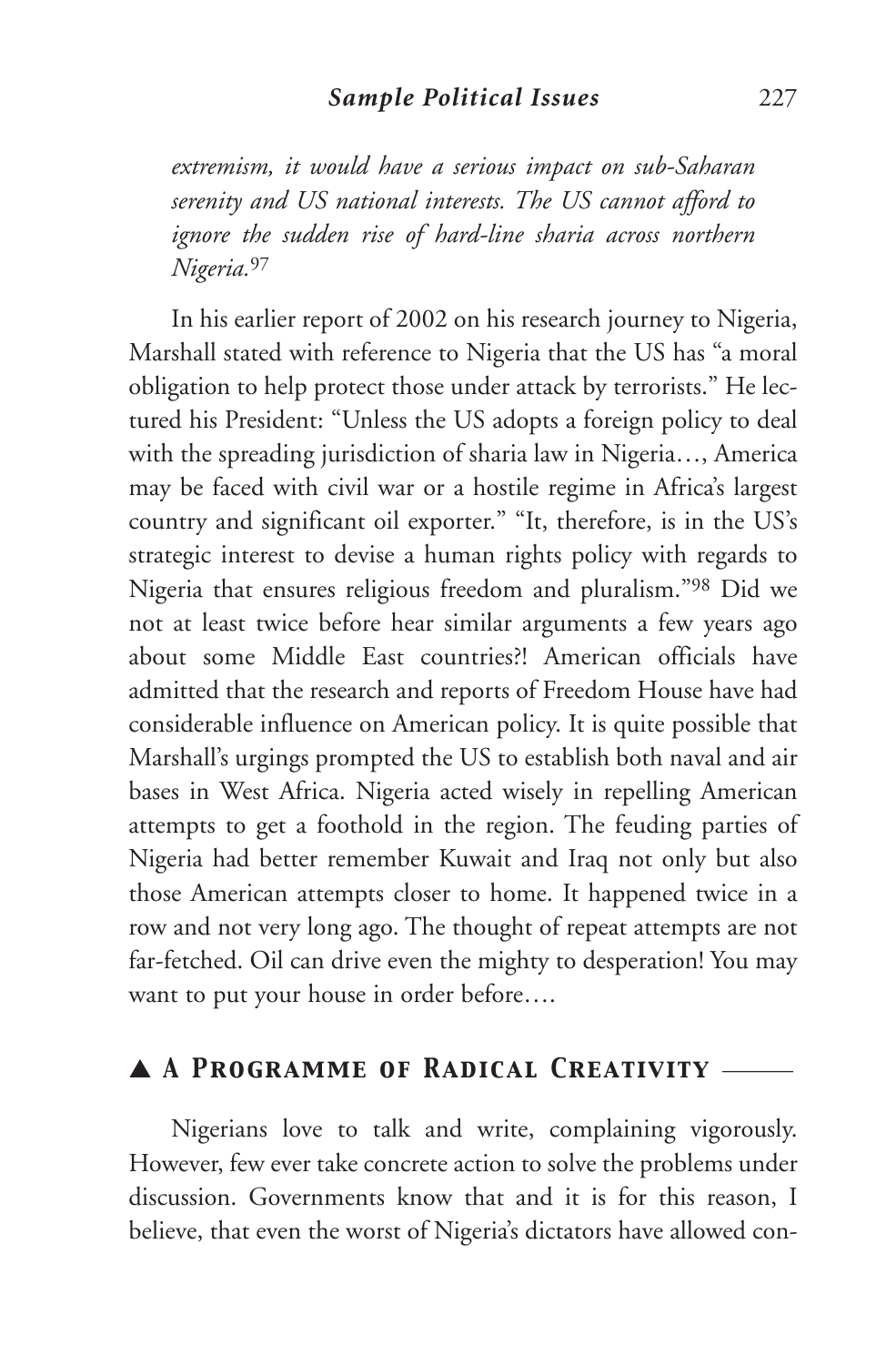siderable press freedom, more than complaining journalists would lead us to expect. As long as they can spout off and vent their feelings not much will happen to correct situations. Similarly, religious leaders feel great when they spout off in their double-page communiques of *dogon Turanci* [fancy English] about their issues. They have done their thing and their followers admire these warriors of words. But not much gets *done*.

Proposals about things to do and steps to take abound in all the chapters of this Volume 8, Muslim, Christian and my own.99 Here I draw your attention to the efforts of one man and his organization, for he represents the type of radical creativity that could work wonders if it were employed on a wider basis by both Christians and Muslims. I want Nigerians to borrow a leaf from the Muslim civil rights activist Shehu Sani. While everybody complains about the failure of governments to publish the investigative reports about the various riots, Shehu Sani and his group, Civil Rights Congress, threatened the government that *they* would investigate the perpetrators of violence. They would hand their names over to the government so that it would no longer have an excuse for its silence. Unfortunately, I have not heard whether they carried out their plan,100 but it was a radical and creative challenge.

*I recommend that it still be carried out by some non-governmental organization and thus begin to heal this festering wound.*

The same Sani is also a playwright whose sharia drama is described in Appendix 6. This drama was so threatening to vested interests that a sharia court banned its public performance. Even CAN condemned this Muslim's attack on the implementation of sharia.101 Though I do not support Sani's alleged socialism, I do recommend his radical creativity, with "radical" referring to the root cause of things. Muslims could produce dramas about the colonial suppression and distortion of sharia; citizens of Bauchi's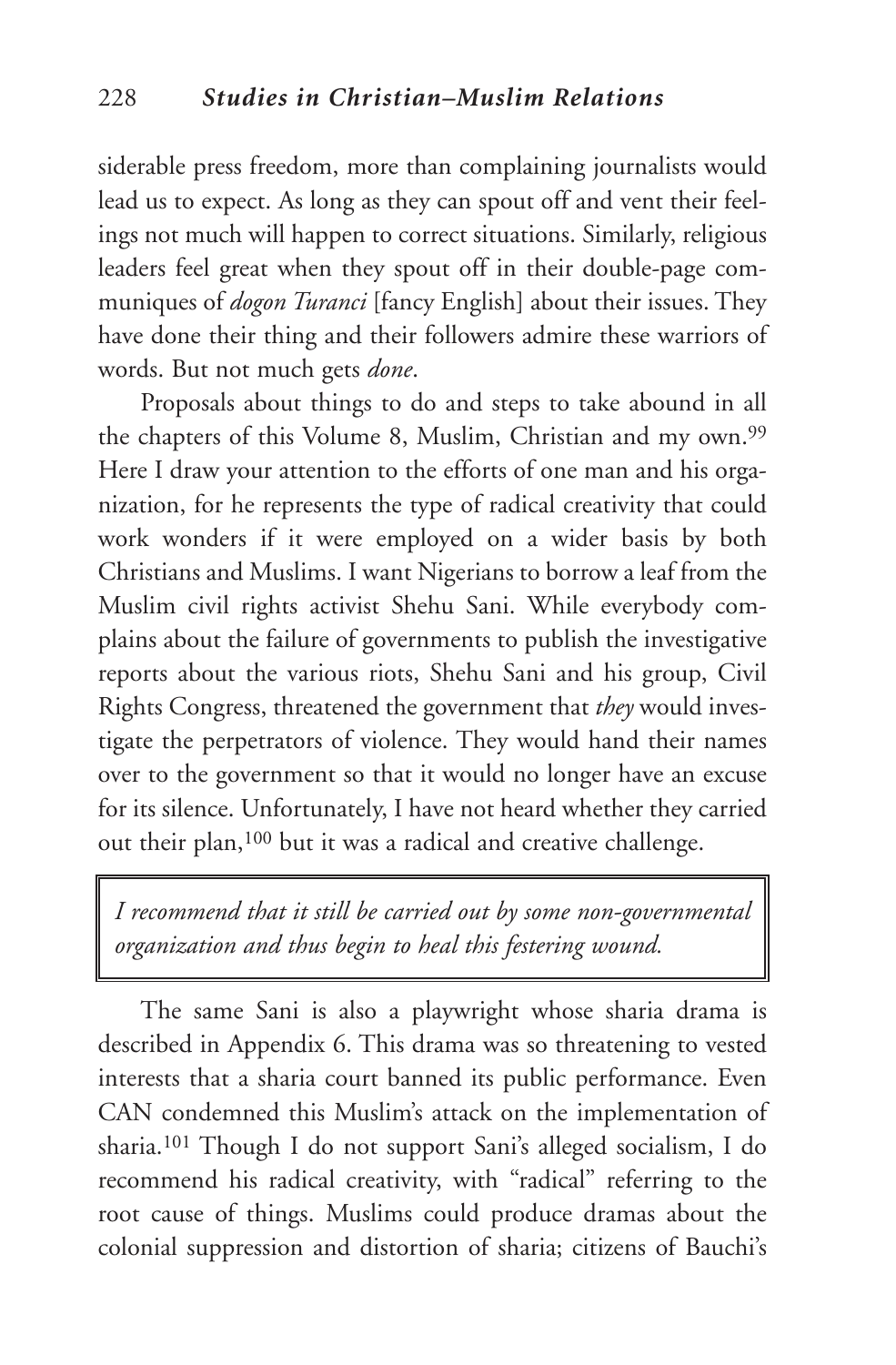Tafawa Balewa and of Kaduna's Southern Zaria, about their internal colonialism. If these could both be sponsored by civil rights organizations, perhaps the commonality of both situations would become clear to the people and they would thus be encouraged to stand up together and support each other.

*Of course, there is no limit to political and religious topics that could be dramatized. Christians could produce plays about persecution; women, about sharia public transport; still others about the sharia liberation they were promised; Muslim critics, about invalid or misapplied sharia. More positively, dramas could be produced about Christian-Muslim cooperative efforts. How about a play about a new regime that seeks to combine elements of Common Law and sharia?*

The sky is literally the limit. Christians and Muslims, I challenge you to use your imagination and put it to work in the service of Nigeria's liberation from its own occupation forces—you yourself!—*to mutually release each other from the colonial bonds you continue to impose on each other.*

## ▲ *Inset: Jonathan Chaplin— A Kuyperian Authority on Politics* \_\_\_\_\_\_\_\_\_\_\_\_\_\_\_\_\_\_\_\_\_\_\_\_\_\_\_

Jonathan Chaplin is a British Kuyperian who directs the Kirby Laing Institute for Christian Ethics lodged within Tyndale House, Cambridge, UK. He has written extensively on politics from a Kuyperian perspective and is a frequent conference speaker. I urge you to read about him, both his unofficial resume/CV as well as his full bibliography on his website.102 I have archived a number of his lectures on political issues.<sup>103</sup> Chaplin digs deeply. I strongly encourage those who wish to immerse themselves more deeply in Kuyperian political thought,